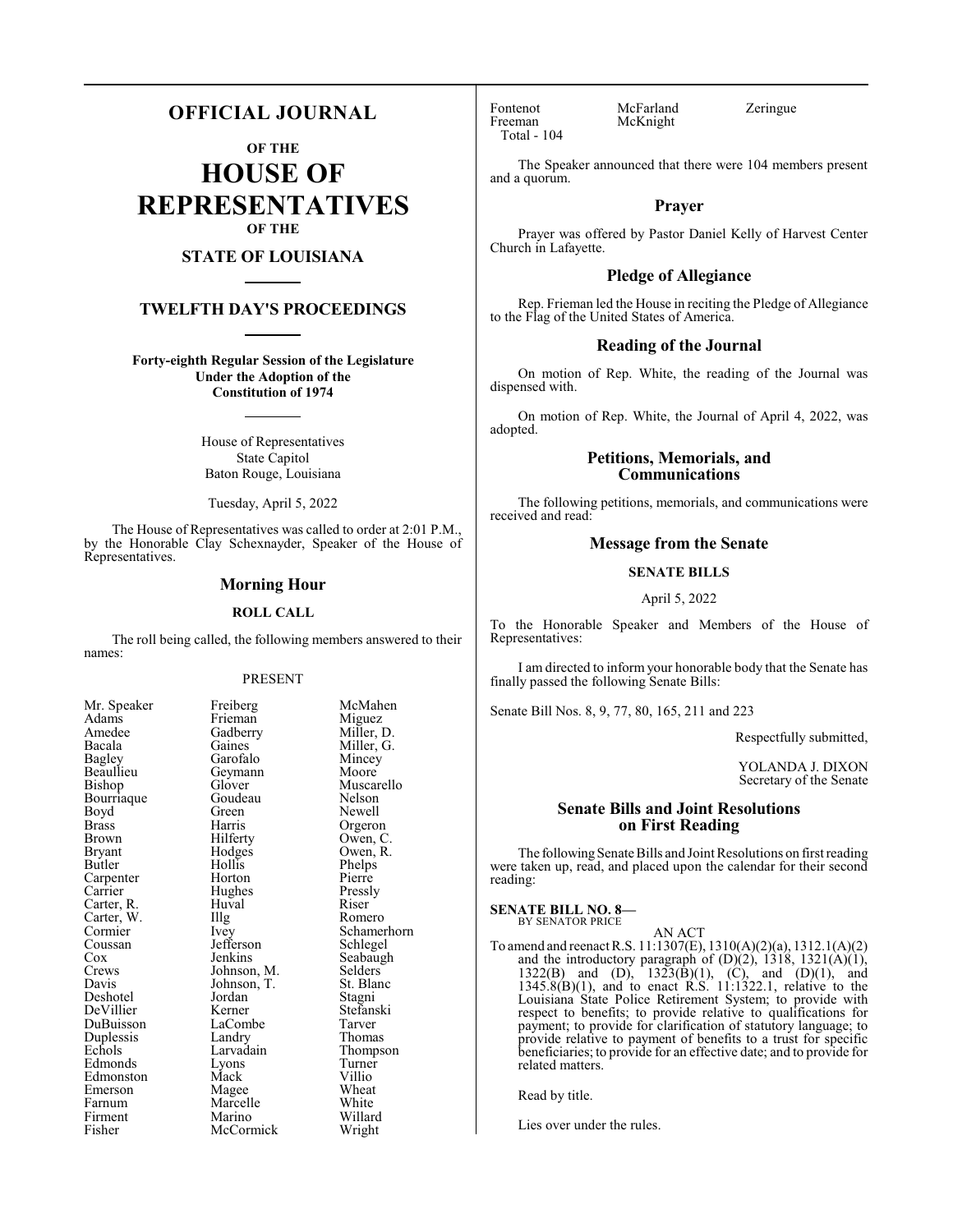## Page 2 HOUSE

12th Day's Proceedings - April 5, 2022

#### **SENATE BILL NO. 9—** BY SENATOR ROBERT MILLS

AN ACT

To amend and reenact R.S. 11:1755(E)(1)(a) and (5), 1821(E), 1823(22), 1826(B), 1842, 1843, and 2003, to enact R.S. 11:1756(D), and to repeal R.S. 11:1823(23), relative to statewide retirement systems; to provide with respect to administration of and benefits provided by the systems; to provide relative to creditable service, conversion of leave, and benefit payments; to provide relative to the powers, duties, and responsibilities of members of system boards of trustees; to provide for expenditure of system funds; to provide for actuarial investigations; to provide relative to cash deposit available for payment of benefits; to provide for an effective date; and to provide for related matters.

Read by title.

Lies over under the rules.

- **SENATE BILL NO. 77—** BY SENATORS LUNEAU, BARROW, BOUDREAUX, HENSGENS, MCMATH, MIZELL AND POPE AN ACT
- To enact R.S. 46:153.3(C)(2), relative to Medicaid coverage for prescription drugs; to provide for prescribed drugs used to treat schizophrenia and schizotypal or delusion disorders; and to provide for related matters.

Read by title.

Lies over under the rules.

#### **SENATE BILL NO. 80—** BY SENATOR WHITE

AN ACT

To amend and reenact R.S. 13:2591(A)(1), R.S. 40:1666.1(A)(1), (4)(a), and (6)(a), 1667.1(A)(1) and (2)(a), 1667.7(B) and (G), and 1667.9, relative to supplemental pay for firemen, police officers, law enforcement officers of certain state agencies and political subdivisions, deputy sheriffs, and full-time deputy sheriffs employed as field representatives or process servers, justices of the peace, constables, harbor police, bridge police, fireboat employees, and certain tribal officers and firemen; to provide for extra compensation for commissioned law enforcement officers employed by a public institution of higher education; to provide certain constables and marshals as provided by law; to provide for extra compensation for certain harbor police officers, fireboat operators, certain tribal officers, and bridge police officers employed by the state; to provide for extra compensation for certain tribal firemen; to provide for extra compensation for certain fire protection officers with the Plaquemines Port Harbor and Terminal District; to provide for an effective date; and to provide for related matters.

Read by title.

Lies over under the rules.

#### **SENATE BILL NO. 165—** BY SENATOR TALBOT

AN ACT

To amend and reenact R.S. 22:2436(C)(2)(a), and (D)(2), (D)(3), and  $(E)(2)$ , and R.S. 22:2437(C), to enact R.S. 22:2436(D)(4) and  $R.S. 22:2439(D)$  and to repeal R.S. 22:2436(E)(3) relative to an internal claims and appeals process and external procedures for health insurance issuers; to provide requirements for certain processes and procedures; and to provide for related matters.

Read by title.

Lies over under the rules.

#### **SENATE BILL NO. 211—** BY SENATOR STINE

AN ACT

To amend and reenact R.S.  $47:463.61(E)(2)$  and (3), to provide relative to the "Choose Life" special prestige license plate; to add the needs of expectant mothers considering parenting their child to the approved use of royalty fee; and to provide for related matters.

Read by title.

Lies over under the rules.

#### **SENATE BILL NO. 223—**

BY SENATORS LAMBERT AND FOIL

AN ACT To enact R.S. 47:463.214 and 463.215, relative to motor vehicle special prestige license plate; to provide for Egg Bowl rivalry prestige license plates; to provide for the establishment of the "Mississippi State University Alumni Association" special prestige license plate; to provide for the establishment of the "University ofMississippi Alumni Association" special prestige license plate; to provide for creation, issuance, design, fees, distribution, and rule promulgation applicable to such license

Read by title.

Lies over under the rules.

plates; and to provide for related matters.

#### **Suspension of the Rules**

On motion of Rep. Beaullieu, the rules were suspended in order to take up and consider Introduction of Resolutions, House and House Concurrent at this time.

#### **Introduction of Resolutions, House and House Concurrent**

The following members introduced the following entitled House and House Concurrent Resolutions, which were read the first time by their titles and placed upon the calendar for their second reading:

## **HOUSE RESOLUTION NO. 41—** BY REPRESENTATIVE BEAULLIEU

A RESOLUTION

To recognize Wednesday, April 6, 2022, as Louisiana Chamber of Commerce Day at the state capitol.

Read by title.

On motion of Rep. Beaullieu, and under a suspension of the rules, the resolution was adopted.

**HOUSE CONCURRENT RESOLUTION NO. 53—**<br>BY REPRESENTATIVES PRESSLY, BAGLEY, CREWS, HORTON, JEFFERSON, JENKINS, MCORMICK, MCMAHEN, PHELPS,<br>SEABAUGH, AND TURNER AND SENATORS MILLIGAN, ROBERT<br>MILLS, PEACOCK, AND TARVER<br>A CONCUR

To commend Shriners Hospitals for Children on the occasion of the

one hundredth anniversary of the healthcare network.

Read by title.

On motion of Rep. Pressly, and under a suspension of the rules, the resolution was adopted.

Ordered to the Senate.

#### **Introduction of House Bills and Joint Resolutions**

The following named members introduced the following House Bills and Joint Resolutions, which were read the first time by their titles and placed upon the calendar for their second reading: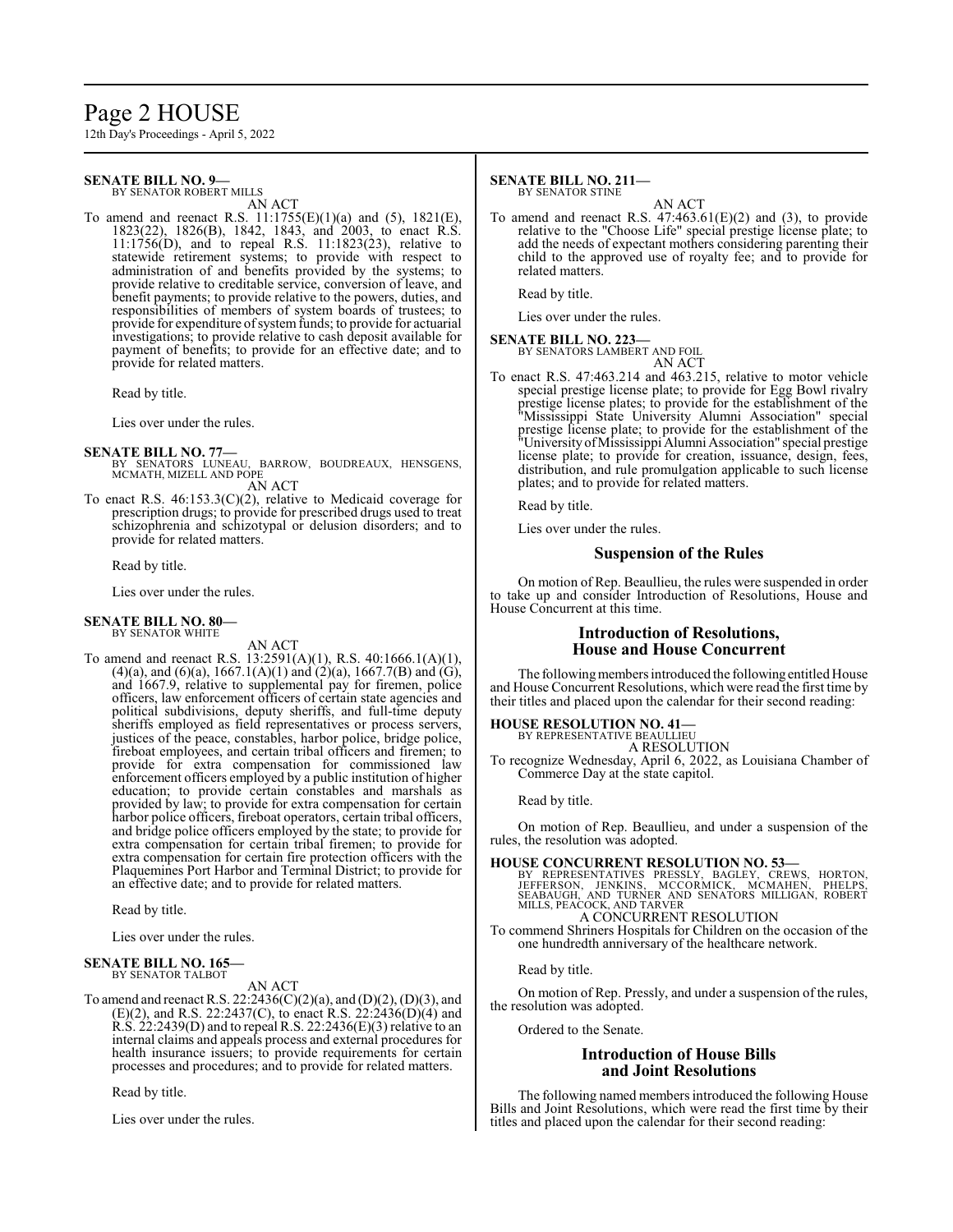#### **HOUSE BILL NO. 943—**

BY REPRESENTATIVE DEVILLIER AN ACT

To amend and reenact R.S. 47:32(A) and 300.1, relative to the individual and fiduciary income tax; to reduce the rates for purposes of calculating individual and fiduciary income tax liability; to provide for applicability; to provide for an effective date; and to provide for related matters.

Read by title.

Lies over under the rules.

#### **HOUSE BILL NO. 944—**

BY REPRESENTATIVE EDMONSTON AN ACT

To enact R.S. 22:891, relative to insurance policies; to prohibit insurers from altering premiums or deductibles, limiting services, or modifying or cancelling a policy based on certain circumstances; and to provide for related matters.

Read by title.

Lies over under the rules.

#### **HOUSE BILL NO. 945—** BY REPRESENTATIVE HILFERTY

AN ACT

To enact R.S. 42:422, relative to leave and absences for state government employees; to require that state government employers allow certain absences for parents without penalizing the employee; to require state government employers to allow use of accrued leave under specified circumstances; to require payment of female employees during certain medically required absences related to pregnancy; to provide relative to the use of accrued sick leave; to require establishment of crisis leave pools; to provide for an effective date; and to provide for related **matters** 

Read by title.

Lies over under the rules.

#### **HOUSE BILL NO. 946—**

BY REPRESENTATIVE DUSTIN MILLER AN ACT

To amend and reenact R.S. 17:1944.1(B)(1) and (C), relative to local special education advisory councils; to provide relative to membership on such councils; to provide relative to reports from such councils; and to provide for related matters.

Read by title.

Lies over under the rules.

#### **HOUSE BILL NO. 947—** BY REPRESENTATIVE ORGERON

AN ACT

To enact R.S. 18:586, relative to filling a vacancy in an elected office; to provide for prohibitions; to provide relative to the retirement or resignation of an elected official; to provide relative to appointments and elections to fill such a vacancy; to provide for an effective date; and to provide for related matters.

Read by title.

Lies over under the rules.

#### **HOUSE BILL NO. 948—**

BY REPRESENTATIVE PRESSLY AN ACT

To amend and reenact R.S. 17:3215 and 3217, relative to institutions under the supervision and management of the Board of Supervisors of Louisiana State University and Agricultural and Mechanical College and the Board of Supervisors for the University of Louisiana System; to provide for transfers of certain institutions; and to provide for related matters.

Read by title.

Lies over under the rules.

#### **HOUSE BILL NO. 949—**

BY REPRESENTATIVE PHELPS AN ACT

To amend and reenact R.S. 14:95.8(A) and (D) and to enact R.S. 14:95.8.1, relative to the illegal possession of handguns; to provide relative to the illegal possession of a handgun by a juvenile; to provide relative to the elements of the offense regarding the form of possession; to remove the requirement that the handgun be possessed by the offender's person in order for the offense to apply; to create the crime of possession of a firearm or carrying of a concealed weapon by a juvenile on probation or parole; to provide for elements; to provide for penalties; to provide for a report; and to provide for related matters.

Read by title.

Lies over under the rules.

## **HOUSE BILL NO. 950—**

BY REPRESENTATIVE BOYD AN ACT

To enact R.S. 6:1105, relative to residential mortgage lenders; to provide for the liability of residential mortgage lenders for the acts of certain persons; to provide for the scope of liability; and to provide for related matters.

Read by title.

Lies over under the rules.

- **HOUSE BILL NO. 951—** BY REPRESENTATIVE JORDAN
- AN ACT To amend and reenact R.S. 22:1295(1)(a) and (d)(introductory paragraph) and (2), relative to uninsured motorist coverage; to require that all automobile liability insurance policies issued in this state include uninsured motorist coverage; to repeal provisions allowing economic-only uninsured motorist coverage; to repeal provisions allowing uninsured motorist coverage with limits less than bodily injury liability; to make technical changes; and to provide for related matters.

Read by title.

Lies over under the rules.

**HOUSE BILL NO. 952—** BY REPRESENTATIVE SELDERS

AN ACT

To enact R.S. 29:731.1, relative to emergency preparedness; to provide for the creation of a fund; to provide for distribution of monies from the fund; to provide for applicability; and to provide for related matters.

Read by title.

Lies over under the rules.

#### **HOUSE BILL NO. 953—**

BY REPRESENTATIVE SEABAUGH

AN ACT To amend and reenact R.S. 13:5233, relative to the Preservation of Religious Freedom Act; to provide relative to the free exercise of religion; to provide for protection for places of worship; to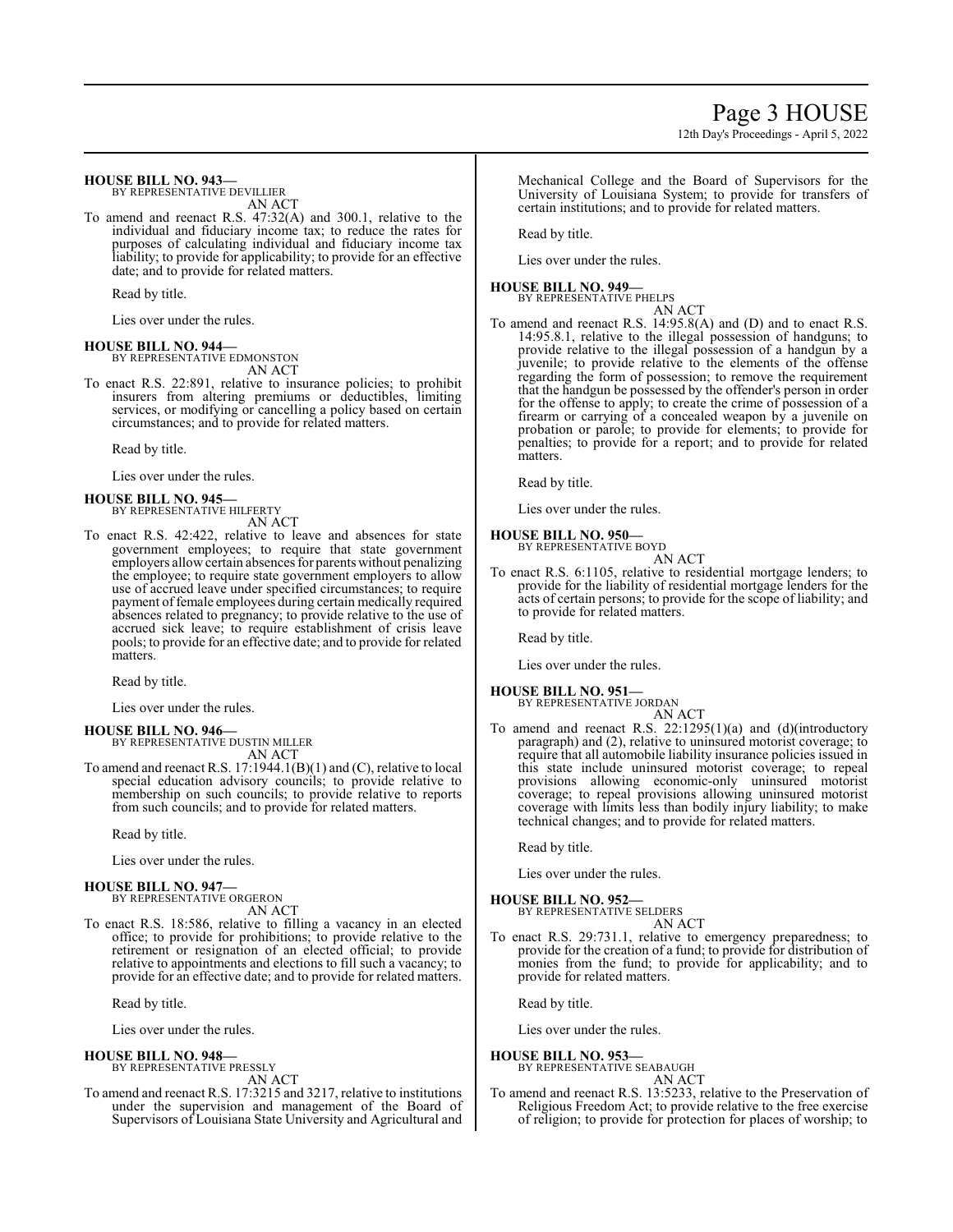## Page 4 HOUSE

12th Day's Proceedings - April 5, 2022

prohibit certain restrictions against places of worship; and to provide for related matters.

Read by title.

Lies over under the rules.

#### **HOUSE BILL NO. 954—**

BY REPRESENTATIVE SEABAUGH AN ACT

To amend and reenact R.S. 24:204(A)(introductory paragraph) and 251, relative to the Louisiana State Law Institute; to provide relative to duties; to provide relative to continuous revisions of Louisiana law; to provide for specific direction by the legislature; and to provide for related matters.

Read by title.

Lies over under the rules.

#### **HOUSE BILL NO. 955—**

BY REPRESENTATIVE SCHLEGEL AN ACT

To enact R.S. 26:309, relative to alcohol beverage control; to provide relative to brewing facilities; to authorize manufacturers or brewers to lease their facilities for contracted events; to provide for certain restrictions with respect to contracted events at brewing facilities; to authorize manufacturers or brewers to charge certain fees for contracted events at brewing facilities; to provide for an effective date; and to provide for related matters.

Read by title.

Lies over under the rules.

#### **HOUSE BILL NO. 956—**

BY REPRESENTATIVE SCHEXNAYDER AN ACT

To amend and reenact R.S. 27:86, relative to racehorse wagering; to provide for pari-mutuel racehorse wagering; to provide for the percentage ofthe pari-mutuel handle that must be used for purse supplements; to provide for the payment of such portion of the pari-mutuel handle to the Louisiana Horsemen's Benevolent and Protective Association; and to provide for related matters.

Read by title.

Lies over under the rules.

#### **HOUSE BILL NO. 957—**

BY REPRESENTATIVE SCHEXNAYDER AN ACT

To amend and reenact R.S. 27:249.1, relative to racehorse wagering; to provide for fixed-odds racehorse wagering; to provide for the percentage of audited net profits from fixed-odds racehorse wagering to be used as purse supplements; to provide for the definition of "audited net profits"; and to provide for related matters.

Read by title.

Lies over under the rules.

#### **HOUSE BILL NO. 958—**

BY REPRESENTATIVE DUSTIN MILLER AN ACT

To enact Part II-E of Chapter 11 of Title 40 of the Louisiana Revised Statutes of 1950, to be comprised of R.S. 40:2120.11 through 2120.22, relative to the licensure and regulation of nurse staffing agencies by the Louisiana Department of Health; to provide for definitions; to provide for the licensure and registration of nurse staffing agencies; to provide for the protection of public rights to health care; to provide for licensed

and certified personnel in healthcare facilities; to provide for applicability provisions for prospective agencies; to provide for regulations and grounds for issuance, renewal, and denial of a license; to establish standards for the operation of nurse staffing agencies; to provide for penalty provisions; to provide for rulemaking requirements; and to provide for related matters.

Read by title.

Lies over under the rules.

#### **HOUSE BILL NO. 959—**

BY REPRESENTATIVE GEYMANN AN ACT

To amend and reenact R.S. 40:1666.3(A), (B), and (C) and 1666.6, relative to supplemental pay for firemen; to provide for the distribution of such supplemental pay; to provide with respect to the powers and duties of the state fire marshal regarding such supplemental pay; to provide with respect to the powers and duties of the Department of Public Safety and Corrections regarding such supplemental pay; to provide with respect to the powers and duties of the Fireman's Supplemental Pay Board; to provide with respect to compensation of members of the Fireman's Supplemental PayBoard; to provide an effective date; and to provide for related matters.

Read by title.

Lies over under the rules.

#### **HOUSE BILL NO. 960—**

BY REPRESENTATIVE WILFORD CARTER AN ACT

To enact R.S. 33:2740.70.3, relative to the city of Lake Charles; to create the North Lake Charles Economic Development District; to provide relative to the boundaries, purpose, governance, and powers and duties of the district; to provide relative to district funding; and to provide for related matters.

Read by title.

Lies over under the rules.

#### **HOUSE BILL NO. 961—**

BY REPRESENTATIVE CHARLES OWEN AN ACT

To enact R.S. 17:3383, relative to events hosted by public postsecondary education institutions; relative to sales of goods, concessions, and merchandise; to provide relative to payments in such transactions; and to provide for related matters.

Read by title.

Lies over under the rules.

#### **HOUSE BILL NO. 962—**

BY REPRESENTATIVE MCCORMICK AN ACT

To amend and reenact R.S. 33:4780.43, relative to parish zoning; to provide relative to zoning regulations and restrictions; to require voter approval prior to the imposition of any such regulation or restriction; and to provide for related matters.

Read by title.

Lies over under the rules.

#### **HOUSE BILL NO. 963—**

BY REPRESENTATIVE ORGERON AN ACT

To enact R.S. 17:276.1 and 3996(B)(67), relative to required instruction in public schools; to require instruction in water safety for public school students; to provide relative to materials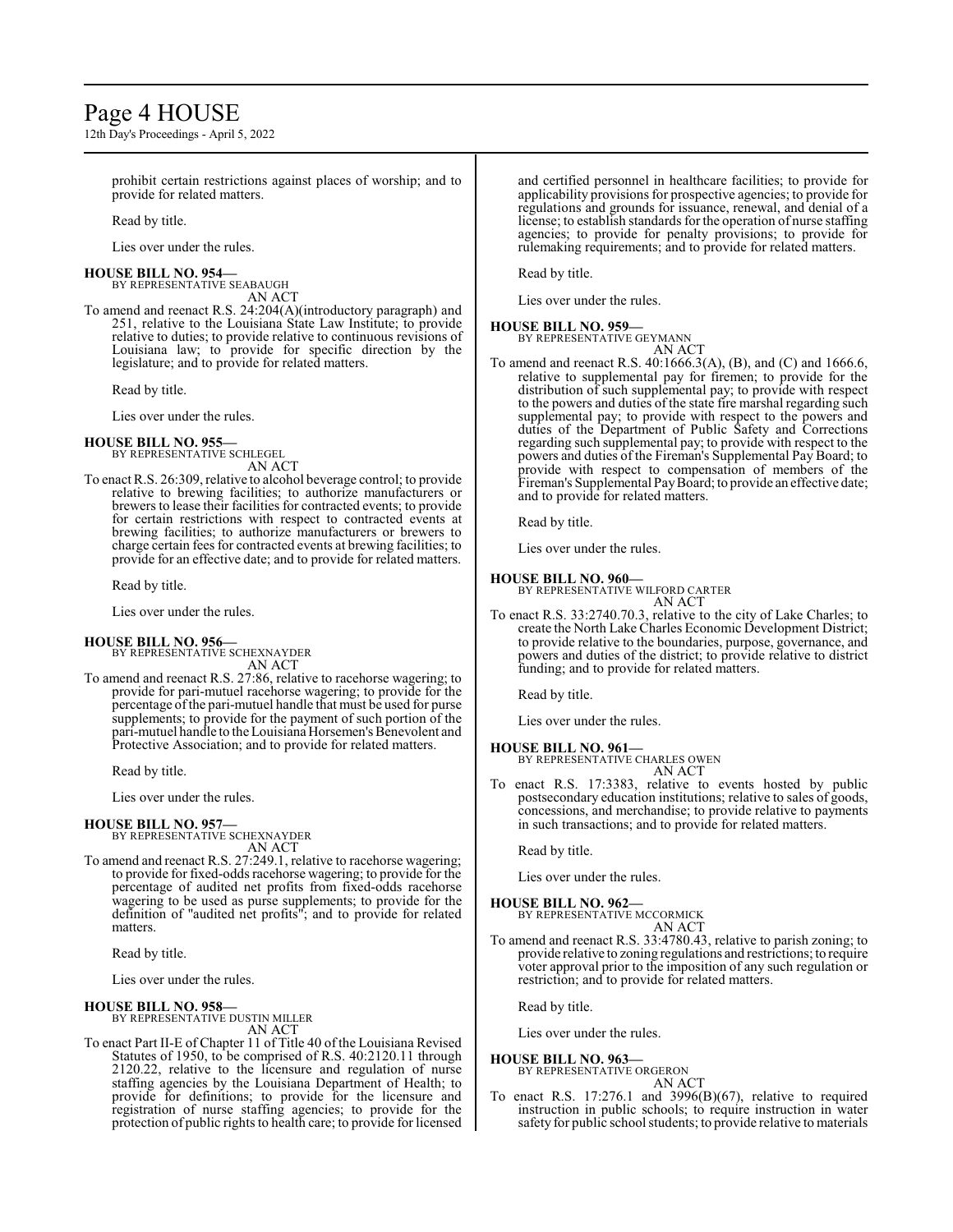12th Day's Proceedings - April 5, 2022

used for such instruction; to require public school governing authorities to adopt policies to implement such instruction; and to provide for related matters.

Read by title.

Lies over under the rules.

#### **HOUSE BILL NO. 964—** BY REPRESENTATIVE PIERRE

AN ACT

To amend and reenact R.S. 15:574.9(F) and 574.10, relative to parole violations; to provide relative to the credit a person receives for time served while on parole when parole is revoked; to provide relative to the serving of a concurrent or consecutive sentence; and to provide for related matters.

Read by title.

Lies over under the rules.

**HOUSE BILL NO. 965—** BY REPRESENTATIVE STEFANSKI

AN ACT To amend and reenact R.S.  $47:1998(A)(1)(a)$  and (b)(i) and to enact R.S. 47:1998(A)(1)(b)(iv), relative to ad valorem taxes; to provide with respect to the review of certain final determinations by the Louisiana Tax Commission; to provide for where suits may be instituted; to provide for the jurisdiction of the Board of Tax Appeals; to provide for requirements and limitations; and to provide for related matters.

Read by title.

Lies over under the rules.

#### **HOUSE BILL NO. 966—**

BY REPRESENTATIVE CARRIER AN ACT

To enact R.S. 13:5727, relative to coroners; to provide for funding; to provide for alternative funding for coroners of certain parishes; to authorize a renewable tax; and to provide for related matters.

Read by title.

Lies over under the rules.

#### **HOUSE BILL NO. 967—**

BY REPRESENTATIVE SEABAUGH AN ACT

To repeal R.S. 22:1272, relative to liability limits; to repeal a prohibition on reducing liability limits on certain insurance policies for certain costs.

Read by title.

Lies over under the rules.

#### **HOUSE BILL NO. 968—**

BY REPRESENTATIVE PHELPS AN ACT

To amend and reenact R.S. 36:259(B)(13) and to enact Part XIII of Chapter 5-B of Title 40 of the Louisiana Revised Statutes of 1950, to be comprised of R.S. 40:1125.1 through 1125.33, relative to sickle cell disease; to provide for the establishment of a state sickle cell disease registry; to provide for the purpose of the registry; to provide for duties of the Louisiana Department of Health with respect to operation of the registry; to require reporting of data to the registry by certain healthcare facilities; to authorize certain entities to access data in the registry; to require promulgation of administrative rules with respect to the registry; to provide for the redesignation and reorganization of certain laws pertaining to sickle cell disease; to provide for a short title; and to provide for related matters.

Read by title.

Lies over under the rules.

#### **HOUSE BILL NO. 969—**

BY REPRESENTATIVE SEABAUGH AN ACT

To amend and reenact R.S. 24:10, relative to vetoes, to provide for procedures relative to vetoed bills and items; to provide for reconsideration by the legislature; to provide relative to veto sessions; to provide for effectiveness; and to provide for related matters.

Read by title.

Lies over under the rules.

#### **HOUSE BILL NO. 970—** BY REPRESENTATIVE WHITE

AN ACT

To enact Part X-G of Chapter 1 of Title 17 of the Louisiana Revised Statutes of 1950, to be comprised of R.S. 17:407.111, relative to early childhood literacy; to establish an early childhood literacy program; to provide for program purposes, administration, and funding; to provide eligibility criteria for participation; and to provide for related matters.

Read by title.

Lies over under the rules.

#### **HOUSE BILL NO. 971—**

BY REPRESENTATIVE ROMERO AN ACT

To amend and reenact R.S. 37:2150.1(introductory paragraph) (7), and (8), 2171.2(B), 2175.1(A)(introductory paragraph), (2), and (7), (B), and  $(D)(1)$  and  $(2)$ , 2175.2(A),  $(B)$ (introductory paragraph) and (3), and (D),  $2175.3(A)(2)$ , (3), (6), (7), and  $(10)$ ,  $2175.4(B)$  and  $(C)$ ,  $2175.5(A)(5)$ , and  $2175.6$ , relative to home improvement contracting; to provide for the definition of "home improvement contracting"; to provide for the definition of "home improvement registrant"; to change references to "home improvement contractor" found in Title 37 of the Louisiana Revised Statues of 1950 to "home improvement registrant"; to provide for an upper and lower threshold on the value of projects that qualify as home improvement contracting; to reduce the threshold on the value of projects that require a home improvement registrant to obtain a residential building contractor's license; and to provide for related matters.

Read by title.

Lies over under the rules.

#### **HOUSE BILL NO. 972—**

BY REPRESENTATIVES PHELPS, EMERSON, GADBERRY, MARCELLE, AND SCHAMERHORN

AN ACT

To enact R.S. 47:1676.1, relative to debt recovery; to provide for an amnesty program for certain debts owed to the state; to provide for the requirements of the program; to provide for administration of the program; to provide relative to the office of debt recovery; to provide relative to the powers, duties, functions, and responsibilities of the Department of Revenue; and to provide for related matters.

Read by title.

Lies over under the rules.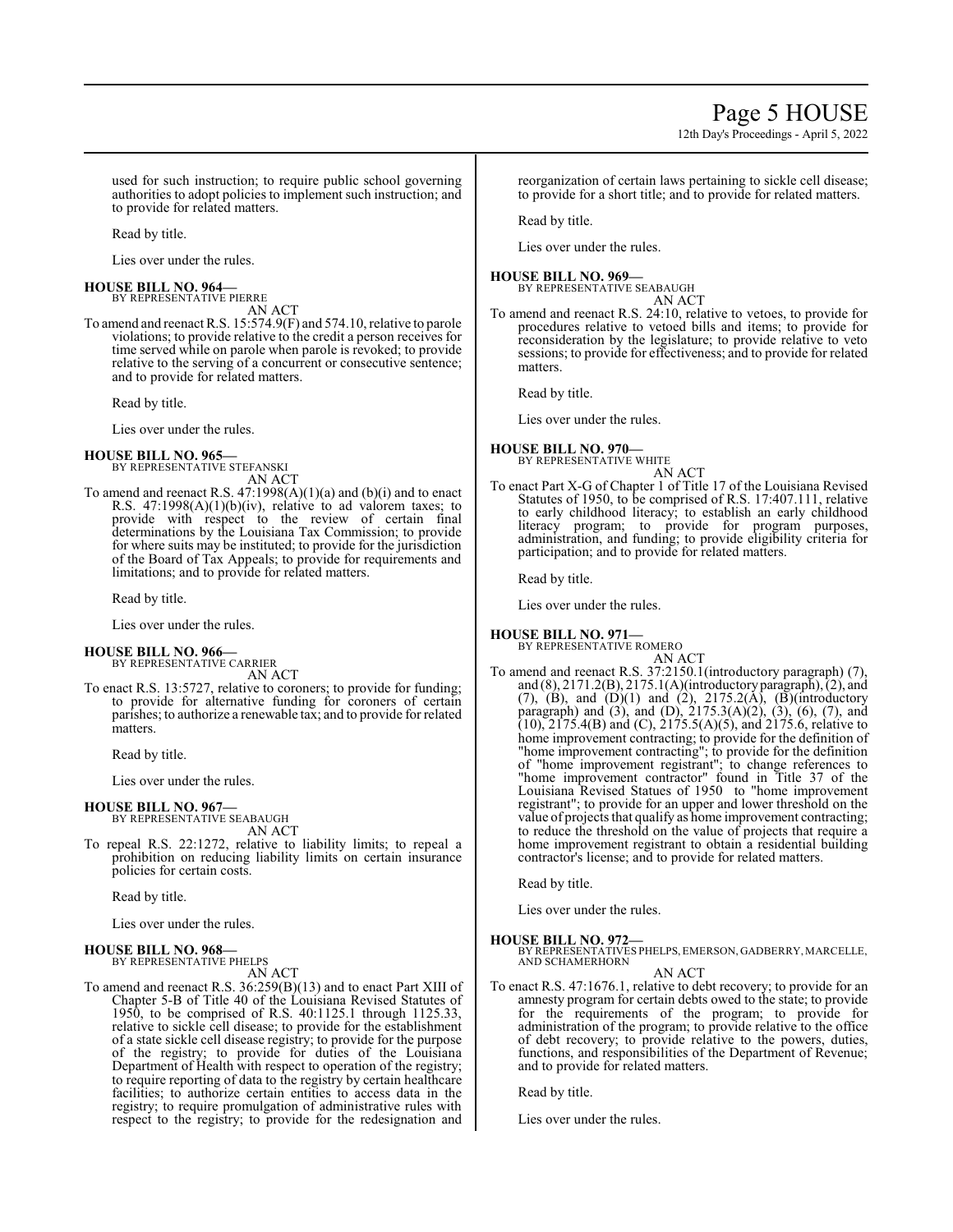## Page 6 HOUSE

12th Day's Proceedings - April 5, 2022

#### **HOUSE BILL NO. 973—** BY REPRESENTATIVE DAVIS

AN ACT

To amend and reenact R.S. 9:2713.2(B)(introductory paragraph), R.S. 12:1-1106(A)(1), 204(A), and 1307(D), R.S. 22:243(D)(3) and (E)(1) and (3), and R.S. 51:214(A)(introductory paragraph) and  $3143(B)$  and (C) and to enact R.S. 12:1-402(D), 204(G)(4), and 1307(E), R.S. 49:222(B)(15), and R.S. 51:212(8), relative to corporations; to provide for an authorized representative; to allow for termination of a name reservation; to provide for merger; to prohibit certain phrases in a reserved name; to provide for preemption; and to provide for related matters.

Read by title.

Lies over under the rules.

#### **HOUSE BILL NO. 974—**

- BY REPRESENTATIVES EDMONSTON, AMEDEE, BAGLEY, BUTLER,<br>ECHOLS, FIRMENT, FRIEMAN, GADBERRY, HODGES, HORTON,<br>MCCORMICK, CHARLES OWEN, AND SCHAMERHORN AN ACT
- To enact Part III of Chapter 3 of Title 23 of the Louisiana Revised Statutes of 1950, to be comprised of R.S. 23:271, relative to employment; to provide for vaccine requirements; to provide for written documentation against vaccine requirements; to provide for exemptions provided for in federal laws and regulations; to provide for reasonable accommodations; to provide for unlawful employment practices; to provide for licensing and permits; and to provide for related matters.

Read by title.

Lies over under the rules.

#### **HOUSE BILL NO. 975—** BY REPRESENTATIVE DAVIS

AN ACT

To amend and reenact R.S. 38:3074(A)(6), (7), (8), and (9), (C), and (E) and to enact R.S. 38:3074(F), relative to the capital area groundwater conservation district; to modify members of the board of commissioners; to increase the term limits of commissioners; to provide for partial terms limits; and to provide for related matters.

Read by title.

Lies over under the rules.

#### **HOUSE BILL NO. 976—** BY REPRESENTATIVE LARVADAIN

AN ACT

To amend and reenact R.S. 22:1973 and to repeal R.S. 22:1892, relative to bad faith insurance claims; to provide for the duties owed by insurers to insureds and third parties; to provide procedures for the adjustment and settlement of claims; to provide for remedies in bad faith suits; to provide relative to insurance claims arising from potential arson; to provide for remedies where an insurance claimant is deprived of use of his personal vehicle; to provide for the formulation of actual cash value; to provide for the method and manner of payment of claims; to provide relative to repairs; to provide for an exemption of liability for the Insurance Guaranty Association Fund; and to provide for related matters.

Read by title.

Lies over under the rules.

#### **HOUSE BILL NO. 977—**

BY REPRESENTATIVE HARRIS

- AN ACT
- amend and reenact R.S.  $17:47(A)(1)$ ,  $500(B)(1)$ ,  $1201(A)(1)$ (introductory paragraph) and  $(2)$ , and  $1206(A)(1)$ relative to sick leave for teachers, school employees, and school

bus operators; to allow the use of sick leave for special circumstances; and to provide for related matters.

Read by title.

Lies over under the rules.

#### **HOUSE BILL NO. 978—**

BY REPRESENTATIVE MIGUEZ AN ACT

To enact R.S. 38:2216.1 and R.S. 39:1602.2, relative to public contracts; to prohibit certain discriminatory practices with respect to firearm associations, retailers, and manufacturers; to provide for definitions; to provide restrictions on applicability; and to provide for related matters.

Read by title.

Lies over under the rules.

#### **HOUSE BILL NO. 979—** BY REPRESENTATIVE FREEMAN

AN ACT

To provide relative to the effectiveness of Act No. 366 of the 2021 Regular Session of the Legislature regarding student information; to provide for the continued effectiveness of provisions that require school governing authorities to share certain student information with the Department ofChildren and Family Services for the purpose of facilitating the administration of certain federal food assistance programs and that provide exceptions; and to provide for related matters.

Read by title.

Lies over under the rules.

#### **HOUSE BILL NO. 980—** BY REPRESENTATIVE FREEMAN

AN ACT

To amend and reenact R.S. 42:441(3), 442, 443(D), 444(introductory paragraph), and  $445(A)$  and  $(B)$  and to repeal R.S.  $42:441(4)$ and 446, relative to the state employee leave transfer program; to provide for qualification for the state employee leave transfer program; to provide relative to parental leave; and to provide for related matters.

Read by title.

Lies over under the rules.

#### **HOUSE BILL NO. 981—**

BY REPRESENTATIVE DUPLESSIS AN ACT

To enact R.S. 17:271.1 and 3996( $\overline{B}$ )(67), relative to curricula; to require the provision of mental health instruction to public school students; to provide relative to content of the instruction; to provide for incorporation of the instruction into an existing required course; to provide relative to the mental health component of the state content standards for health education; and to provide for related matters.

Read by title.

Lies over under the rules.

**HOUSE BILL NO. 982—**

BY REPRESENTATIVE DUPLESSIS

- AN ACT
- To amend and reenact R.S. 44:4.1(B)(31) and to enact Part V of Chapter 3 of Title 46 of the Louisiana Revised Statutes of 1950, to be comprised of R.S. 46:421 through 421.5, relative to the Future of Louisiana Program; to establish the program; to provide relative to administration, qualification, rules,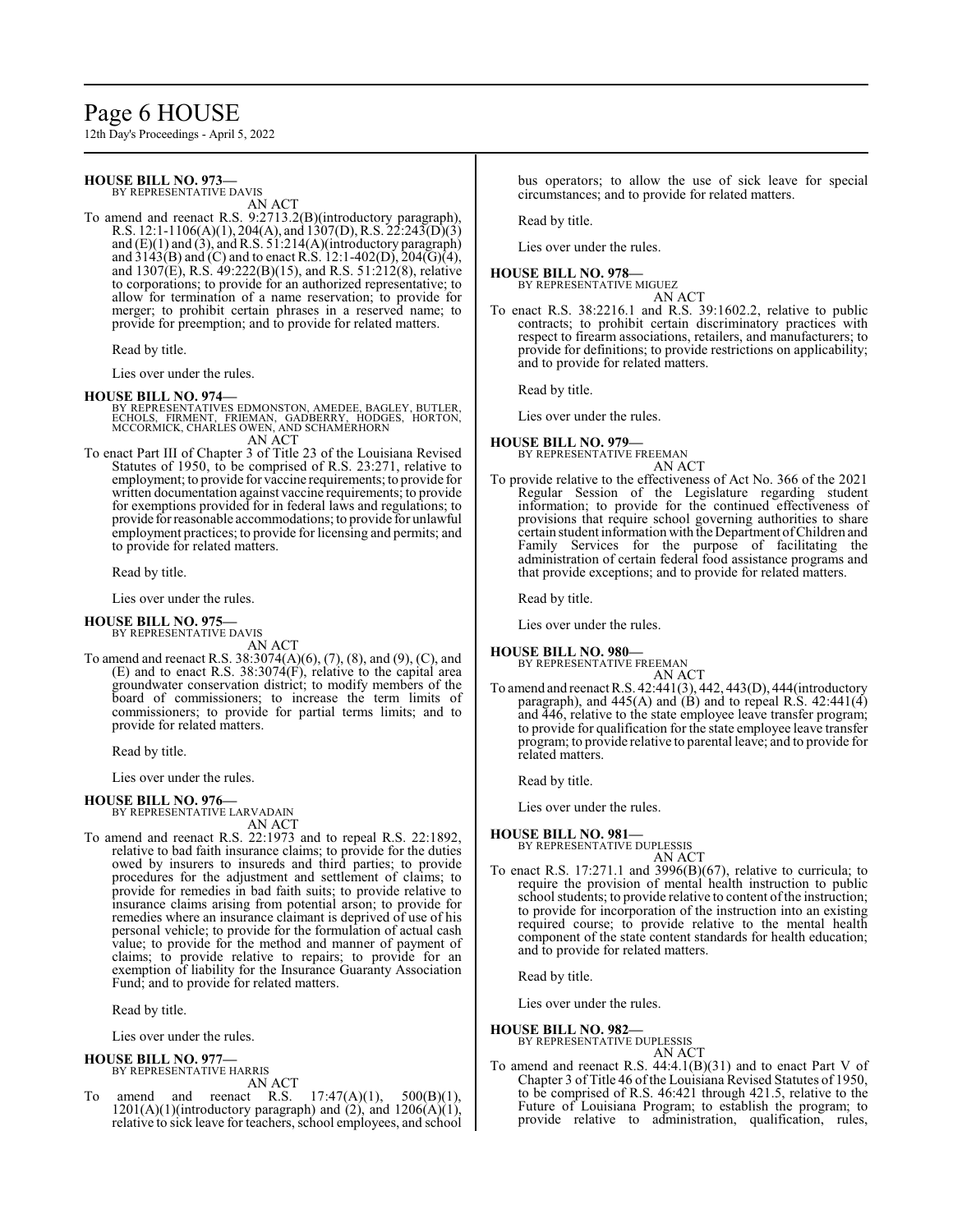distributions, and funds ofthe program; to establish a committee to review the program and report on its progress; to provide relative to confidential information; to except certain information from laws relative to public records; to provide for waivers of certain rights in exchange for participation in the program; to provide with respect to the power and duties of the secretary of the Louisiana Department of Health; to provide with respect to the powers and duties of the state treasurer; to provide for an effective date; and to provide for related matters.

Read by title.

Lies over under the rules.

#### **HOUSE BILL NO. 983—** BY REPRESENTATIVE BISHOP

AN ACT

To amend and reenact R.S. 17:3100.7(E), relative to the Louisiana Student Tuition Assistance and Revenue Trust Program and the Louisiana Student Tuition Assistance and Revenue Trust Kindergarten Through Grade Twelve Program; to authorize the transfer or rollover of funds from a college education savings account to an elementary and secondary education savings account; and to provide for related matters.

Read by title.

Lies over under the rules.

#### **HOUSE BILL NO. 984—**

BY REPRESENTATIVE AMEDEE AN ACT

To amend and reenact 42:15, relative to school board meetings; to provide for agenda items at certain school board meetings; to provide for general public comment; to provide for an effective date; and to provide for related matters.

Read by title.

Lies over under the rules.

#### **HOUSE BILL NO. 985—** BY REPRESENTATIVE WRIGHT

AN ACT

To amend and reenact R.S. 6:1032(6) and 1382(20)(a), relative to currency; to designate virtual currency as a form of legal tender in this state; to provide definitions; to remove a restriction from the definition of virtual currency; and to provide for related matters.

Read by title.

Lies over under the rules.

#### **HOUSE BILL NO. 986—**

BY REPRESENTATIVE EDMONDS AN ACT

To amend and reenact R.S. 17:194(B)(introductory paragraph) and to repeal R.S. 17:194(B)(1) and (2), relative to school nutrition programs; to provide relative to the use of state funds for school nutrition programs; and to provide for related matters.

Read by title.

Lies over under the rules.

# **HOUSE BILL NO. 987—** BY REPRESENTATIVE DESHOTEL

AN ACT

To enact Chapter 12-B of Title 51 of the Louisiana Revised Statutes of 1950, to be comprised ofR.S. 51:1381 through 1396, relative to data privacy; to provide definitions; to provide for applicability; to provide for consumer rights; to require a response to a request; to provide for the responsibilities of a

processor and a controller; to provide for deidentified data; to provide limitations; to provide for investigative powers; to provide for enforcement; to provide for a civil fine; to create an account; to require a report; and to provide for related matters.

Read by title.

Lies over under the rules.

## **HOUSE BILL NO. 988—**

BY REPRESENTATIVE LANDRY AN ACT

To enact R.S. 49:1016, relative to public employment; to provide relative to public employees and potential public employees who use medical marijuana; to prohibit certain employment actions against such employees and potential employees; and to provide for related matters.

Read by title.

Lies over under the rules.

#### **HOUSE BILL NO. 989—**

BY REPRESENTATIVE CREWS AN ACT

To amend and reenact R.S. 40:1061.14(B)(2) through (13), (C), and (D) and to enact R.S.  $40:1061.14(B)(14)$  and  $(15)$  and  $(E)$ , relative to minors who undergo abortions; to provide for the report of certain information in connection with such abortions; to provide for the requisite court findings; to provide for severability; and to provide for related matters.

Read by title.

Lies over under the rules.

### **HOUSE BILL NO. 990—**

BY REPRESENTATIVE PRESSLY AN ACT

To enact Part VII of Subchapter A of Chapter 5-F of Title 40 of the Louisiana Revised Statutes of 1950, to be comprised of R.S. 40:1273.1, relative to the COVID-19 vaccine; to provide for the prohibition of state and local vaccination mandates; to provide for exceptions; and to provide for related matters.

Read by title.

Lies over under the rules.

- **HOUSE BILL NO. 991—**
	- BY REPRESENTATIVE LANDRY AN ACT
- To repeal R.S. 22:1973(F), relative bad faith liability for the Louisiana Insurance Guaranty Association; to repeal an exemption from liability.

Read by title.

Lies over under the rules.

#### **HOUSE BILL NO. 992—**

BY REPRESENTATIVE BEAULLIEU AN ACT

To amend and reenact R.S. 47:2132(A), (B), and (D) and to enact R.S. 47:2132(C)(4), relative to ad valorem property taxes; to provide with respect to certain claims on certain property; to provide for the authority of the Louisiana Tax Commission to hear certain claims; to provide for limitations and requirements; to require certain notifications; and to provide for related matters.

Read by title.

Lies over under the rules.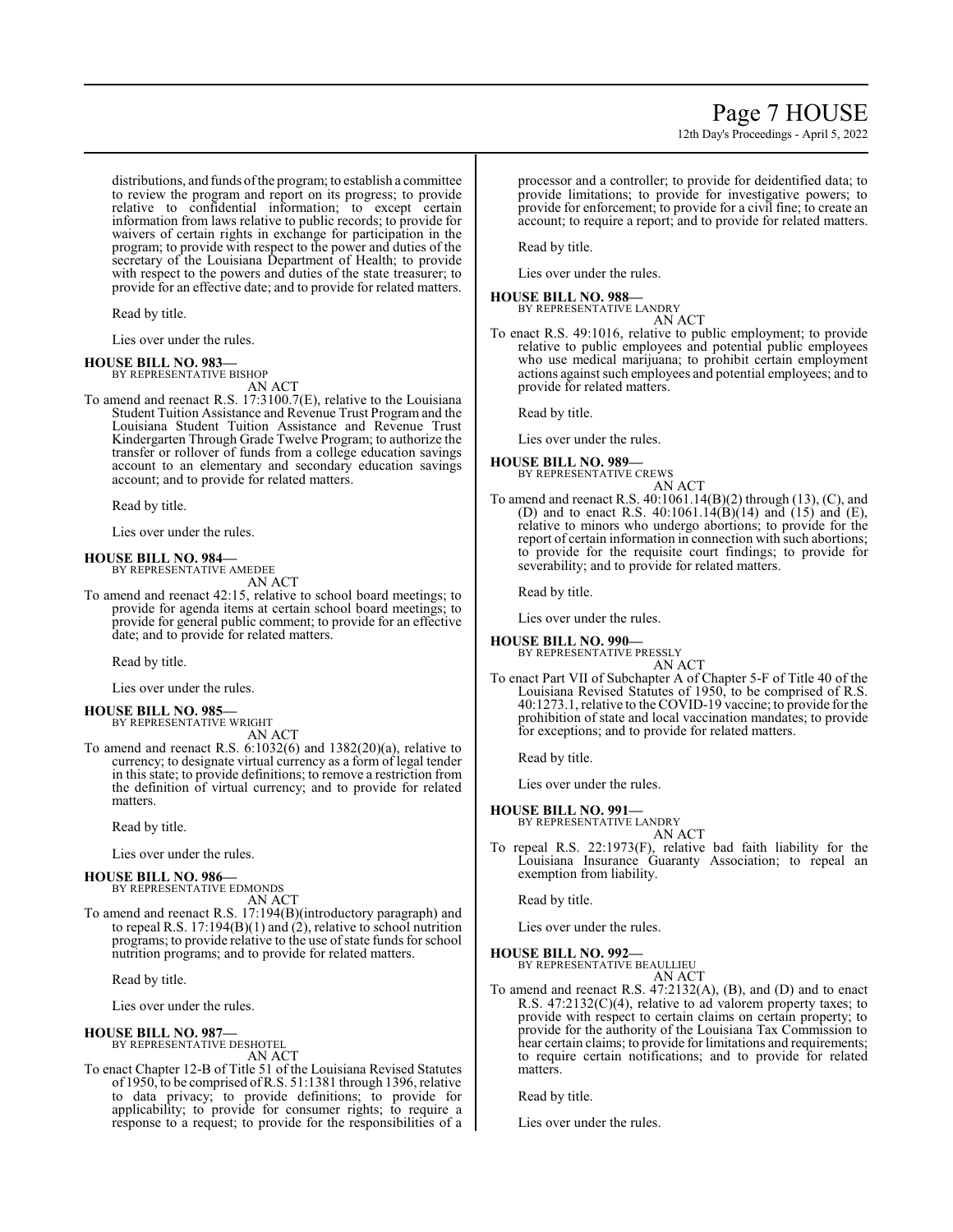## Page 8 HOUSE

12th Day's Proceedings - April 5, 2022

#### **HOUSE BILL NO. 993—**

BY REPRESENTATIVE EDMONDS AN ACT

To enact R.S. 37:1110.1, relative to marriage and family therapists; to provide relative to the right of conscience protection for licensed marriage and family therapists; to provide relative to liability; to provide relative to licensing; to provide relative to notice to employers and patients; to provide for venue; to provide for definitions; and to provide for related matters.

Read by title.

Lies over under the rules.

#### **HOUSE BILL NO. 994—** BY REPRESENTATIVE BACALA

AN ACT

To enact R.S. 13:590, relative to criminal courts; to provide for annual reports; to provide for a definition; and to provide for related matters.

Read by title.

Lies over under the rules.

#### **HOUSE BILL NO. 995—** BY REPRESENTATIVE JENKINS

AN ACT

To enact Subpart Q-4 of Part II-A of Chapter 1 of Title 39 of the Louisiana Revised Statutes of 1950, to be comprised of R.S. 39:100.125, relative to the Louisiana Family and Medical Leave Fund; to establish such fund; to deposit monies into the fund; to provide relative to monies in the fund; to provide relative to the powers and duties of the state treasurer; to provide for termination of the fund; to provide for an effective date; and to provide for related matters.

Read by title.

Lies over under the rules.

#### **HOUSE BILL NO. 996—** BY REPRESENTATIVE BRYANT

AN ACT

To amend and reenact R.S.  $4:724(B)(1)$  and  $(9)$  and  $732(B)(2)$ , to enact R.S. 4:724(B)(10), and to repeal R.S. 4:732(I) and 739(E), relative to charitable gaming; to provide relative to the use of electronic or video bingo games; to provide relative to the cost of each game play; to require machines to accept any denomination of cash in the form of bills or tickets; to provide relative to the limit for the mega jackpot for progressive mega jackpot bingo games; to provide relative to sales of progressive mega jackpot bingo on Electronic Bingo Card Dabber Devices; to provide relative to the number of electronic dabber devices issued to patrons who purchase bingo paper packs; and to provide for related matters.

Read by title.

Lies over under the rules.

#### **HOUSE BILL NO. 997—**

BY REPRESENTATIVE DUPLESSIS AN ACT

To amend and reenact R.S. 8:659(B) and to enact R.S. 8:659(C), relative to the interment of military personnel; to provide for permission to move remains; to provide for limitation of liability for moving the remains of military personnel; to provide for an effective date; and to provide for related matters.

Read by title.

Lies over under the rules.

#### **HOUSE BILL NO. 998—**

BY REPRESENTATIVE HILFERTY AN ACT

To enact R.S. 47:463.214, relative to motor vehicle special prestige license plates; to establish the "Southern Yacht Club" specialty license plate; to provide for the creation, issuance, design, fees, implementation, distribution, and rule promulgation applicable to such license plate; and to provide for related matters.

Read by title.

Lies over under the rules.

#### **House and House Concurrent Resolutions Lying Over**

The following House and House Concurrent Resolutions lying over were taken up and acted upon as follows:

#### **HOUSE CONCURRENT RESOLUTION NO. 47—** BY REPRESENTATIVE FREEMAN A CONCURRENT RESOLUTION

To urge and request the State Board of Elementary and Secondary Education to require that age- and grade-appropriate instruction covering science, technology, engineering, mathematics, and environmental science be emphasized in curricula in public schools throughout the state in grades kindergarten through twelve.

Read by title.

Under the rules, the above resolution was referred to the Committee on Education.

#### **HOUSE CONCURRENT RESOLUTION NO. 48—** BY REPRESENTATIVE IVEY

A CONCURRENT RESOLUTION

To urge and request each standing committee of each house of the legislature to meet and function as a joint committee with the standing committee of the other house which has a substantially similar subject matter jurisdiction to study the provisions of the Constitution of Louisiana within the jurisdiction of the joint committee and to make recommendations regarding revisions to those provisions to the legislature no later than March 15, 2023.

Read by title.

Under the rules, the above resolution was referred to the Committee on House and Governmental Affairs.

## **HOUSE CONCURRENT RESOLUTION NO. 49—** BY REPRESENTATIVE HODGES

#### A CONCURRENT RESOLUTION

To memorialize the United States Congress to urge and request the President of the United States to take such actions as are necessary to encourage increased domestic oil production.

Read by title.

Under the rules, the above resolution was referred to the Committee on Natural Resources and Environment.

#### **HOUSE CONCURRENT RESOLUTION NO. 50—**

BY REPRESENTATIVE NEWELL A CONCURRENT RESOLUTION

To authorize and request the House Committee on Ways and Means and the Senate Committee on Revenue and Fiscal Affairs to meet and function as a joint committee to study the practicality and feasibility of phasing-in property tax increases when the assessed value of property increases after the reassessment of the property by a percentage of less than fifty percent of the previous year's assessed value.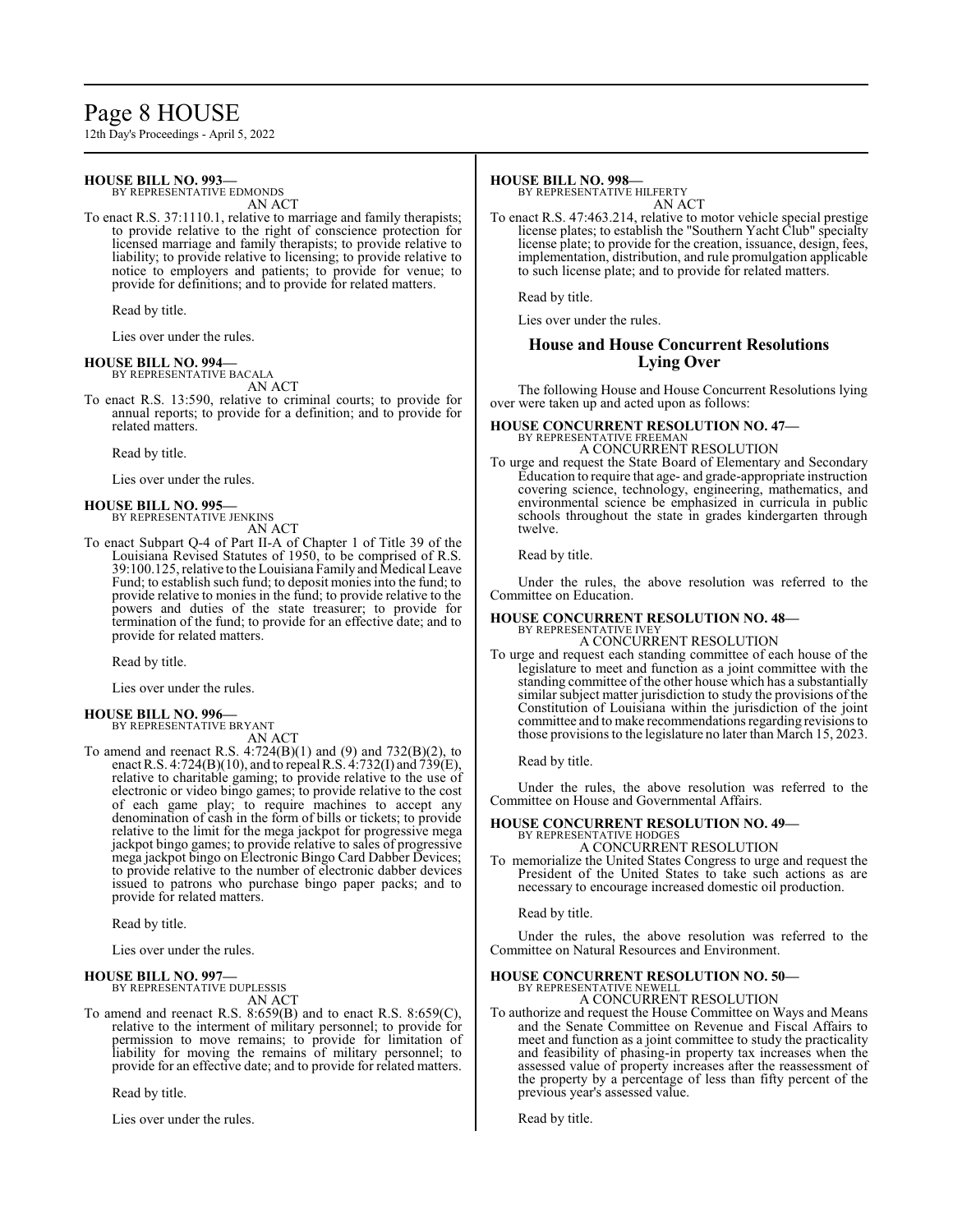## Page 9 HOUSE

12th Day's Proceedings - April 5, 2022

Under the rules, the above resolution was referred to the Committee on Ways and Means.

## **HOUSE CONCURRENT RESOLUTION NO. 51—** BY REPRESENTATIVE GREGORY MILLER

A CONCURRENT RESOLUTION

To authorize and direct the Louisiana State Law Institute to direct the printer of the Constitution of Louisiana to stop printing unconstitutionally adopted language in Article I, Section 10 of the Constitution of Louisiana.

Read by title.

Under the rules, the above resolution was referred to the Committee on House and Governmental Affairs.

#### **Senate Concurrent Resolutions Lying Over**

The following Senate Concurrent Resolutions lying over were taken up and acted upon as follows:

#### **SENATE CONCURRENT RESOLUTION NO. 13—** BY SENATOR LAMBERT

A CONCURRENT RESOLUTION

To urge and request the Department of Environmental Quality to study and make recommendations for strategies to increase the recycling of plastic containers.

Read by title.

Under the rules, the above resolution was referred to the Committee on Natural Resources and Environment.

#### **House Bills and Joint Resolutions on Second Reading to be Referred**

The following House Bills and Joint Resolutions on second reading to be referred to committees were taken up, read, and referred to committees, as follows:

#### **HOUSE BILL NO. 319—** BY REPRESENTATIVE CREWS

AN ACT

To amend and reenact R.S.  $2:602(A)(1)$  and to enact R.S.  $2:602(A)(3)$  and  $(4)$ , relative to the appointment and qualifications of the Shreveport Airport Authority commissioners; to require the appointment of at least one commissioner with aviation experience after a certain date; to require documentation evidencing the requisite experience; and to provide for related matters.

Read by title.

Under the rules, the above bill was referred to the Committee on Transportation, Highways and Public Works.

#### **HOUSE BILL NO. 446—**

BY REPRESENTATIVE DESHOTEL

AN ACT

To authorize and provide for the transfer of certain public property; to authorize the exchange of certain public property in Avoyelles Parish; to provide for the property description; to provide for reservation of mineral rights; to provide terms and conditions; to provide an effective date; and to provide for related matters.

Read by title.

Under the rules, the above bill was referred to the Committee on Natural Resources and Environment.

#### **HOUSE BILL NO. 466—**

BY REPRESENTATIVE CREWS

AN ACT To amend and reenact R.S. 2:135.1(B)(2)(c), relative to airport facility leases operated and maintained by the Shreveport Regional Airport; to provide for the removal of lease requirements pertaining to the addition or construction of certain improvements for non-air carrier airports and air carrier airports; and to provide for related matters.

Read by title.

Under the rules, the above bill was referred to the Committee on Transportation, Highways and Public Works.

#### **HOUSE BILL NO. 563—**

BY REPRESENTATIVE BACALA AN ACT

To amend and reenact R.S. 33:154 and 172(A)(1)(a) and (D), relative to the parish of Ascension; to provide relative to municipal annexations; to require municipal governing authorities to notify the parish governing authority prior to annexing property; and to provide for related matters.

Read by title.

Under the rules, the above bill was referred to the Committee on Municipal, Parochial and Cultural Affairs.

#### **HOUSE BILL NO. 763—**

BY REPRESENTATIVE TRAVIS JOHNSON AN ACT

To enact R.S. 33:381(C)(35), relative to the town of Ferriday; to provide relative to the office of police chief; to provide that the office is elective rather than appointive; and to provide for related matters.

Read by title.

Under the rules, the above bill was referred to the Committee on Municipal, Parochial and Cultural Affairs.

## **HOUSE BILL NO. 889—** BY REPRESENTATIVE MAGEE

AN ACT

To enact Chapter 5-G of Title 25 of the Louisiana Revised Statues of 1950, to be comprised of R.S. 25:380.41 through 45, and R.S. 36:209(D)(4), relative to museums; to establish the Dew Drop-America's Rock and Roll Museum as a facility within Orleans Parish; to place the museum under the jurisdiction of the Department ofCulture, Recreation and Tourism; and to provide for related matters.

Read by title.

Under the rules, the above bill was referred to the Committee on Municipal, Parochial and Cultural Affairs.

#### **HOUSE BILL NO. 890—**

BY REPRESENTATIVE ROBBY CARTER

AN ACT To authorize and provide for the transfer of certain state property; to authorize the transfer of certain state property in Tangipahoa Parish; to provide for the propertydescription; to provide for the reservation of mineral rights; to provide terms and conditions; to provide for termination of authority; to provide an effective date; and to provide for related matters.

Read by title.

Under the rules, the above bill was referred to the Committee on Natural Resources and Environment.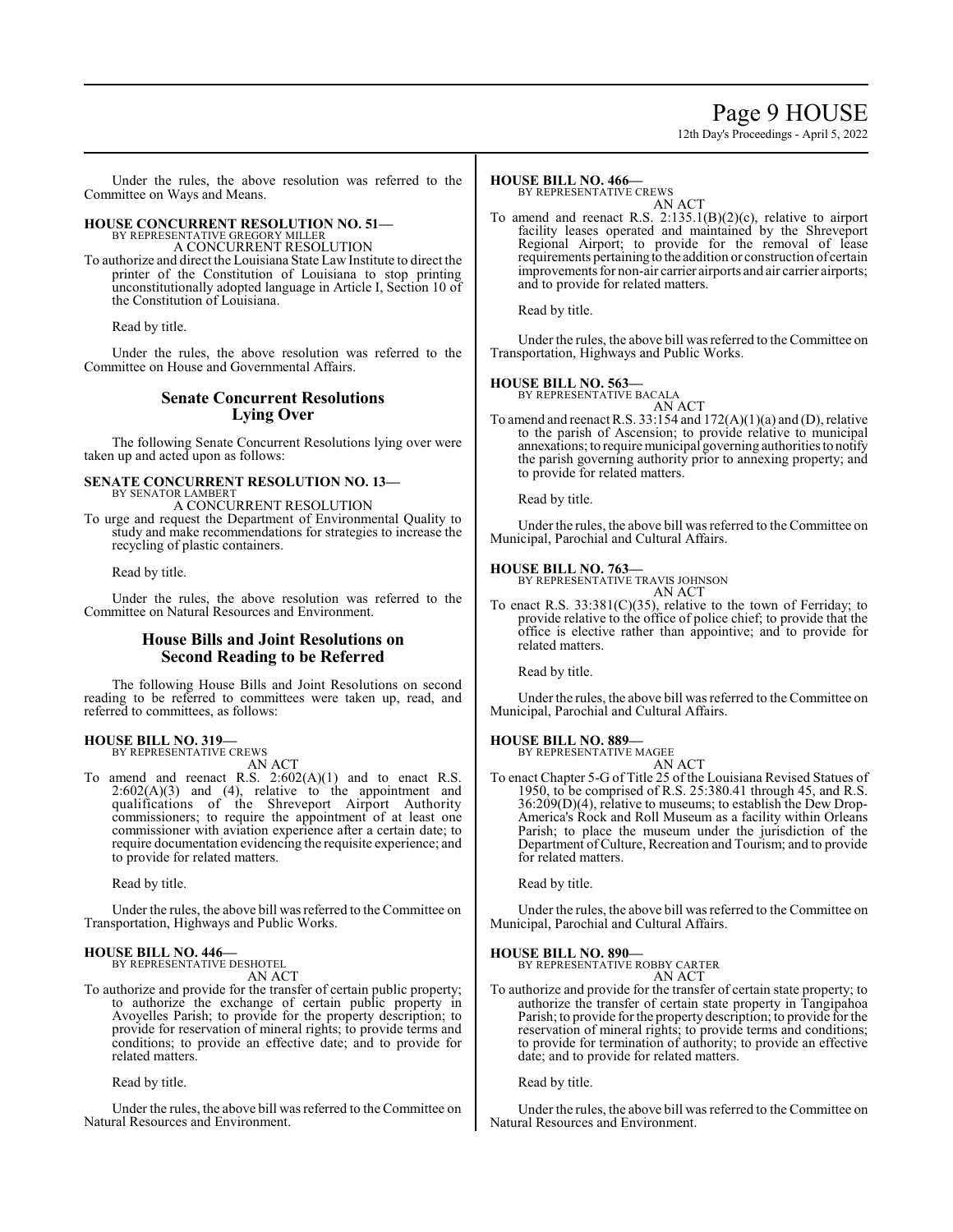# Page 10 HOUSE

12th Day's Proceedings - April 5, 2022

#### **HOUSE BILL NO. 891—**

BY REPRESENTATIVE DESHOTEL AN ACT

To amend and reenact R.S. 39:15.3(D) and 1752(8) and to enact R.S. 39:141(C), relative to telecommunications; to provide with respect to the powers and duties of the offices of technology services and telecommunications management; to remove certain exclusive authority from such offices; to provide for applicability; to provide an effective date; and to provide for related matters.

Read by title.

Under the rules, the above bill was referred to the Committee on Appropriations.

#### **HOUSE BILL NO. 892—** BY REPRESENTATIVE GREEN

AN ACT

To amend and reenact R.S. 17:252(B), relative to student behavior and discipline; to require school boards to submit school master plans for improving behavior and discipline to the state Department of Education annually; to provide a submission deadline; to provide for an effective date; and to provide for related matters.

Read by title.

Under the rules, the above bill was referred to the Committee on Education.

#### **HOUSE BILL NO. 893—** BY REPRESENTATIVE HUGHES

AN ACT

To amend and reenact R.S. 15:827.2(A)(2) and (3) and 827.3 and to repeal R.S. 15:827.2(D)(7), relative to the Department of Public Safety and Corrections; to provide with respect to reporting of financial and other impacts of criminal justice reinvestment legislation; to provide with respect to the calculation and allocation of savings attributable to such legislation; and to provide for related matters.

Read by title.

Under the rules, the above bill was referred to the Committee on Administration of Criminal Justice.

## **HOUSE BILL NO. 894—** BY REPRESENTATIVE JORDAN

AN ACT

To enact R.S. 40:2623 and Chapter 26-A of Title 40 of the Louisiana Revised Statutes of 1950, to be comprised of R.S. 40:2624 through 2658, relative to forfeiture; to provide for the Louisiana Criminal Forfeiture Process Act; to provide for applicability; to provide for definitions; to provide for jurisdiction; to provide relative to seizure with and without process; to provide relative to contraband; to provide for deposits; to provide for receipt of seized property; to provide for waivers; to provide relative to title of property; to provide for counsel; to provide for notice; to provide for hearings; to provide for discovery; to provide relative to evidentiary standard of proof; to provide for exceptions; to provide relative to security interests; to provide relative to judgments; to provide for substitution of property; to provide relative to remedies; to provide relative to liability; to provide for appeals; to provide for attorney fees; to provide for the return of property; to provide relative to dispositions; to provide for the creation of a special fund; to provide for disbursements; to provide for sales; to provide relative to preemption; to provide relative to federal limitations; to provide for guidance; and to provide for related matters.

Read by title.

Under the rules, the above bill was referred to the Committee on Administration of Criminal Justice.

#### **HOUSE BILL NO. 895**

BY REPRESENTATIVE MAGEE AN ACT

To enact Chapter 17-E of Title 25 of the Louisiana Revised Statutes of 1950, to be comprised of R.S. 25:850.21, relative to Orleans Parish; to create the LaSalle Cultural Corridor District; to provide relative to the boundaries, purpose, governance, and powers and duties of the district; and to provide for related matters.

Read by title.

Under the rules, the above bill was referred to the Committee on Municipal, Parochial and Cultural Affairs.

#### **HOUSE BILL NO. 896—**

BY REPRESENTATIVE MCFARLAND AN ACT

To amend and reenact R.S. 9:2800.27(B), (C), (D), and (G), relative to recoverable past medical expenses; to provide for amounts payable by insurance, Medicare, or Medicaid; to provide for exemptions; and to provide for related matters.

Read by title.

Under the rules, the above bill was referred to the Committee on Civil Law and Procedure.

#### **HOUSE BILL NO. 897—**

BY REPRESENTATIVE CHARLES OWEN AN ACT

To enact R.S. 40:1379.3.3, relative to concealed handgun permits; to provide for applicability; to provide relative to concealed carry permits for members of the armed forces of the United States stationed in Louisiana on active or reserve duty; to provide for issuance of identification cards; to provide for the acquisition of a state driver's license or other identification; and to provide for related matters.

Read by title.

Under the rules, the above bill was referred to the Committee on Administration of Criminal Justice.

#### **HOUSE BILL NO. 898—**

BY REPRESENTATIVE DEVILLIER AN ACT

To enact R.S. 33:1377, relative to parishes and municipalities; to provide relative to the powers of parishes and municipalities with respect to the use and storage of liquefied petroleum gas; to prohibit parishes and municipalities from enacting certain ordinances relative to permit applications; and to provide for related matters.

Read by title.

Under the rules, the above bill was referred to the Committee on Municipal, Parochial and Cultural Affairs.

**HOUSE BILL NO. 899—**

BY REPRESENTATIVE BEAULLIEU AN ACT

To enact R.S. 26:911.1, relative to tobacco products; to provide relative to regulation of minimum age requirements for the purchase of tobacco products; to provide for the preemption of local ordinances; and to provide for related matters.

Read by title.

Under the rules, the above bill was referred to the Committee on Judiciary.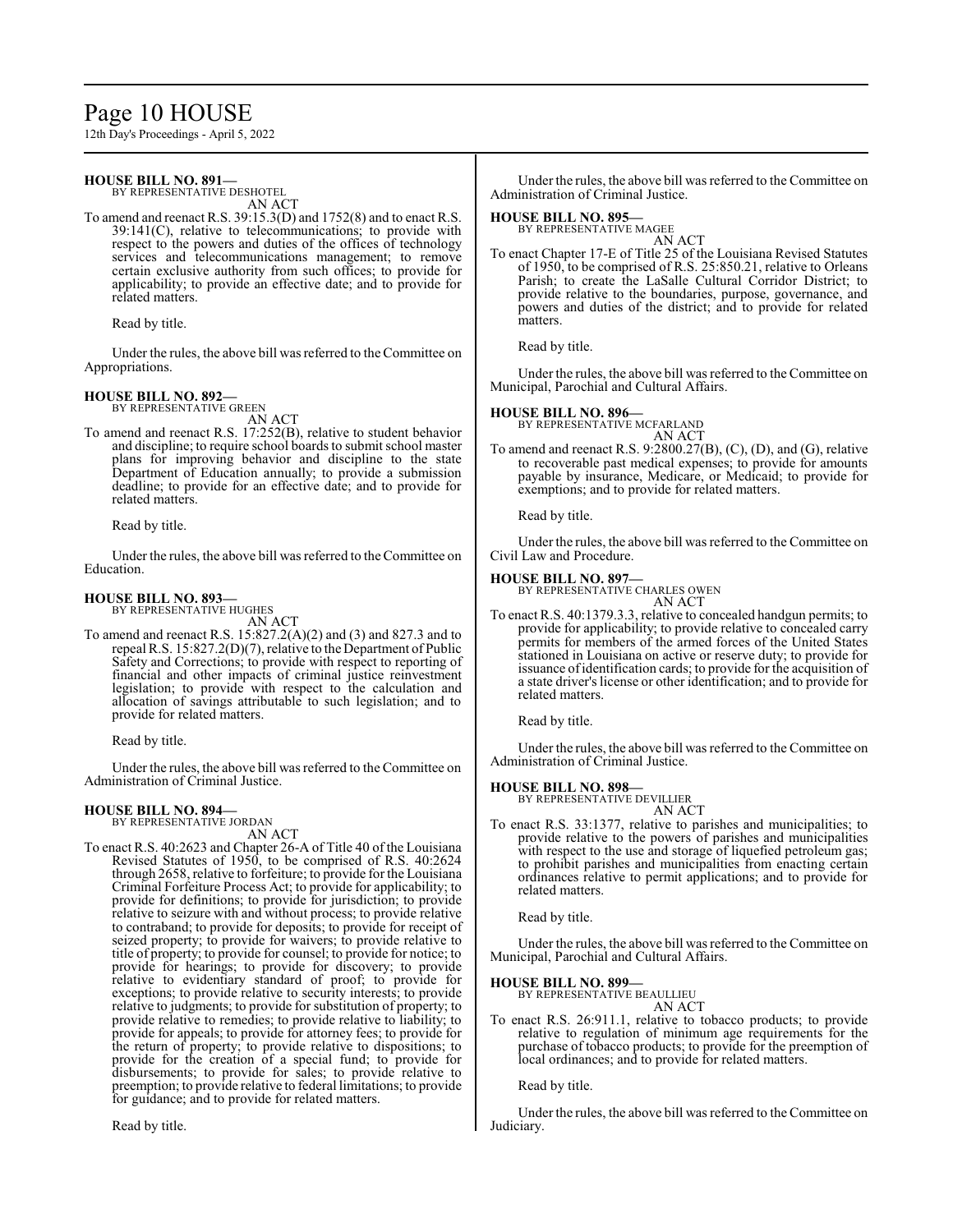Page 11 HOUSE

12th Day's Proceedings - April 5, 2022

**HOUSE BILL NO. 900—**

BY REPRESENTATIVE SCHAMERHORN AN ACT

To enact R.S. 49:200.2, relative to state agencies; to require a policy and reports regarding government service complaints; to provide for the duties and responsibilities of the division of administration and state agencies relative thereto; and to provide for related matters.

Read by title.

Under the rules, the above bill was referred to the Committee on Appropriations.

#### **HOUSE BILL NO. 901—**

BY REPRESENTATIVES WRIGHT, NELSON, HOLLIS, AND FRIEMAN AN ACT

To enact R.S. 48:1107, relative to the Greater New Orleans Expressway Commission's Causeway Police Department; to remove certain requirements of the police department and its officers; and to provide for related matters.

Read by title.

Under the rules, the above bill was referred to the Committee on Transportation, Highways and Public Works.

## **HOUSE BILL NO. 902—** BY REPRESENTATIVE VILLIO

AN ACT

To enact R.S. 49:160.2, relative to state symbols; to provide for the official state steam locomotive; to provide relative to the 2-8-2 Mikado class of steam locomotives; and to provide for related matters.

Read by title.

Under the rules, the above bill was referred to the Committee on Judiciary.

#### **HOUSE BILL NO. 903—**

BY REPRESENTATIVE GREGORY MILLER AN ACT

To amend and reenact R.S. 35:626(B), relative to notaries; to provide relative to remote online notarization; to provide relative to execution of certain notarial acts; and to provide for related matters.

Read by title.

Under the rules, the above bill was referred to theCommittee on Civil Law and Procedure.

#### **HOUSE BILL NO. 904—**

BY REPRESENTATIVE PHELPS AN ACT

To amend and reenact R.S. 14:134.1(A), relative to malfeasance in office; to provide with respect to malfeasance in office involving prohibited sexual conduct; and to provide for related matters.

Read by title.

Under the rules, the above bill was referred to the Committee on Administration of Criminal Justice.

#### **HOUSE BILL NO. 905—**

BY REPRESENTATIVE GREGORY MILLER AN ACT

To amend and reenact Code of Civil Procedure Article 4614, relative to partition of co-owned property; to provide relative to purchase by a co-owner; to provide for credit for property interest in property; and to provide for related matters.

Read by title.

Under the rules, the above bill was referred to the Committee on Civil Law and Procedure.

#### **HOUSE BILL NO. 906—**

BY REPRESENTATIVE WHEAT AN ACT

To repeal R.S. 33:383(A)(3), relative to municipal elections in certain Lawrason Act municipalities; to remove a requirement to use the gubernatorial election date for such elections by certain municipalities; and to provide for related matters.

Read by title.

Under the rules, the above bill was referred to the Committee on Municipal, Parochial and Cultural Affairs.

#### **HOUSE BILL NO. 907—**

BY REPRESENTATIVE TARVER AN ACT

To enact R.S. 47:2233.1, relative to property adjudicated to a political subdivision for nonpayment of property taxes and assessments; to provide relative to maintenance of such property; to authorize political subdivisions to employ persons to maintain adjudicated property and to provide housing on the property for such persons; and to provide for related matters.

Read by title.

Under the rules, the above bill was referred to the Committee on Ways and Means.

#### **HOUSE BILL NO. 908—**

BY REPRESENTATIVE FREIBERG AN ACT

To amend and reenact R.S. 15:574.12(B), relative to pre-parole reports; to provide the offender with the right to receive a copy of the pre-parole report; to provide for the confidentiality of information contained in the pre-parole report; and to provide for related matters.

Read by title.

Under the rules, the above bill was referred to the Committee on Administration of Criminal Justice.

#### **HOUSE BILL NO. 909—**

BY REPRESENTATIVE EDMONDS AN ACT

To enact Chapter 15 of Title 46 of the Louisiana Revised Statutes of 1950, to be comprised of R.S. 46:1451 through 1455, relative to assistance programs of the Department of Children and Family Services; to establish within the department an assistance program for certain pregnant women and parents; to provide for services to be delivered through the program; to require reporting to certain legislative committees concerning the program; to require administrative rulemaking; and to provide for related matters.

Read by title.

Under the rules, the above bill was referred to the Committee on Health and Welfare.

#### **HOUSE BILL NO. 910—**

BY REPRESENTATIVE THOMAS AN ACT

To amend and reenact R.S. 37:3302(introductory paragraph), (1), (2),  $(8)$ ,  $(11)$ , and  $(12)(a)$  and  $(d)$ , relative to athletic trainers; to provide for definitions; and to provide for related matters.

Read by title.

Under the rules, the above bill was referred to the Committee on Health and Welfare.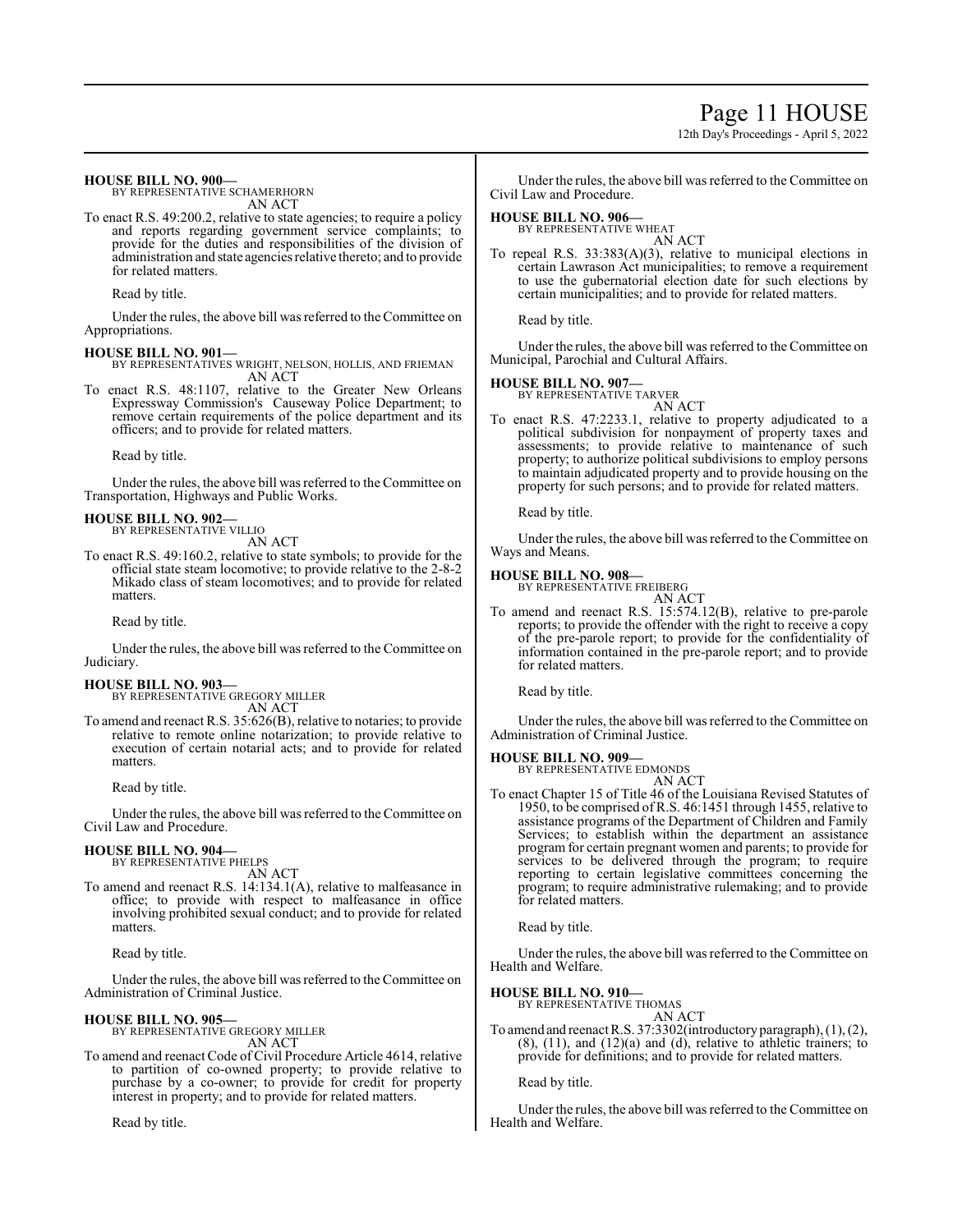## Page 12 HOUSE

12th Day's Proceedings - April 5, 2022

#### **HOUSE BILL NO. 911—** BY REPRESENTATIVE HUGHES

AN ACT

To amend and reenact R.S. 17:24.9(B)(5), (6), and (7)(a) and (b)(introductory paragraph),  $24.10(A)(2)$  and  $(B)(1)$ (introductory paragraph), and  $(F)$ , and  $24.12(C)$  and  $(D)$ and to enact R.S.  $17:24.10(G)$  and  $24.12(E)$ , relative to early literacy; to increase the number of administrations of a literacy assessment to students in grades kindergarten through three; to provide for reporting the results of the literacy assessment; to provide relative to literacysupports and interventions for certain students; to require individual reading plans for certain students; to require literacy coaches for teachers; and to provide for related matters.

Read by title.

Under the rules, the above bill was referred to the Committee on Education.

#### **HOUSE BILL NO. 912—**

BY REPRESENTATIVE MAGEE

AN ACT<br>
R.S. 18:563(D)(2), 1259(B)(5), amend and reenact R.S.  $1309(E)(5)(b)(i)$  and (iii) and  $1316(A)$  and to enact R.S.  $18:1309(E)(5)(b)(iv)$ , relative to voting; to provide for procedures applicable to voting; to provide for the manner of voting; to provide relative to ballots; to provide for the manner of marking ballot selections; and to provide for related matters.

Read by title.

Under the rules, the above bill was referred to theCommittee on House and Governmental Affairs.

#### **HOUSE BILL NO. 913—**

BY REPRESENTATIVE MUSCARELLO AN ACT

To enact R.S. 18:1300.22(C), relative to gaming elections; to provide relative to elections for riverboat gaming; to provide relative to elections when voters do not approve a proposition for riverboat gaming; and to provide for related matters.

Read by title.

Under the rules, the above bill was referred to the Committee on Administration of Criminal Justice.

**HOUSE BILL NO. 914—** BY REPRESENTATIVE CREWS AND SENATOR FOIL AN ACT

To enact R.S. 17:436.4, relative to students with seizure disorders; to provide for the training of school nurses and other school employees; to provide for management and treatment plans for students who have seizure disorders; and to provide for related matters.

Read by title.

Under the rules, the above bill was referred to the Committee on Education.

#### **HOUSE BILL NO. 915—** BY REPRESENTATIVE CREWS

AN ACT

To enact R.S. 13:5713(A)(14), relative to coroners; to provide for duties of coroners relative to the investigation of deaths; to require an investigation of a death within a certain time period of a vaccination; and to provide for related matters.

Read by title.

Under the rules, the above bill was referred to the Committee on Judiciary.

## **HOUSE BILL NO. 916—** BY REPRESENTATIVE MINCEY

AN ACT

To appropriate monies out of the state general fund for Fiscal Year 2021-2022 to be used to pay the consent judgment captioned "David L. Ocmand and Linda C. Ocmand versus Town of Brusly and the State of Louisiana, through the Department of Transportation consolidated with Louisiana Farm Bureau Casualty Insurance Company versus the State of Louisiana, through the Department of Transportation consolidated with State Farm Mutual Automobile Insurance Com. versus the State of Louisiana, through the Department of Transportation" between the state of Louisiana, through the Department of Transportation and Development, and State Farm Mutual Automobile Insurance Company; to provide for an effective date; and to provide for related matters.

Read by title.

Under the rules, the above bill was referred to the Committee on Appropriations.

#### **HOUSE BILL NO. 917—**

BY REPRESENTATIVE BEAULLIEU AN ACT

To amend and reenact R.S. 47:32(A)(3) and 300.1(3), relative to the individual and fiduciary income tax; to reduce certain rates for purposes of calculating individual and fiduciary income tax liability; to provide for applicability; to provide for an effective date; and to provide for related matters.

Read by title.

Under the rules, the above bill was referred to the Committee on Ways and Means.

# **HOUSE BILL NO. 918—** BY REPRESENTATIVE WHEAT

AN ACT

To amend and reenact R.S. 40:1667.1(B)(1), 1667.3(A) through (D), 1667.4, and 1667.6(A) and to enact R.S. 40:1667.11, relative to supplemental pay for certain law enforcement officers; to provide relative to prior service for purposes of the period of service requirement; to provide relative to disbursement of funds; to provide for the board of review; to provide relative to eligibility for supplemental pay; and to provide for related matters.

Read by title.

Under the rules, the above bill was referred to the Committee on Appropriations.

# **HOUSE BILL NO. 919—** BY REPRESENTATIVE TURNER

AN ACT

To enact R.S. 41:906, relative to the exchange of school land; to authorize the Union Parish School Board to exchange school land, including but not limited to sixteenth section land; to provide for procedures, terms, and conditions, including advertisement, appraisals, and public hearing for such exchange; and to provide for related matters.

Read by title.

Under the rules, the above bill was referred to the Committee on Education.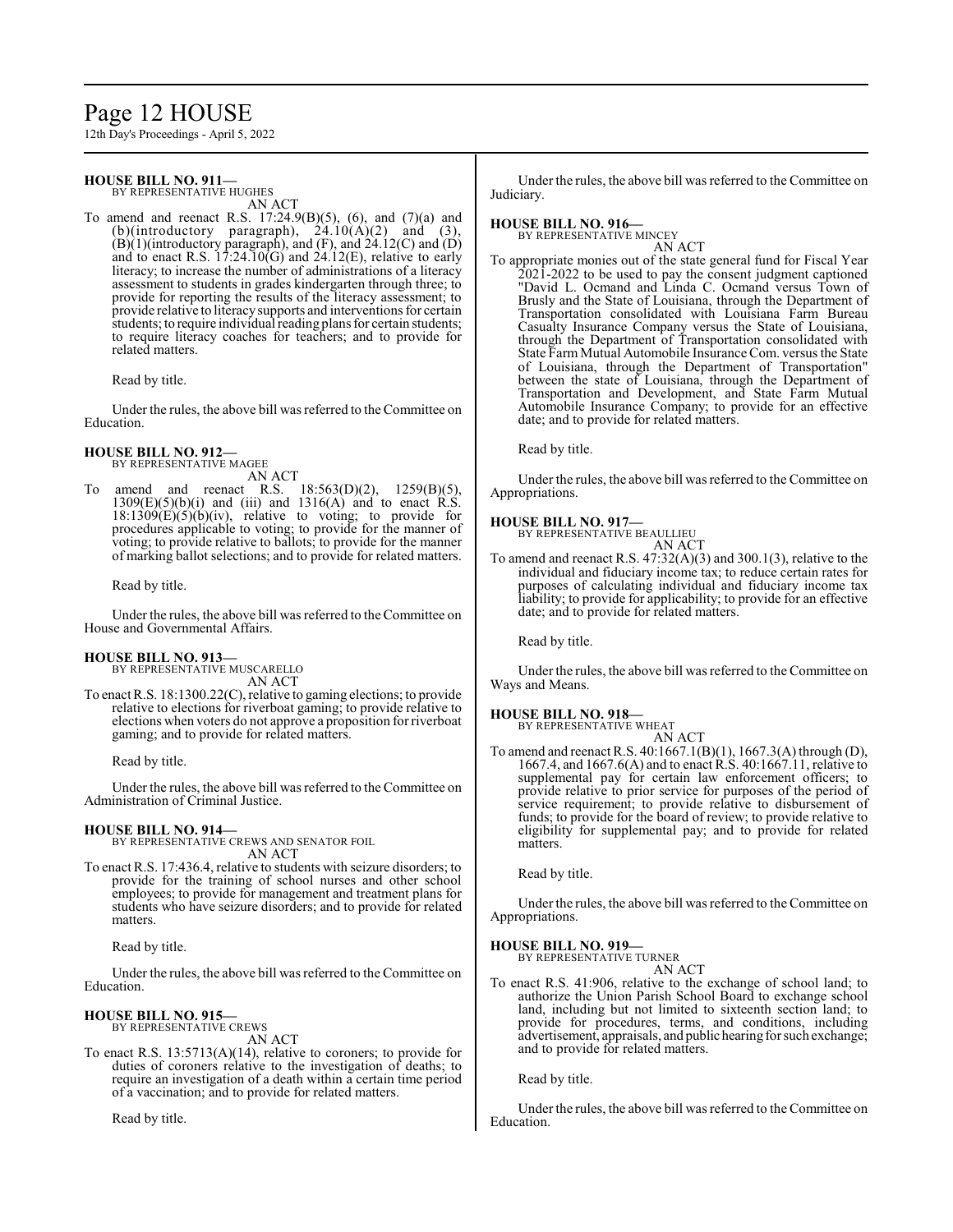## **HOUSE BILL NO. 920—**

BY REPRESENTATIVE HUGHES AN ACT

To amend and reenact R.S.  $17:416(A)(1)(c)(iii)(mm)$  and  $(3)(e)$  and to enact R.S. 17:416(A)(1)(c)(iii)(nn), (2)(g), and (3)(g), relative to student discipline; to provide relative to the use of and procedures for out-of-school suspension; to provide for definitions; to authorize community service as a disciplinary measure; and to provide for related matters.

Read by title.

Under the rules, the above bill was referred to the Committee on Education.

#### **HOUSE BILL NO. 921—**

BY REPRESENTATIVE MCFARLAND AN ACT

To amend and reenact R.S. 17:407.30(E), (F), and (G) and 437.2(D) and to enact R.S. 17:407.22.1, 407.30(H), and 437.2(A)(3) and (E), relative to trauma-informed education; to provide for definitions; to provide for responsibilities of the state Department of Education; to require the creation of pilot programs; and to provide for related matters.

Read by title.

Under the rules, the above bill was referred to the Committee on Education.

**HOUSE BILL NO. 922—**

BY REPRESENTATIVE MARCELLE AN ACT

To amend and reenact R.S. 15:1204.2(A) and (B)(1) and (8)(c), 1204.5, 1212(B)(4) and 1212.1(F) and to enact R.S. 15:1204.2(B)(8)(d) and R.S. 40:2903 through 2912, and to repeal R.S. 32:398.10, relative to law enforcement; to provide for the data collection by law enforcement agencies; to provide relative to data regarding peace officers, individuals, and certain incidents; to provide for specific information to be collected and submitted; to provide for duties of law enforcement agencies; to provide for duties of the Louisiana Commission on Law Enforcement and the Administration of Criminal Justice; to provide for applicability; to provide relative to compliance and noncompliance; to provide for penalties; to provide relative to agency accreditation; to provide for definitions; to provide relative to racial profiling; and to provide for related matters.

Read by title.

Under the rules, the above bill was referred to the Committee on Judiciary.

#### **HOUSE BILL NO. 923—**

BY REPRESENTATIVE MCKNIGHT AN ACT

To amend and reenact R.S. 9:2796(A), relative to the limitation of liability for loss connected to Mardi Gras parades; to provide for liability associated with motordrawn floats and other vehicles; to provide a limitation of liability for certain contractors and members of certain krewes and organizations; and to provide for related matters.

Read by title.

Under the rules, the above bill was referred to the Committee on Civil Law and Procedure.

#### **HOUSE BILL NO. 924—**

BY REPRESENTATIVE EDMONDS AN ACT

To enact R.S.  $18:1353(C)(5)$ , relative to the powers and duties of the secretary of state; to provide relative to voting; to provide for a post-election audit; to provide for policies and procedures

relative to post-election audits; and to provide for related matters.

Read by title.

Under the rules, the above bill was referred to the Committee on House and Governmental Affairs.

#### **HOUSE BILL NO. 925—**

BY REPRESENTATIVES BUTLER AND BISHOP AN ACT

To enact Chapter 3-C of Subtitle I of Title 39 of the Louisiana Revised Statutes of 1950, to be comprised of R.S. 39:462.1 through 462.6, and  $1367(E)(2)(b)(ix)$ , relative to the capital outlay program; to provide with respect to the funding and financing of certain capital projects; to provide a funding source for certain capital expenditures by local governments; to establish the Louisiana Infrastructure Revolving Loan Program; to provide for the administration, investment, and disposition of certain monies; to authorize the State Bond Commission to incur debt and issue bonds, notes, or other evidences of indebtedness and to guarantee the debt of certain other entities; to authorize loans from the commission to nonstate public entities for certain eligible infrastructure projects; to provide procedures forlocal governments to enter into indebtedness and provide for repayment of indebtedness; to exempt interest on such indebtedness from taxation; to authorize the legislative auditor to review certain applications; to establish theLouisiana Infrastructure Revolving Loan ProgramFund; to provide for the deposit, use, and investment of monies into the fund; to provide for effectiveness; and to provide for related matters.

Read by title.

Under the rules, the above bill was referred to the Committee on Ways and Means.

# **HOUSE BILL NO. 926—** BY REPRESENTATIVE ADAMS

AN ACT To enact R.S. 40:971.4, relative to the Uniform Controlled Dangerous Substances Law; to provide relative to publication of arrests for the production, manufacturing, distribution, or dispensing or possessing with intent to produce, manufacture, or distribute heroin, fentanyl, or carfentanil; to provide relative to duties of law enforcement agencies or officers; to provide for an effective date; and to provide for related matters.

Read by title.

Under the rules, the above bill was referred to the Committee on Administration of Criminal Justice.

#### **HOUSE BILL NO. 927—**

BY REPRESENTATIVES SELDERS, CARPENTER, FREIBERG, AND MCKNIGHT AN ACT

To amend and reenact R.S. 17:1855.2 and to enact R.S. 17:3351.22, relative to university laboratory schools; to authorize a tuition increase at certain laboratory schools; to provide a maximum increase amount; and to provide for related matters.

Read by title.

Under the rules, the above bill was referred to the Committee on Education.

#### **HOUSE BILL NO. 928—**

BY REPRESENTATIVE ECHOLS AN ACT

To enact R.S. 23:333, relative to employment; to prohibit unlawful employment practices based upon a medical or physical condition, immunity status, or vaccination status; to allow for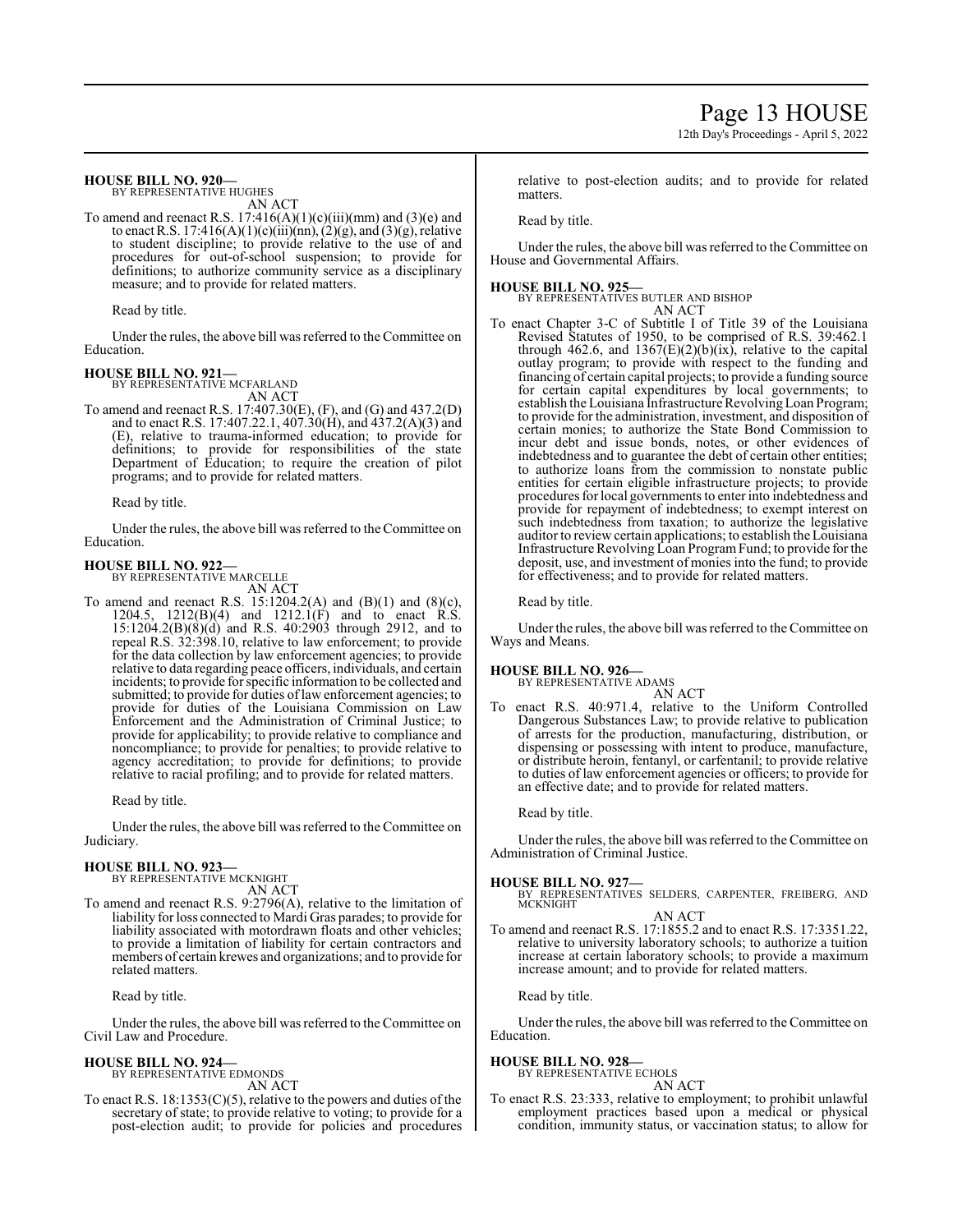## Page 14 HOUSE

12th Day's Proceedings - April 5, 2022

recovery under workers' compensation; to provide for definitions; to provide for enforcement; and to provide for related matters.

Read by title.

Under the rules, the above bill was referred to the Committee on Labor and Industrial Relations.

#### **HOUSE BILL NO. 929—** BY REPRESENTATIVE HODGES

AN ACT

To enact Chapter 51 of Title 17 of the Louisiana Revised Statutes of 1950, to be comprised of R.S. 17:5131 through 5144, relative to state content standards for elementary and secondary education; to provide the state content standards for the subject of social studies in grades kindergarten through twelve; and to provide for related matters.

Read by title.

Under the rules, the above bill was referred to the Committee on Education.

#### **HOUSE BILL NO. 930—** BY REPRESENTATIVE STAGNI

AN ACT

To enact R.S. 22:1338, relative to homeowners' insurance policies; to provide certain means by which a policy requirement for loss of use benefits is satisfied; and to provide for related matters.

Read by title.

Under the rules, the above bill was referred to the Committee on Insurance.

# **HOUSE BILL NO. 931—** BY REPRESENTATIVE FIRMENT AN ACT

To enact R.S. 22:1331.1, relative to the payment of personal property coverage; to provide for payment under a homeowners' policy after a total loss; to provide for an initial payment offer; to provide for additional claim payments; to provide for claims filed related to a disaster; to provide for a restriction of payment in cases of suspected fraud; and to provide for related matters.

Read by title.

Under the rules, the above bill was referred to the Committee on Insurance.

#### **HOUSE BILL NO. 932—**

BY REPRESENTATIVE HUVAL

AN ACT To amend and reenact R.S. 37:1367(A)(2) and 1368(A)(2) and to enact 1367(A)(3) and 1377(L), relative to licensure for plumbers; to provide for on-the-job supervision requirements; to provide for apprentices and helpers engaging in work other than plumbing; to provide for journeyman plumber licensing qualifications; to provide for the definition of "plumber helper"; and to provide for related matters.

Read by title.

Under the rules, the above bill was referred to the Committee on Commerce.

#### **HOUSE BILL NO. 933—**

BY REPRESENTATIVE STAGNI AN ACT

To amend and reenact R.S. 40:2009.25 and R.S. 44:4.1(B)(26) and to repeal R.S. 36:259(B)(28) and R.S. 40:2009.1, relative to nursing homes licensed by the Louisiana Department of Health; to provide relative to emergency preparedness among nursing homes; to provide requirements and standards for nursing home emergency preparedness plans; to provide procedures for and schedules by which nursing homes shall develop and submit such plans; to provide for duties of the Louisiana Department of Health and local offices of emergencypreparedness with respect to nursing home emergency preparedness; to provide relative to sites to which nursing home residents may be evacuated; to require nursing homes to produce certain reports pursuant to disasters and other emergency events; to revise laws creating and providing for the Nursing Home Emergency Preparedness Review Committee within the Louisiana Department of Health; to repeal laws creating and providing for a nursing home advisory committee within the Louisiana Department of Health; to provide for limitation of liability; to require promulgation of administrative rules; to exempt certain material from disclosure pursuant to the Public Records Law; to provide for an effective date; and to provide for related matters.

Read by title.

Under the rules, the above bill was referred to the Committee on Health and Welfare.

#### **HOUSE BILL NO. 934—**

BY REPRESENTATIVE ROBBY CARTER AN ACT

To amend and reenact R.S. 51:1406(1), relative to exemptions from the Unfair Trade Practices and Consumer Protection Law; to repeal an exemption for the commissioner of insurance; to repeal an exemption for insurance regulators of other states; and to provide for related matters.

Read by title.

Under the rules, the above bill was referred to the Committee on Commerce.

#### **HOUSE BILL NO. 935—**

BY REPRESENTATIVE BOYD AN ACT

To amend and reenact R.S. 22:1667, relative to catastrophe claims adjusters; to require training; to require registration of certain individuals; to require approval of damage estimates and settlement offers under certain circumstances; and to provide for related matters.

Read by title.

Under the rules, the above bill was referred to the Committee on Insurance.

#### **HOUSE BILL NO. 936—**

BY REPRESENTATIVE HUVAL AN ACT

To amend and reenact R.S. 22:1892(A)(1), (3), and (4), relative to the payment and adjustment of certain insurance claims; to provide for the payment of any undisputed amount due on a claim; to provide for initiation of loss adjustment; to provide for requests for certain documents; to provide for written notice; and to provide for related matters.

Read by title.

Under the rules, the above bill was referred to the Committee on Insurance.

#### **HOUSE BILL NO. 937—**

BY REPRESENTATIVE BUTLER

AN ACT To amend and reenact R.S. 37:571(B) and 572(B), relative to the Louisiana State Board of Cosmetology; to provide for an additional board member; to provide that one member of the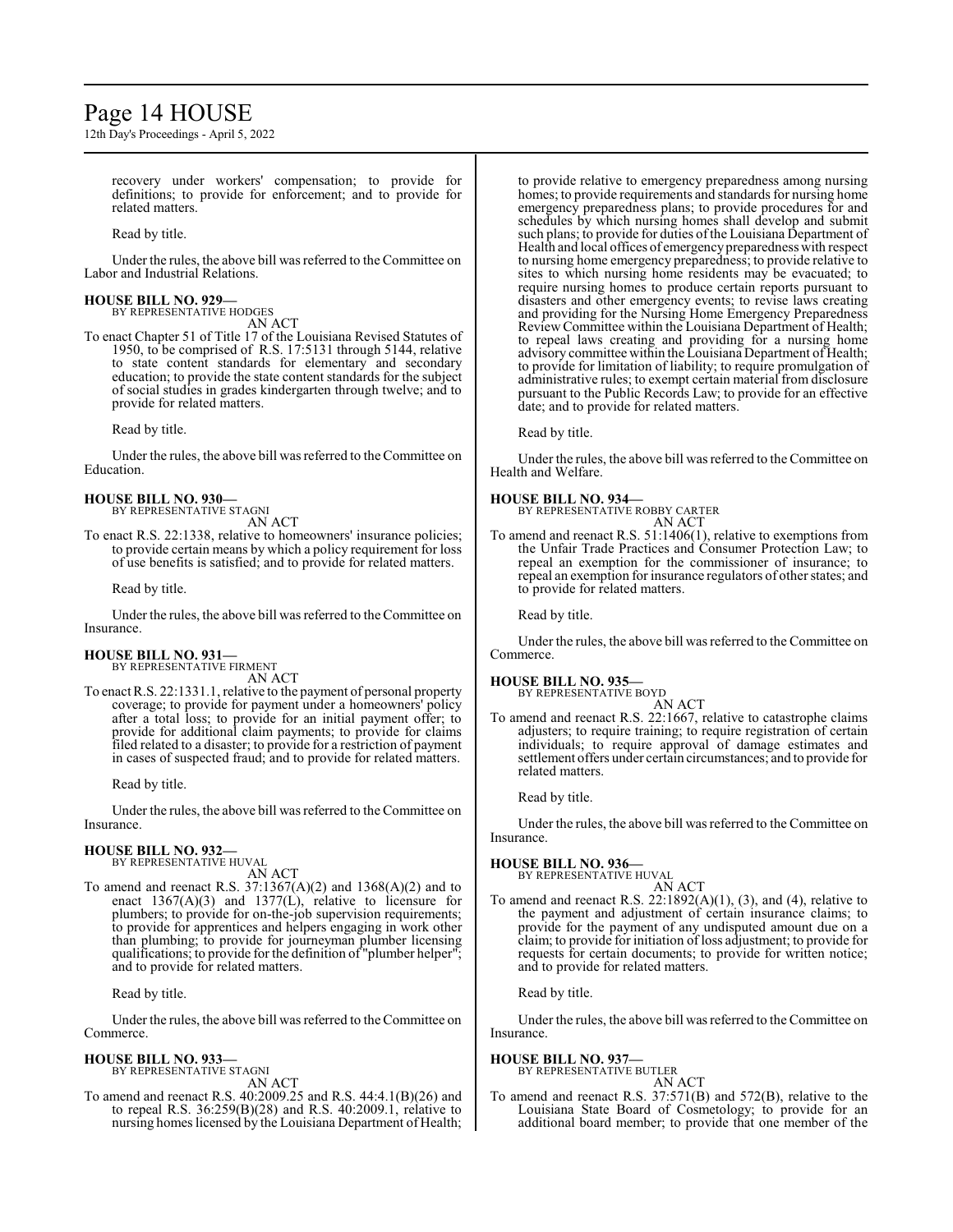Page 15 HOUSE

12th Day's Proceedings - April 5, 2022

board shall be a licensed esthetician; and to provide for related matters.

Read by title.

Under the rules, the above bill was referred to the Committee on Commerce.

#### **HOUSE BILL NO. 938—**

BY REPRESENTATIVE DUSTIN MILLER AN ACT

To amend and reenact R.S. 4:150(A) and 169(A)(3), relative to horse racing; to extend the term of certain licenses; to provide for renewal; to provide an expiration date; to make technical changes; to provide for an effective date; and to provide for related matters.

Read by title.

Under the rules, the above bill was referred to the Committee on Commerce.

#### **HOUSE BILL NO. 939—** BY REPRESENTATIVE ROBERT OWEN

AN ACT

To amend and reenact R.S. 22:1006.1(B), relative to prior authorization for prescription drug benefits; to prohibit relative to pharmacy benefit managers and prior authorization for generic drugs; to provide for exceptions; and to provide for related matters.

Read by title.

Under the rules, the above bill was referred to the Committee on Insurance.

#### **HOUSE BILL NO. 940—** BY REPRESENTATIVE FREIBERG

AN ACT

To amend and reenact R.S. 17:3991(B)(1)(a)(i), relative to required student population characteristics at charter schools; to provide relative to the number of economically disadvantaged students and students with exceptionalities a charter school is required to enroll; and to provide for related matters.

Read by title.

Under the rules, the above bill was referred to the Committee on Education.

#### **HOUSE BILL NO. 941—** BY REPRESENTATIVE ILLG

AN ACT

To enact R.S. 37:1274.2, relative to the practice of medicine; to establish requirements and limitations with respect to certain procedures performed on the spine; and to provide for related matters.

Read by title.

Under the rules, the above bill was referred to theCommittee on Health and Welfare.

#### **HOUSE BILL NO. 942—**

BY REPRESENTATIVE ROBBY CARTER AN ACT

To amend and reenact R.S. 17:53(A)(2), relative to school board members; to exempt certain school board members from annual training and instruction requirements; to provide for exemption criteria; and to provide for related matters.

Read by title.

Under the rules, the above bill was referred to the Committee on Education.

#### **Senate Bills and Joint Resolutions on Second Reading to be Referred**

The following Senate Bills and Joint Resolutions on second reading to be referred were taken up, read, and referred to committees, as follows:

#### **SENATE BILL NO. 15—**

BY SENATOR FRED MILLS AN ACT

To amend and reenact the introductory paragraphs of R.S. 39:198(I) and 198(I)(8), and R.S. 39:198(I)(2), (6), (8)(b) and (c), and (9), relative to contracts for fiscal intermediary services; to provide for the transfer of contract award oversight from the House and Senate committees on health and welfare to the Joint Legislative Committee on the Budget; and to provide for related matters.

Read by title.

Under the rules, the above bill was referred to the Committee on Appropriations.

#### **SENATE BILL NO. 16—**

BY SENATOR FRED MILLS AN ACT

To amend and reenact R.S. 27:437(C)(3), relative to the Video Draw Poker Device Fund; to provide for the use of monies in the fund; to provide for an effective date; and to provide for related matters.

Read by title.

Under the rules, the above bill was referred to the Committee on Appropriations.

#### **SENATE BILL NO. 21—**

BY SENATOR ROBERT MILLS AN ACT

To amend and reenact the introductory paragraph of R.S. 22:436(B) and to enact R.S. 22:436(B)(5) relative to requirements for approved unauthorized insurers; to provide for the submission of contact information; and to provide for related matters.

Read by title.

Under the rules, the above bill was referred to the Committee on Insurance.

#### **SENATE BILL NO. 22—**

BY SENATOR BOUDREAUX AN ACT

To amend and reenact R.S. 36:259(B)(36), to enact R.S. 40:2018.7, and to repeal R.S. 40:2018.6, relative to the Palliative Care Interdisciplinary Advisory Council; to provide for placement within the Louisiana Department of Health; to provide for legislative intent; to provide for subject matter to be studied by the council; to provide for definitions; to provide for council membership; to provide for minimum organization and task requirements; to provide for staff support; to provide for recommendations to the legislature; to provide for termination; and to provide for related matters.

Read by title.

Under the rules, the above bill was referred to the Committee on Health and Welfare.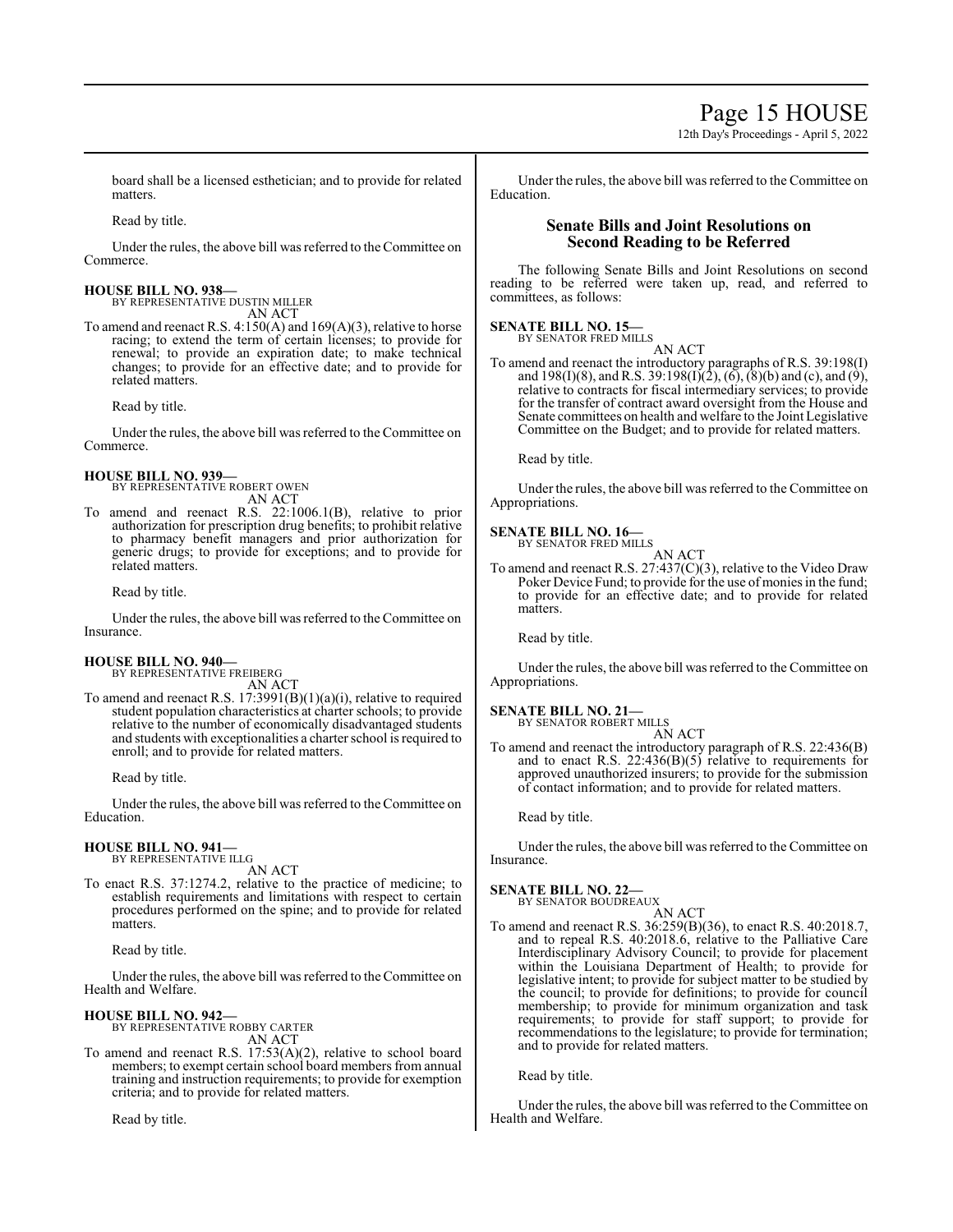## Page 16 HOUSE

12th Day's Proceedings - April 5, 2022

#### **SENATE BILL NO. 45—** BY SENATOR FOIL

AN ACT

To amend and reenact R.S. 17:1948(A) and (E), to enact R.S. 17:1948(C)(9), and to repeal R.S. 17:1948(G), relative to students with exceptionalities; to require public school governing authorities to adopt policies relative to the installation of and operation of cameras in certain classrooms upon the request of a parent or legal guardian by December 31, 2022; and to provide for related matters.

Read by title.

Under the rules, the above bill was referred to the Committee on Education.

#### **SENATE BILL NO. 73—** BY SENATOR HEWITT

AN ACT

To enact R.S. 18:602(E)(5), relative to special elections for vacancies in certain local offices; to provide for exceptions; and to provide for related matters.

Read by title.

Under the rules, the above bill was referred to theCommittee on House and Governmental Affairs.

#### **SENATE BILL NO. 74—** BY SENATOR HEWITT

AN ACT

To amend and reenact R.S. 18:427(A), relative to poll watchers; to provide for qualifications; and to provide for related matters.

Read by title.

Under the rules, the above bill was referred to the Committee on House and Governmental Affairs.

#### **SENATE BILL NO. 110—**

BY SENATORS REESE, LUNEAU, MCMATH AND MILLIGAN AN ACT

To amend and reenact the introductory paragraph of R.S. 10:9-  $109(c)(6)$ ,  $9-109(c)(6)(C)$ , the introductory paragraph of  $(c)(7)$ and  $(c)(7)(C)$  and to enact R.S. 10:9-109 $(c)(8)$  and Part VII-A of Chapter 9 of Title 45 of the Louisiana Revised Statutes of 1950, to be comprised ofR.S. 45:1271 through 1281, relative to utilities; to provide relative to secured transactions; to provide for security interests in energy transition property; to provide relative to energy transition property bonds; to provide for financing orders of the Public Service Commission; to provide for appeals of financing orders; to provide for the sale and perfection of true sale status of energy transition property; to provide for conflict of laws; to provide for nonimpairment of bonds by the state; to provide relative to the jurisdiction of the Public Service Commission; to provide for definitions, terms, requirements, conditions, and procedures; and to provide for related matters.

Read by title.

Under the rules, the above bill was referred to the Committee on Commerce.

# **SENATE BILL NO. 117—** BY SENATOR LUNEAU

AN ACT

To amend and reenact R.S. 22:1296(A), relative to insurers providing coverage for the temporary use of a motor vehicle not owned by an insured; to provide terms and conditions; and to provide for related matters.

Read by title.

Under the rules, the above bill was referred to the Committee on Insurance.

#### **SENATE BILL NO. 129—** BY SENATOR MORRIS

AN ACT

To amend and reenact R.S. 47:305.76(A) and 337.9(D)(34) and to enact R.S. 47:305.76(B)(24) through (45), relative to local sales and use tax; to provide an exemption from local sales and use tax for the purchase of certain infused or injected prescription drugs; to provide for applicable diseases and conditions; to provide for effectiveness; and to provide for related matters.

Read by title.

Under the rules, the above bill was referred to the Committee on Ways and Means.

#### **SENATE BILL NO. 159—**

BY SENATOR WARD

AN ACT To enact R.S. 13:5554(MM), relative to the Iberville Parish Sheriff's Office group insurance; to provide for payments of life and health insurance premium costs for retirees; to provide for eligibility requirements; and to provide for related matters.

Read by title.

Under the rules, the above bill was referred to the Committee on Judiciary.

#### **SENATE BILL NO. 163—**

BY SENATORS TALBOT, BERNARD, FESI, JACKSON, ROBERT MILLS, PEACOCK, SMITH AND STINE AN ACT

To enact R.S. 22:1897, relative to the insurance claims process; to provide a policyholder a catastrophe claim process disclosure form; to provide for rules and regulations; and to provide for related matters.

Read by title.

Under the rules, the above bill was referred to the Committee on Insurance.

#### **SENATE BILL NO. 169—** BY SENATOR MIZELL

AN ACT

To amend and reenact R.S. 17:407.101(E)(8)(introductory paragraph) and (b)(i), (F), and (G) and to repeal Sections 3 and 4(B) of Act 180 of the 2020 Regular Session, relative to the Early Childhood Care and Education Commission; to provide relative to the officers and duties of a task force of the commission; to provide relative to meetings and reports of the commission; to repeal the termination date of the commission; and to provide for related matters.

Read by title.

Under the rules, the above bill was referred to the Committee on Education.

**SENATE BILL NO. 174—** BY SENATOR REESE

AN ACT

To amend and reenact R.S. 12:1-1435(I) and to enact R.S. 6:518, 908, and 1153, relative to oppressed shareholders; to provide for shareholder's remedies; relative to bank holding companies; relative to shareholder's rights to withdrawshares; to provide for an effective date; and to provide for related matters.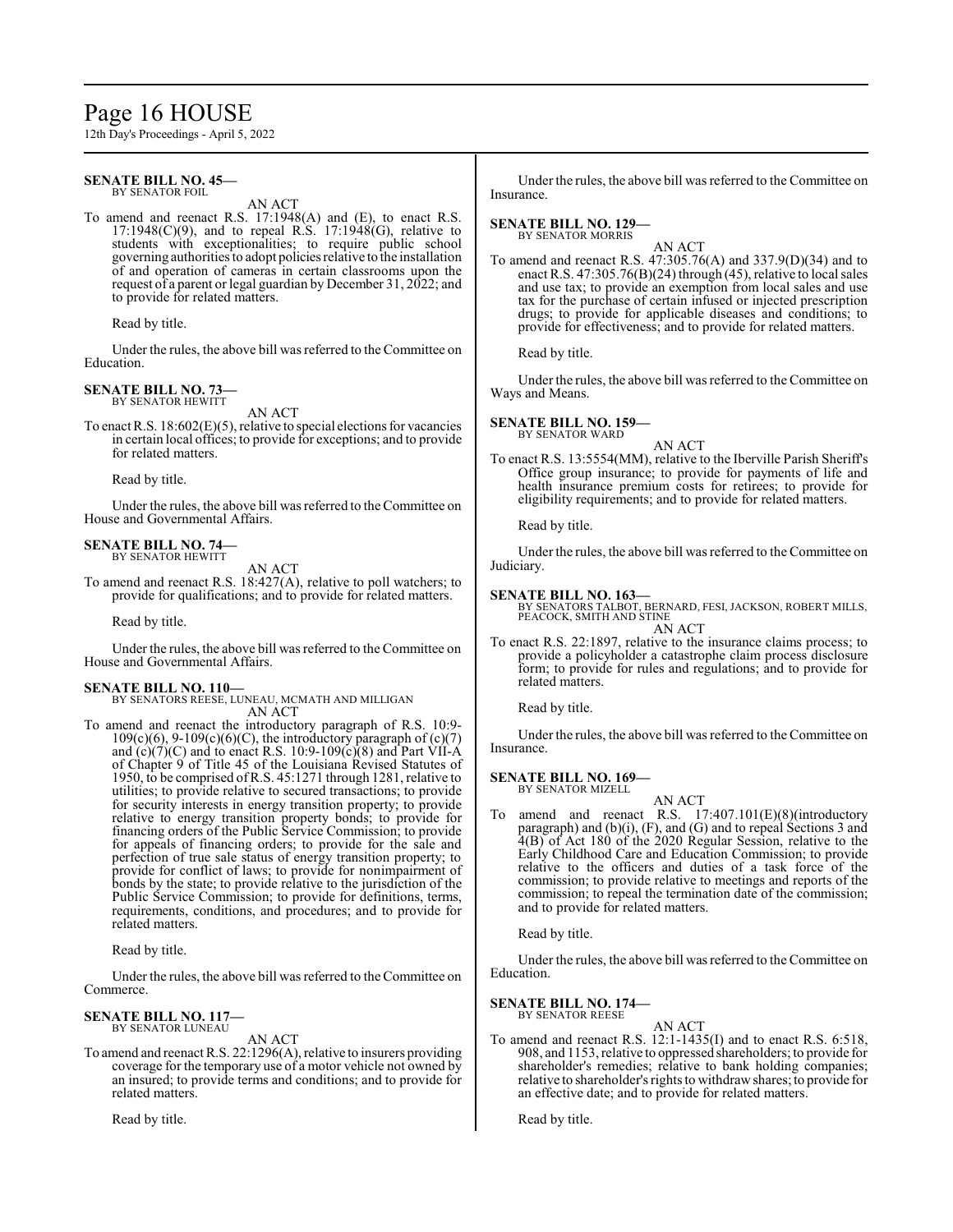## Page 17 HOUSE

12th Day's Proceedings - April 5, 2022

Under the rules, the above bill was referred to the Committee on Commerce.

#### **SENATE BILL NO. 176—** BY SENATOR FIELDS

AN ACT

To amend and reenact R.S. 17:1982(1) and (3) and 1983, relative to the Blind Persons' Literacy Rights and Education Act; to provide for definitions; to provide relative to individualized assessment, planning, and supports; and to provide for related matters.

Read by title.

Under the rules, the above bill was referred to the Committee on Education.

#### **SENATE BILL NO. 179—** BY SENATOR REESE

AN ACT

To enact Chapter 24-A of Title 51 of the Louisiana Revised Statutes of 1950, to be comprised of R.S. 51:1909.11, relative to annual filings and reporting requirements by charitable organizations; to provide for legislative approval of certain requirements; to provide for an effective date; and to provide for related matters.

Read by title.

Under the rules, the above bill was referred to the Committee on Commerce.

#### **SENATE BILL NO. 193—** BY SENATOR HEWITT

AN ACT

To amend and reenact R.S. 17:71.3(E)(2)(b), relative to school board apportionment plans; to provide for review; to provide for challenges; and to provide for related matters.

Read by title.

Under the rules, the above bill was referred to the Committee on House and Governmental Affairs.

#### **SENATE BILL NO. 194—** BY SENATOR HEWITT

AN ACT

To enact R.S. 17:2048.51(C)(23), relative to the membership of the Louisiana Health Works Commission; to add a member representing the Louisiana State Nurses Association; and to provide for related matters.

Read by title.

Under the rules, the above bill was referred to the Committee on Health and Welfare.

#### **SENATE BILL NO. 198—**

BY SENATORS TALBOT, BERNARD, FESI, JACKSON, PEACOCK, SMITH AND STINE AN ACT

To enact R.S. 22:46(14.1) and 1897, relative to the adjustment of claims; to provide for definitions; to provide for a written status report; to provide for a primary contact with the insurer; and to provide for related matters.

Read by title.

Under the rules, the above bill was referred to the Committee on Insurance.

#### **SENATE BILL NO. 210—** BY SENATOR STINE

AN ACT

To amend and reenact the introductory paragraph of R.S. 22:337(A), relative to foreign and alien insurers; to provide for imposition of a fine in lieu of suspension or revocation of certificate of authority; and to provide for related matters.

Read by title.

Under the rules, the above bill was referred to the Committee on Insurance.

#### **SENATE BILL NO. 217—** BY SENATOR JACKSON

AN ACT

To enact R.S. 47:305.77 and 337.9(D)(36), relative to local sales and use tax; to provide an exemption from local sales and use tax for the lease, rental, or purchase of tangible personal property or services by the Edward Via College of Osteopathic Medicine (VCOM); to provide for effectiveness; and to provide for related matters.

Read by title.

Under the rules, the above bill was referred to the Committee on Ways and Means.

#### **SENATE BILL NO. 224—** BY SENATOR HEWITT

AN ACT

To enact R.S. 42:17.2, relative to meetings of legislative houses and committees during a gubernatorially declared state of disaster or emergency; to provide for public input; to provide for an effective date; and to provide for related matters.

Read by title.

Under the rules, the above bill was referred to the Committee on House and Governmental Affairs.

#### **SENATE BILL NO. 245—**

BY SENATOR ALLAIN AND REPRESENTATIVE COUSSAN AN ACT

To amend and reenact R.S. 30:83(F)(7), 86(E)(2), 89(C)(3), and 92(A) and (C), to enact R.S. 30:83(F)(8), 84(A)(3) and (8), and to repeal R.S. 30:85(B), to provide for the Louisiana Oilfield Site Restoration Law; to provide for the Oilfield Site Restoration Fund; to provide for the powers and duties of the Oilfield Site Restoration Commission and the secretary and assistant secretary of the Department of Natural Resources; to provide for contracts for site assessment or restoration; to provide for an executive director; and to provide for related matters.

Read by title.

Under the rules, the above bill was referred to the Committee on Natural Resources and Environment.

#### **SENATE BILL NO. 258—**

BY SENATOR HEWITT AN ACT

To amend and reenact R.S. 18:401.3(B), (C), and (D)(1), (2)(a)(i) and (ii), (3), and (4), and to enact R.S.  $18:401.3(E)$ , relative to emergency election plans; to provide for reasons for the development of a plan; to authorize alternative plans; to provide for procedures for approval of a plan; to provide for an effective date; and to provide for related matters.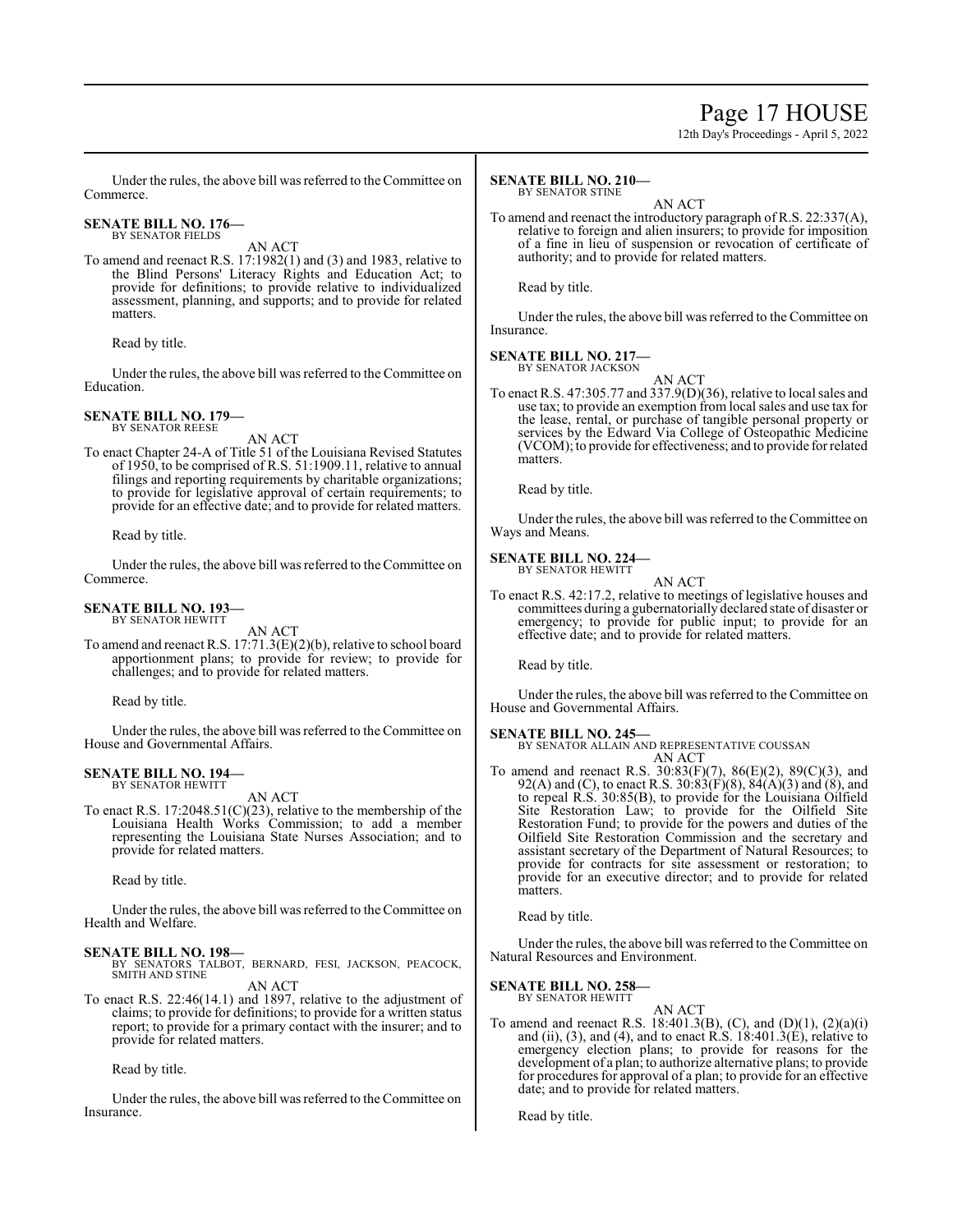## Page 18 HOUSE

12th Day's Proceedings - April 5, 2022

Under the rules, the above bill was referred to the Committee on House and Governmental Affairs.

#### **SENATE BILL NO. 260—** BY SENATOR HEWITT

AN ACT

To amend and reenact R.S. 28:826, relative to the Community and Family Support System Fund; to change the name of the fund from the Community and Family Support System Fund to the Disability Services Fund; to provide for the purposes of the Disability Services Fund; and to provide for related matters.

Read by title.

Under the rules, the above bill was referred to the Committee on Appropriations.

- **SENATE BILL NO. 261—**<br>BY SENATORS FIELDS, BARROW, BERNARD, BOUDREAUX, BOUIE<br>CARTER, CLOUD, CONNICK, CORTEZ, FESI, FOIL, HARRIS, HEWITT,<br>JACKSON, LUNEAU, MCMATH, FRED MILLS, PETERSON, POPE,<br>PRICE, SMITH, TARVER, WARD, WHIT AN ACT
- To amend and reenact R.S. 17:3162(C)(11) through (14), 3163(B), 3164(C), and 3165(B), to enact R.S. 17:3162(C)(15) and (16) and 3164.1, and to repeal R.S. 17:3129.8, relative to transfer pathways; to provide for a comprehensive systemof articulation and transfer of credit between and among secondary and postsecondary education; to provide relative to the duties of the statewide articulation and transfer council; to provide relative to the guarantees in statewide articulation agreements; to provide relative to the Board of Regents' duties in the common course numbering system; to provide for the creation of statewide transfer pathways in major programs; and to provide for related matters.

Read by title.

Under the rules, the above bill was referred to the Committee on Education.

#### **SENATE BILL NO. 264—** BY SENATOR BOUIE

AN ACT

To amend and reenact R.S. 22:165(B) and to enact R.S. 22:81(D), 82(D) and (E), 111(D), 112(D) and (E), and 165(C), relative to capital and surplus requirements for certain domestic insurers; to provide for minimum requirements for domestic insurers writing homeowner's and fire and allied lines insurance; and to provide for related matters.

Read by title.

Under the rules, the above bill was referred to the Committee on Insurance.

#### **SENATE BILL NO. 267—** BY SENATOR HEWITT

AN ACT

To amend and reenact R.S. 24:53(A)(6) and (7) and R.S. 49:74(A)(6) and (7) and to enact R.S.  $24:53(A)(8)$  and R.S. 49:74(A)(8), relative to registration of lobbyists; to provide for required information; to require disclosure of whether the registrant has completed certain required training; and to provide for related matters.

Read by title.

Under the rules, the above bill was referred to the Committee on House and Governmental Affairs.

#### **SENATE BILL NO. 270—**

BY SENATOR WOMACK

AN ACT To amend and reenact R.S. 56:329(B)(1), relative to fish and other aquatic life; to provide with respect to sport and commercial fishing; to provide relative to obstruction of streams or lakes; to provide for an effective date; and to provide for related matters.

Read by title.

Under the rules, the above bill was referred to the Committee on Natural Resources and Environment.

#### **SENATE BILL NO. 281—** BY SENATOR BERNARD

AN ACT

To amend and reenact R.S. 18:154(D)(4) and to enact R.S. 18:154(D)(5), relative to confidentiality of certain records for candidates; to provide for exceptions; and to provide for related matters.

Read by title.

Under the rules, the above bill was referred to the Committee on House and Governmental Affairs.

#### **SENATE BILL NO. 283—**

BY SENATOR BERNARD AN ACT

To amend and reenact R.S. 18:1945(C), relative to redistricting plans; to provide forredistricting plan submission requirements; and to provide for related matters.

Read by title.

Under the rules, the above bill was referred to the Committee on House and Governmental Affairs.

#### **SENATE BILL NO. 285—**

BY SENATOR SMITH

AN ACT To amend and reenact 14:90.4(B), R.S. 26:80(F)(1)(b), 280(A)(7) and (F)(1)(b), and R.S. 27:3(20) and (21), 11(G), and  $29.3(\text{A})(1)$ , relative to the gaming control board; to provide relative to video draw poker laws and non-gaming suppliers; to provide for technical changes to cross reference with current law; to provide for authorization to allow the board to publicly meet via video conferencing; to provide for notice of the video conference on its website; to provide for a mechanismto receive public comment; to provide for definitions; to provide for discretion of the gaming control board relative to non-gaming suppliers; to provide for an effective date; and to provide for related matters.

Read by title.

Under the rules, the above bill was referred to the Committee on Administration of Criminal Justice.

#### **SENATE BILL NO. 293—** BY SENATOR ALLAIN

AN ACT

To enact R.S. 47:305.77, relative to sales and use tax rebates; to provide for a state sales and use tax rebate for the purchase of certain agricultural fencing materials by commercial farmers; to provide for limitations and conditions; to provide for definitions; to authorize the secretary of the Department of Revenue to promulgate rules; to provide for application deadlines; and to provide for related matters.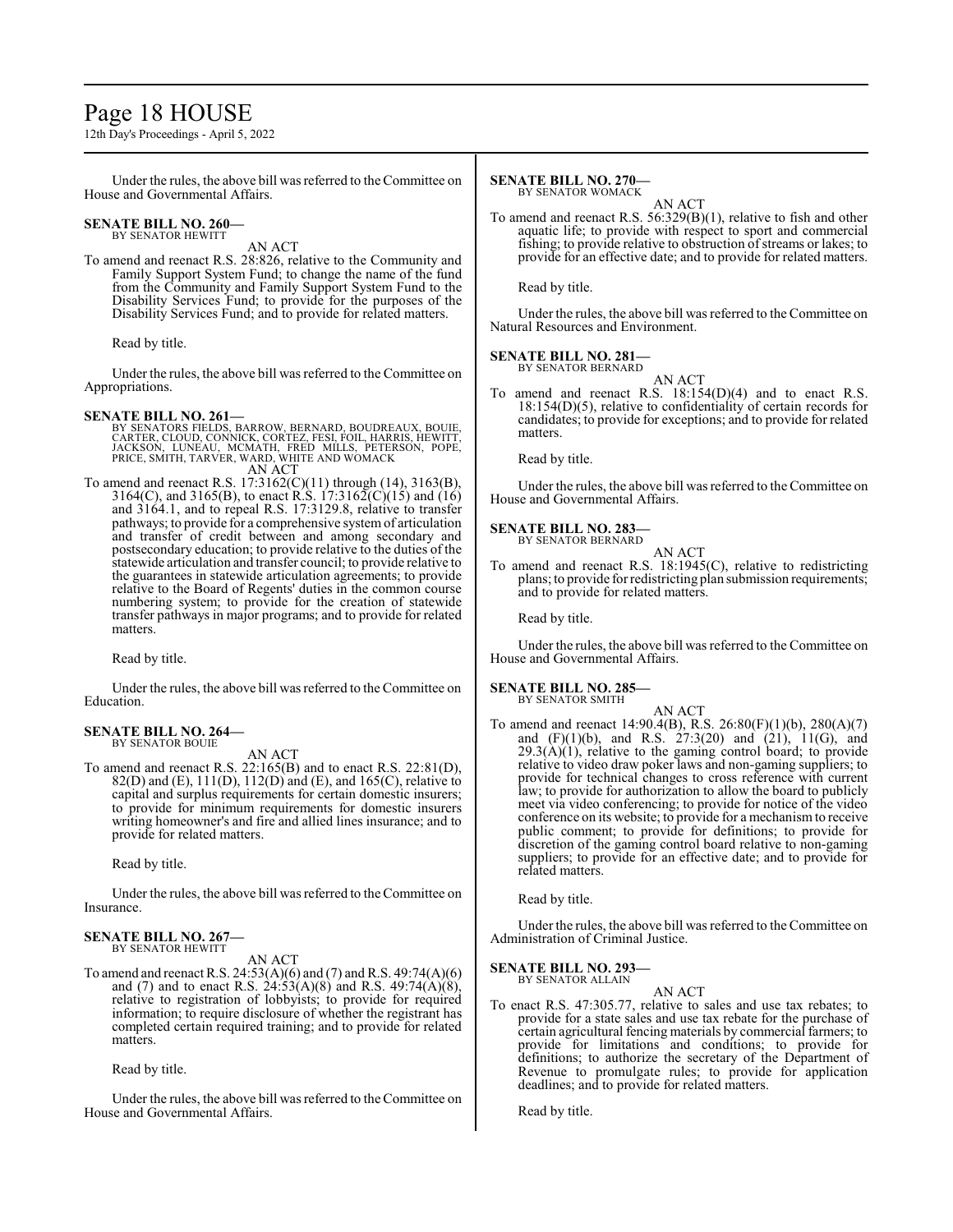12th Day's Proceedings - April 5, 2022

Under the rules, the above bill was referred to the Committee on Ways and Means.

#### **SENATE BILL NO. 297—** BY SENATOR BARROW

AN ACT

To amend and reenact R.S. 17:3399.12(5)(a) and (b), 3399.13.1(F), 3399.16(A) and (E), and 3399.18( $\dot{B}$ )( $\dot{17}$ ), (E), and (F), relative to power-based violence at public postsecondary institutions; to provide relative to definitions and implementation of the Campus Accountability and Safety Act; to require a report to the legislature; and to provide for related matters.

Read by title.

Under the rules, the above bill was referred to the Committee on Education.

#### **SENATE BILL NO. 317—** BY SENATOR FOIL

AN ACT

To amend and reenact R.S. 17:2137 and to repeal R.S. 17:1997.1, 1997.2, and 2136, relative to residency requirements and public postsecondary tuition fees for residents of other states; to provide relative to resident classifications of members and veterans of the United States Armed Forces and their dependents; and to provide for related matters.

Read by title.

Under the rules, the above bill was referred to the Committee on Education.

#### **SENATE BILL NO. 333—** BY SENATOR HEWITT

AN ACT

To amend and reenact R.S. 36:254(A)(14) and R.S. 39:98.3(B)(2) and 98.4(B)(3)(a), and to repeal R.S. 17:1519.12 and 2048.51(C)(14) and (N) and R.S. 36:259(B)(22), relative to boards, commissions, authorities, districts, and like entities and the powers, functions, duties, responsibilities, and jurisdictions thereof; to provide relative to the functional organization of state government by abolishing certain boards, commissions, authorities, districts, and like entities; to provide for any necessary transitions and transfers; to remove references to certain abolished entities; to remove references to, provisions for, and the powers, functions, and duties of the Medical Education Commission; and to provide for related matters.

Read by title.

Under the rules, the above bill was referred to the Committee on House and Governmental Affairs.

#### **SENATE BILL NO. 368—** BY SENATOR HARRIS

AN ACT

To amend and reenact R.S. 33:4882, relative to building and zoning regulations in parishes and municipalities; to require that the governing authority of any municipality or parish not allow and not cause any building or land to lose nonconforming use status by reason of vacancy or cessation of normal operations during a specified time period; and to provide for related matters.

Read by title.

Under the rules, the above bill was referred to the Committee on Municipal, Parochial and Cultural Affairs.

**SENATE BILL NO. 398 (**Substitute of Senate Bill No. 373 by Senator Peacock)— BY SENATOR PEACOCK

AN ACT

To amend and reenact R.S. 13:3049.1(B) and 3105(A), relative to juror compensation; to provide for the compensation rate of jurors for attendance in court; to provide relative to an allowance for mileage; to provide for an effective date; and to provide for related matters.

Read by title.

Under the rules, the above bill was referred to the Committee on Judiciary.

#### **Suspension of the Rules**

On motion of Rep. Freeman, the rules were suspended in order to take up and consider House Bills and Joint Resolutions on Third Reading and Final Passage at this time.

#### **House Bills and Joint Resolutions on Third Reading and Final Passage**

The following House Bills and Joint Resolutions on third reading and final passage were taken up and acted upon as follows:

**HOUSE BILL NO. 548—** BY REPRESENTATIVES FREEMAN, MOORE, AND SCHLEGEL AND SENATORS BARROW AND MIZELL AN ACT

To enact R.S. 17:3921.4, relative to digital devices in public schools; to require the state Department of Education to develop health and safety guidelines for the use of digital devices in public schools; to require collaboration with the Louisiana Department of Health and others in developing the guidelines; to provide for the content of the guidelines; to require the state Department of Education to distribute the guidelines to public school governing authorities; to provide for an effective date; and to provide for related matters.

Read by title.

Rep. Freeman sent up floor amendments which were read as follows:

#### **HOUSE FLOOR AMENDMENTS**

Amendments proposed by Representative Freeman to Engrossed House Bill No. 548 by Representative Freeman

#### AMENDMENT NO. 1

On page 2, line 12, after "Department of" and before "shall" delete "Health" and insert "Education"

On motion of Rep. Freeman, the amendments were adopted.

Rep. Freeman moved the final passage of the bill, as amended.

#### **ROLL CALL**

The roll was called with the following result:

#### YEAS

| Mr. Speaker   | Frieman  | Miguez     |
|---------------|----------|------------|
| Adams         | Gadberry | Miller, G. |
| Amedee        | Gaines   | Mincey     |
| Bacala        | Garofalo | Moore      |
| Bagley        | Geymann  | Muscarello |
| Beaullieu     | Goudeau  | Nelson     |
| Bourriaque    | Green    | Newell     |
| Boyd          | Harris   | Orgeron    |
| <b>Brass</b>  | Hilferty | Owen, C.   |
| Brown         | Hodges   | Owen, R.   |
| <b>Bryant</b> | Hollis   | Phelps     |
| Carpenter     | Horton   | Pierre     |
|               |          |            |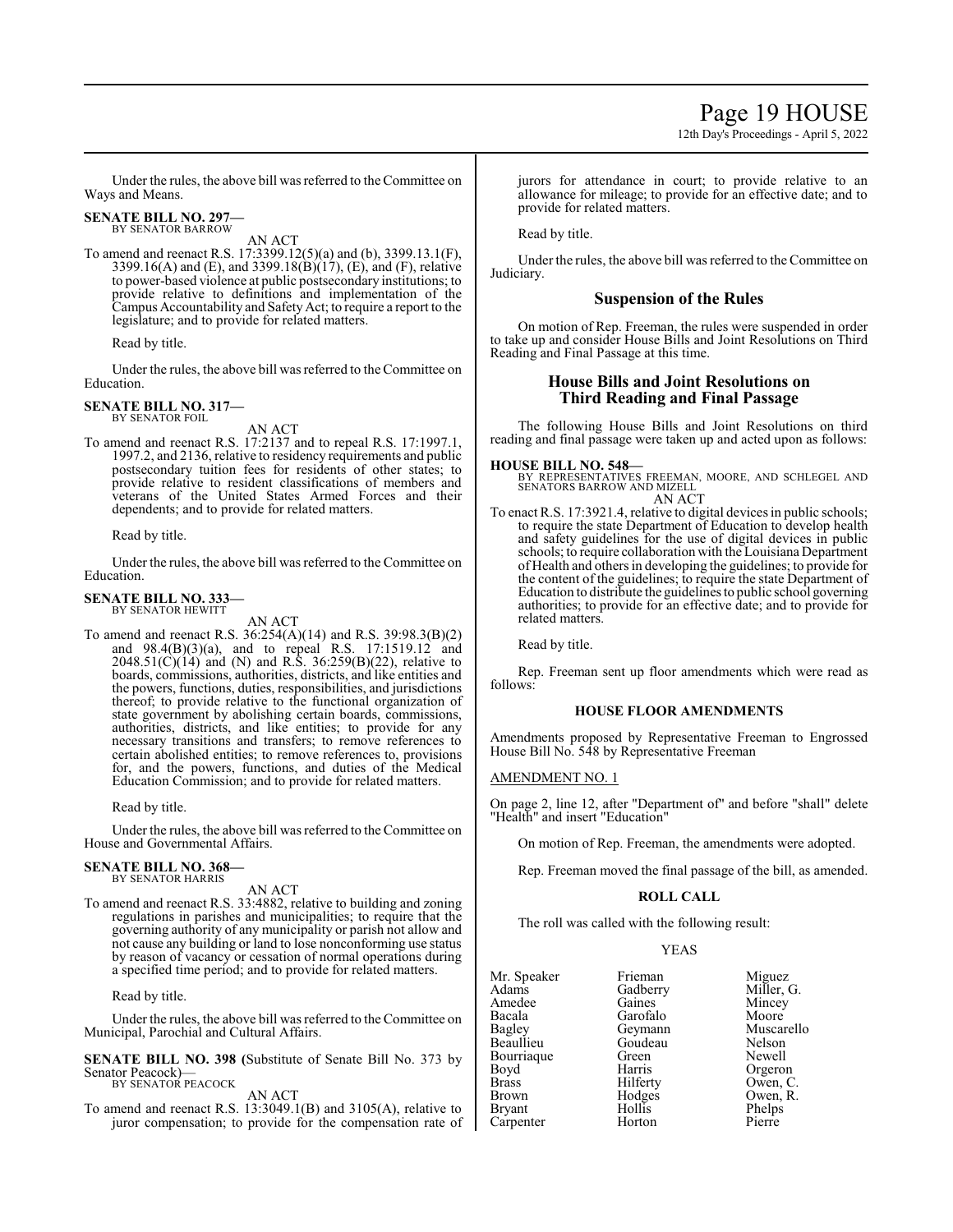## Page 20 HOUSE

12th Day's Proceedings - April 5, 2022

| Carrier<br>Carter, R.<br>Carter, W.<br>Cormier<br>Coussan<br>$\cos$<br>Crews<br>Davis<br>DeVillier<br>DuBuisson<br>Duplessis<br>Echols<br>Edmonds<br>Edmonston<br>Emerson<br>Farnum<br>Firment<br>Fisher | Hughes<br>Huval<br>$\prod_{i=1}^{n}$<br>Ivev<br>Jefferson<br>Jenkins<br>Johnson, M.<br>Johnson, T.<br>Jordan<br>Kerner<br>LaCombe<br>Landry<br>Larvadain<br>Lyons<br>Mack<br>Magee<br>Marino<br>McCormick | Pressly<br>Riser<br>Romero<br>Schamerhorn<br>Schlegel<br>Seabaugh<br><b>Selders</b><br>St. Blanc<br>Stagni<br>Stefanski<br>Thomas<br>Thompson<br>Turner<br>Villio<br>Wheat<br>White<br>Willard | Carter, R.<br>Carter, W.<br>Cormier<br>Coussan<br>Crews<br>Davis<br>DeVillier<br>DuBuisson<br>Duplessis<br>Echols<br>Edmonds<br>Edmonston<br>Emerson<br>Farnum<br>Firment<br>Fisher<br>Fontenot<br>Freeman | Ill,<br>Iνe<br>Jef<br>Jer<br>Jol<br>Jol<br>J <sub>01</sub><br>Ke<br>La<br>La<br>La<br>Ly<br>M<br>M<br>M<br>M<br>M<br>M |
|----------------------------------------------------------------------------------------------------------------------------------------------------------------------------------------------------------|-----------------------------------------------------------------------------------------------------------------------------------------------------------------------------------------------------------|------------------------------------------------------------------------------------------------------------------------------------------------------------------------------------------------|------------------------------------------------------------------------------------------------------------------------------------------------------------------------------------------------------------|------------------------------------------------------------------------------------------------------------------------|
| Fontenot<br>Freeman<br>Freiberg<br>Total - 97                                                                                                                                                            | McFarland<br>McKnight<br>McMahen                                                                                                                                                                          | Wright<br>Zeringue                                                                                                                                                                             | Freiberg<br>Total - 97                                                                                                                                                                                     | M                                                                                                                      |
| Total - 0                                                                                                                                                                                                | <b>NAYS</b><br><b>ABSENT</b>                                                                                                                                                                              |                                                                                                                                                                                                | Total - 0<br>Butler<br>Cox                                                                                                                                                                                 | Gl<br>M                                                                                                                |
| Bishop<br><b>Butler</b><br>Deshotel                                                                                                                                                                      | Glover<br>Marcelle<br>Miller, D.                                                                                                                                                                          | Tarver                                                                                                                                                                                         | Deshotel<br>Total - 7                                                                                                                                                                                      | Mi                                                                                                                     |

Total - 7

The Chair declared the above bill was finally passed.

The title of the above bill was read and adopted.

Rep. Freeman moved to reconsider the vote by which the above bill was finally passed, and, on her own motion, the motion to reconsider was laid on the table.

#### **HOUSE BILL NO. 550—**

BY REPRESENTATIVE EMERSON AN ACT

To enact R.S. 17:3996(I), relative to elementary and secondary education; to provide relative to student learning pods; to provide relative to policies and procedures; to provide relative to domicile; and to provide for related matters.

Read by title.

Rep. Emerson moved the final passage of the bill.

#### **ROLL CALL**

The roll was called with the following result:

#### YEAS

| Mr. Speaker | Frieman  | Miguez  |
|-------------|----------|---------|
| Adams       | Gadberry | Miller, |
| Amedee      | Gaines   | Mincey  |
| Bacala      | Garofalo | Moore   |
| Bagley      | Geymann  | Muscare |
| Beaullieu   | Goudeau  | Nelson  |
| Bishop      | Green    | Newell  |
| Bourriaque  | Harris   | Orgeror |
| Boyd        | Hilferty | Owen, 0 |
| Brass       | Hodges   | Phelps  |
| Brown       | Hollis   | Pierre  |
| Bryant      | Horton   | Pressly |
| Carpenter   | Hughes   | Riser   |
| Carrier     | Huval    | Romero  |

Miguez Miller, G. Mincey Moore Muscarello Nelson Newell Orgeron Owen, C. Phelps Pierre Pressly<br>Riser

hnson, T. cCormick<br>cFarland cKnight cMahen NAYS

## g<br>ev Schlegel<br>Schlegel Carter, W. Ivey Schlegel fferson Seabaugh<br>nkins Selders Selders<br>St. Blanc hnson, M. St. Bla<br>hnson, T. Stagni rdan Stefanski<br>Perner Tarver erner Tarver<br>Combe Thoma aCombe Thomas<br>
andry Thomps extending the matrix of the Thompson<br>
Turner rvadain Turner<br>Villio vons Villio<br>ack Wheat ack Wheat<br>agee White agee White<br>arino Willard Willard<br>Wright Zeringue

ABSENT

arcelle iller, D.

over Owen, R.

The Chair declared the above bill was finally passed.

The title of the above bill was read and adopted.

Rep. Emerson moved to reconsider the vote by which the above bill was finally passed, and, on her own motion, the motion to reconsider was laid on the table.

#### **HOUSE BILL NO. 627—**

BY REPRESENTATIVE BRYANT AN ACT

To amend and reenact R.S. 14:68.4(B), relative to the crime of unauthorized use of a motor vehicle; to provide relative to criminal penalties; and to provide for related matters.

Read by title.

#### **Motion**

On motion of Rep. Magee, the bill was returned to the calendar.

**HOUSE BILL NO. 679—** BY REPRESENTATIVE DUPLESSIS

- AN ACT
- To amend and reenact R.S.  $42:1111(E)(2)(d)$ , relative to ethics; to provide relative to certain required statements regarding assistance in connection with certain transactions; to provide for the time period for certain actions by the Board of Ethics regarding such statements; and to provide for related matters.

Read by title.

Rep. Duplessis moved the final passage of the bill.

#### **ROLL CALL**

The roll was called with the following result:

#### YEAS

Mr. Speaker Freiberg McMahen<br>Adams Frieman Miguez

Miguez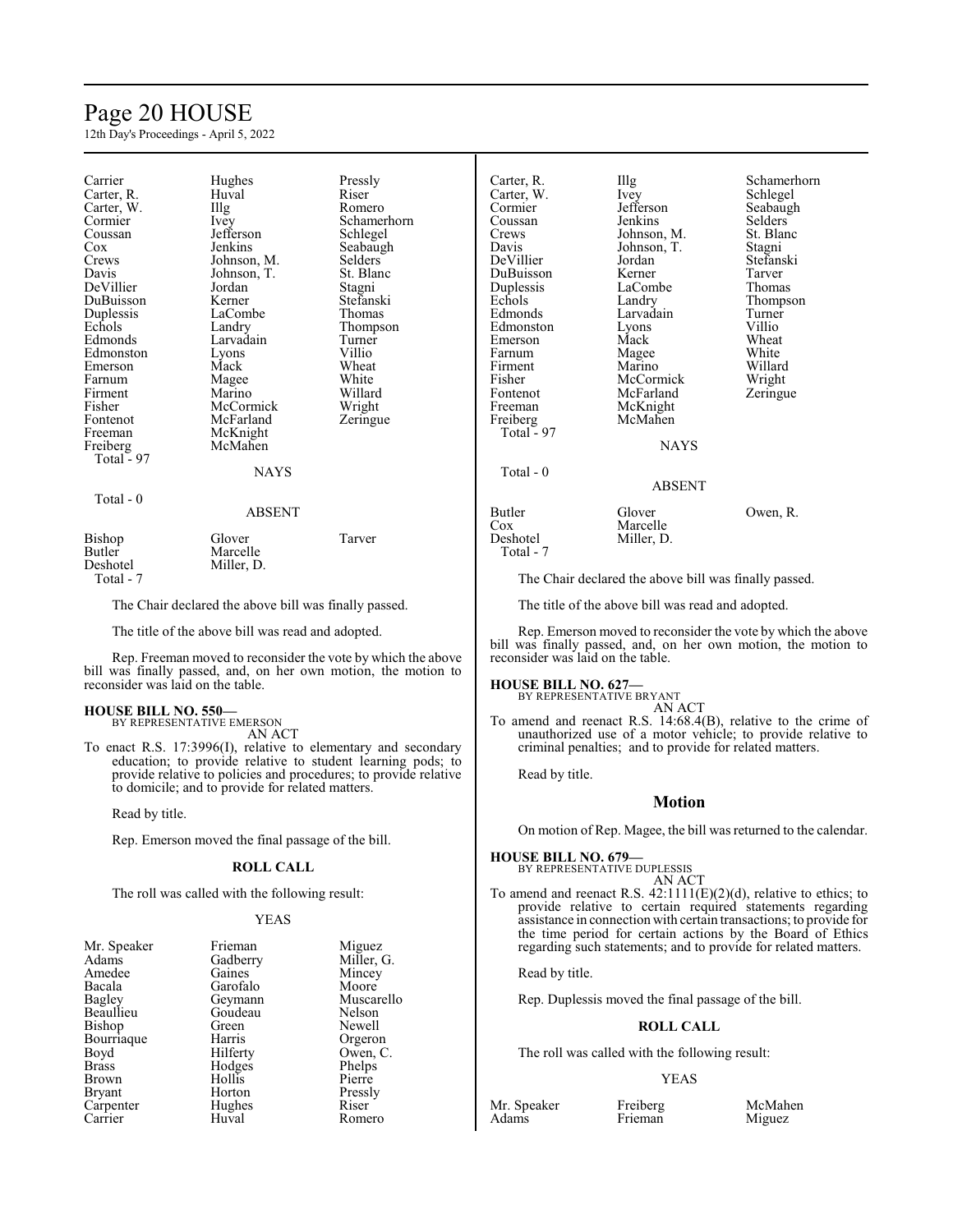## Page 21 HOUSE

12th Day's Proceedings - April 5, 2022

Amedee Gadberry Miller, D.<br>Bacala Gaines Miller, G. Bacala Gaines Miller, G.<br>Bagley Garofalo Mincey Bagley Garofalo Mincey Beaullieu Geymann<br>Bishop Goudeau Bourriaque Boyd Harris Newell<br>Brass Hilferty Orgero Brass Hilferty Orgeron Brown Hodges Owen, C. Bryant Hollis Owen, R.<br>Butler Horton Phelps Carpenter Hughe<br>Carrier Huval Carter, R. Illg Riser<br>Carter, W. Ivev Romero Carter, W. Ivey<br>Cormier Jefferson Cormier Jefferson Schamerhorn<br>
Coussan Jenkins Schlegel Coussan Jenkins Schlegel<br>Crews Johnson, M. Seabaugh Crews Johnson, M. Seabaugh<br>
Davis Johnson, T. Selders DeVillier Jordan St. Blanc<br>DuBuisson Kerner Stefanski DuBuisson Kerner Stefans<br>
Duplessis LaCombe Tarver Duplessis LaCombe<br>
Echols Landry Echols Landry Thomas<br>
Edmonds Larvadain Thomps Edmonston Lyons Turner<br>Emerson Mack Villio Emerson Mack Villio<br>
Farnum Magee Wheat Firment Marino White<br>
Fisher McCormick Willard Fisher McCormick Willard Fontenot McFarland Wright<br>
Freeman McKnight Zeringue McKnight Total - 99 Total - 0 ABSENT

Goudeau Muscarello<br>Green Nelson Horton Phelps<br>Hughes Pierre Huval Pressly<br>Illg Riser Johnson, T.<br>Jordan St. Blanc Larvadain Thompson<br>Lyons Turner Magee Wheat<br>
Marino White

| Cox        | Glover   | Stagni |
|------------|----------|--------|
| Deshotel   | Marcelle |        |
| Total $-5$ |          |        |

The Chair declared the above bill was finally passed.

**NAYS** 

The title of the above bill was read and adopted.

Rep. Duplessis moved to reconsider the vote bywhich the above bill was finally passed, and, on his own motion, the motion to reconsider was laid on the table.

## **HOUSE BILL NO. 691—**

BY REPRESENTATIVE EMERSON AN ACT

To authorize and provide for the transfer of certain state property; to authorize the exchange of certain state property in St. Martin Parish; to provide for property descriptions; to provide for the reservation of mineral rights; to provide terms and conditions; to provide for an effective date; and to provide for related matters.

Read by title.

Rep. Emerson moved the final passage of the bill.

#### **ROLL CALL**

The roll was called with the following result:

#### YEAS

Miller G Mincey<br>Moore

Muscarello

| <b>Frieman</b> | Miller. |
|----------------|---------|
| Gadberry       | Mince   |
| Gaines         | Moore   |
| Garofalo       | Musca   |
|                |         |

 Total - 97  $H<sub>u</sub>$ 

Bagley Geymann Nelson Beaullieu Goudeau Newell<br>Bourriaque Green Orgeron Bourriaque Green<br>Boyd Harris Boyd Harris Owen, C.<br>Brass Hilferty Owen, R. Brass Hilferty Owen, R.<br>Brown Hodges Phelps Bryant Hollis Pierre<br>Butler Horton Pressly Carpenter Hug<br>Carrier Hllg Carrier Illg Romero<br>Carter, R. Ivey Schame Carter, W. Jefferson Schwarter, W. Schwarter, Schwarter, Schwarter, Schwarter, Schwarter, Schwarter, Schwarter<br>
Schwarter Schwarter, Schwarter, Schwarter, Schwarter, Schwarter, Schwarter, Schwarter, Schwarter, Schwarter,<br> Cormier Jenkins Seabaugh<br>Coussan Johnson, M. Selders Coussan Johnson, M. Selders<br>Crews Johnson, T. St. Blanc Johnson, T.<br>Jordan Davis Jordan Stagni DeVillier Kerner Stefanski<br>DuBuisson LaCombe Tarver DuBuisson LaCombe Tarver Duplessis Landry<br>
Echols Iarvadain Edmonds Lyons Turner<br>Edmonston Mack Villio Edmonston Mack Villio<br>Emerson Magee Wheat Emerson Magee Wheat<br>
Farnum Marino White Farnum Marino White<br>Firment McCormick Willard Firment McCormick Willard<br>Fisher McFarland Wright Fisher McFarland Wright<br>
Fontenot McKnight Zeringue Fontenot McKnight<br>Freeman McMahen McMahen<br>Miguez Freiberg Miguez

Hodges Phelps<br>
Hollis Pierre Horton Pressl<br>Hughes Riser Ivey Schamerhorn<br>Jefferson Schlegel Larvadain Thompson<br>Lyons Turner

**NAYS** 

| Huval<br>Total - 1 |               |            |
|--------------------|---------------|------------|
|                    | <b>ABSENT</b> |            |
| Bishop             | Deshotel      | Marcelle   |
| Cox                | Glover        | Miller, D. |
| Total - 6          |               |            |

The Chair declared the above bill was finally passed.

The title of the above bill was read and adopted.

Rep. Emerson moved to reconsider the vote by which the above bill was finally passed, and, on her own motion, the motion to reconsider was laid on the table.

#### **HOUSE BILL NO. 693—**

BY REPRESENTATIVE STEFANSKI

AN ACT To amend and reenact R.S. 27:3(13)(i) and 27(A)(introductory paragraph) and (1), relative to the Gaming Control Law; to provide relative to the definition of "institutional investors"; to provide relative to the criteria for suitability for institutional investors; to provide for an effective date; and to provide for related matters.

Read by title.

Rep. Horton, on behalf of the Legislative Bureau, sent up floor amendments which were read as follows:

#### **HOUSE FLOOR AMENDMENTS**

Amendments proposed by Representative Horton on behalf of the Legislative Bureau to Engrossed House Bill No. 693 by Representative Stefanski

#### AMENDMENT NO. 1

On page 2, line 12, following "of a state" and before "owns" change "who" to "that"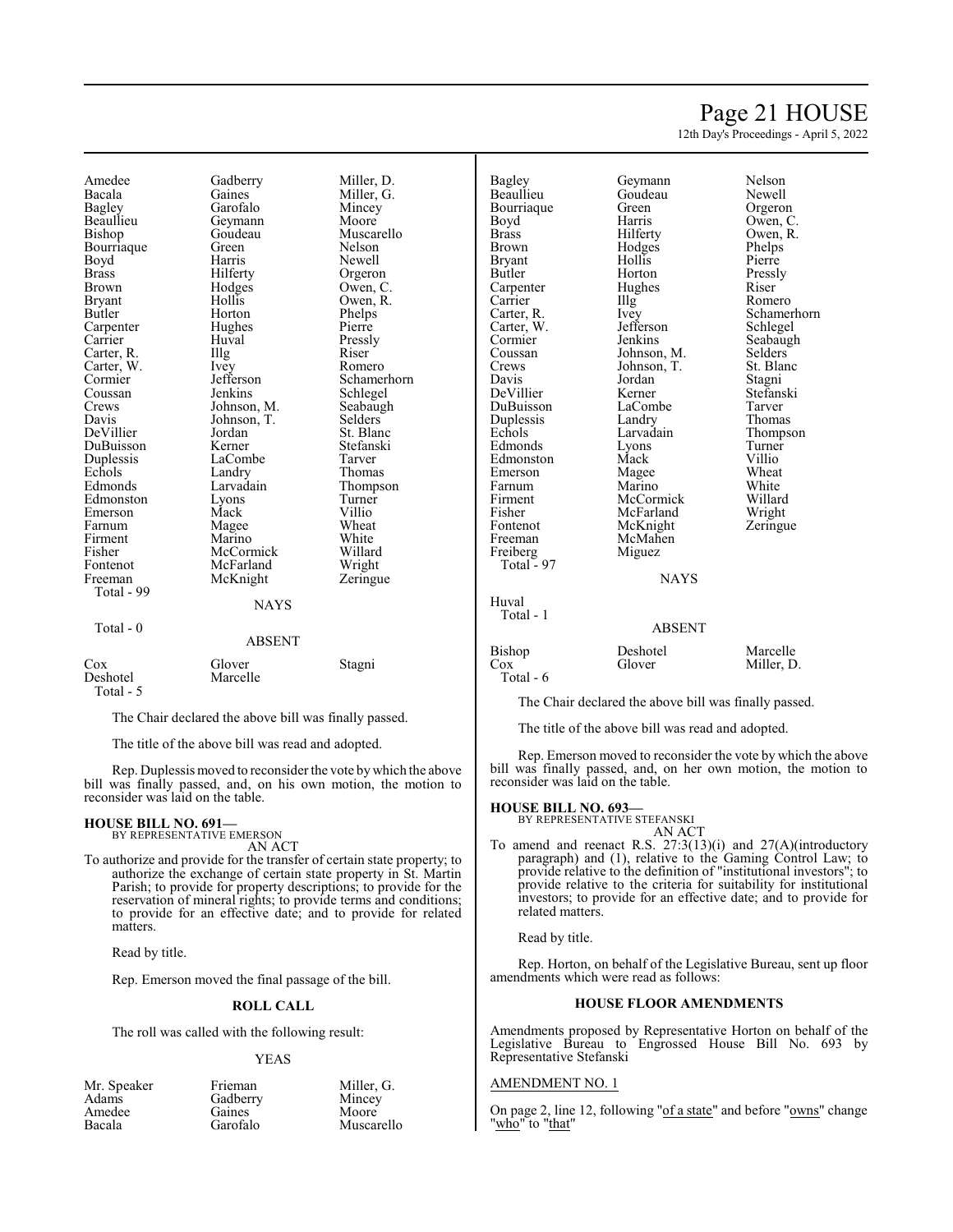## Page 22 HOUSE

12th Day's Proceedings - April 5, 2022

On motion of Rep. Horton, the amendments were adopted.

Rep. Stefanski moved the final passage of the bill, as amended.

#### **ROLL CALL**

The roll was called with the following result:

#### YEAS

Beaullieu Garofalo<br>Bishop Geymann Boyd Green<br>Brass Harris Carter, R. Huv<br>Carter, W. Illg Farnum Magee<br>Firment Marino Fisher McCormick<br>Fontenot McFarland Total - 98

Mr. Speaker Freeman McKnight<br>Adams Freiberg McMahen Adams Freiberg McMahen Amedee Frieman Miguez<br>Bacala Gadberry Miller, G. Gadberry Bagley Gaines Mincey<br>Beaullieu Garofalo Moore Geymann Muscarello<br>Goudeau Nelson Bourriaque Goudeau Nelson<br>Boyd Green Newell Brass Harris Orgeron Brown Hilferty Owen, C.<br>Bryant Hodges Owen, R. Bryant Hodges Owen, R.<br>Butler Hollis Phelps Carpenter Horton Pierre<br>
Carrier Hughes Pressly Hughes Pressly<br>Huval Romero Carter, W. Illg Schamerhorn<br>
Cormier Ivey Schlegel Cormier Ivey Schlegel<br>Coussan Jefferson Seabaugh Coussan Jefferson Seabaugh<br>
Cox Jenkins Selders Cox Jenkins Selders<br>Crews Johnson, M. St. Blanc Crews Johnson, M. St. Blanch<br>Davis Johnson, T. Stagni Johnson, T. Stagni<br>Jordan Stefanski DeVillier Jordan Stefans<br>DuBuisson Kerner Tarver DuBuisson Kerner Tarver<br>
Duplessis LaCombe Thomas Duplessis LaCombe Thoma<br>
Echols Landry Turner Echols Landry Turner<br>Edmonds Larvadain Villio Larvadain Villio<br>
Lyons Wheat Edmonston Lyons Wheat<br>Emerson Mack White Emerson Mack White<br>
Farnum Magee Willard Firment Marino Wright<br>
Fisher McCormick Zeringue McFarland **NAYS** 

Phelps<br>Pierre

Riser Total - 1

#### ABSENT

| Deshotel  | Marcelle   | Thompson |
|-----------|------------|----------|
| Glover    | Miller, D. |          |
| Total - 5 |            |          |

The Chair declared the above bill was finally passed.

The title of the above bill was read and adopted.

Rep. Stefanski moved to reconsider the vote by which the above bill was finally passed, and, on his own motion, the motion to reconsider was laid on the table.

#### **HOUSE BILL NO. 695—** BY REPRESENTATIVE WRIGHT

AN ACT

To amend and reenact R.S. 22:456, 1547(F) and (I)(introductory paragraph), 1551(C)(introductory paragraph), (3), and (4),  $1564(B)(2)$ ,  $1573(C)$ , (E), and (G),  $1575(A)(1)$ , and  $1808.4(A)(2)$ , relative to insurance producers and consultants; to provide for appointments of producers; to provide for technical corrections relative to exemptions from examinations, licensing, and continuing education of producers and consultants; to modify terminology relative to accident and health insurance; to provide for technical changes; and to provide for related matters.

Read by title.

Rep. Wright moved the final passage of the bill.

#### **ROLL CALL**

The roll was called with the following result:

#### YEAS

| Mr. Speaker   | Freeman       | McMahen       |
|---------------|---------------|---------------|
| Adams         | Freiberg      | Miguez        |
| Amedee        | Frieman       | Miller, G.    |
| Bacala        | Gadberry      | Mincey        |
| Bagley        | Gaines        | Moore         |
| Beaullieu     | Garofalo      | Muscarello    |
| Bishop        | Geymann       | <b>Nelson</b> |
| Bourriaque    | Goudeau       | Newell        |
| Boyd          | Green         | Orgeron       |
| <b>Brass</b>  | Harris        | Owen, C.      |
| <b>Brown</b>  | Hilferty      | Owen, R.      |
| <b>Bryant</b> | Hodges        | Phelps        |
| <b>Butler</b> | Hollis        | Pierre        |
| Carpenter     | Hughes        | Pressly       |
| Carrier       | Huval         | Riser         |
| Carter, R.    | Illg          | Romero        |
| Carter, W.    | Ivey          | Schamerhorn   |
| Cormier       | Jefferson     | Schlegel      |
| Coussan       | Jenkins       | Seabaugh      |
| Cox           | Johnson, M.   | Selders       |
| Crews         | Johnson, T.   | St. Blanc     |
| Davis         | Jordan        | Stagni        |
| DeVillier     | Kerner        | Stefanski     |
| DuBuisson     | LaCombe       | Tarver        |
| Duplessis     | Landry        | Thomas        |
| Echols        | Larvadain     | Thompson      |
| Edmonds       | Lyons         | Turner        |
| Edmonston     | Mack          | Villio        |
| Emerson       | Magee         | Wheat         |
| Farnum        | Marino        | White         |
| Firment       | McCormick     | Willard       |
| Fisher        | McFarland     | Wright        |
| Fontenot      | McKnight      | Zeringue      |
| Total - 99    |               |               |
|               | <b>NAYS</b>   |               |
| Total - $0$   |               |               |
|               | <b>ABSENT</b> |               |
| Deshotel      | Horton        | Miller, D.    |
| Glover        | Marcelle      |               |
| Total - 5     |               |               |

The Chair declared the above bill was finally passed.

The title of the above bill was read and adopted.

Rep. Wright moved to reconsider the vote by which the above bill was finally passed, and, on his own motion, the motion to reconsider was laid on the table.

## **HOUSE BILL NO. 627—** BY REPRESENTATIVE BRYANT

AN ACT

To amend and reenact R.S. 14:68.4(B), relative to the crime of unauthorized use of a motor vehicle; to provide relative to criminal penalties; and to provide for related matters.

Called from the calendar.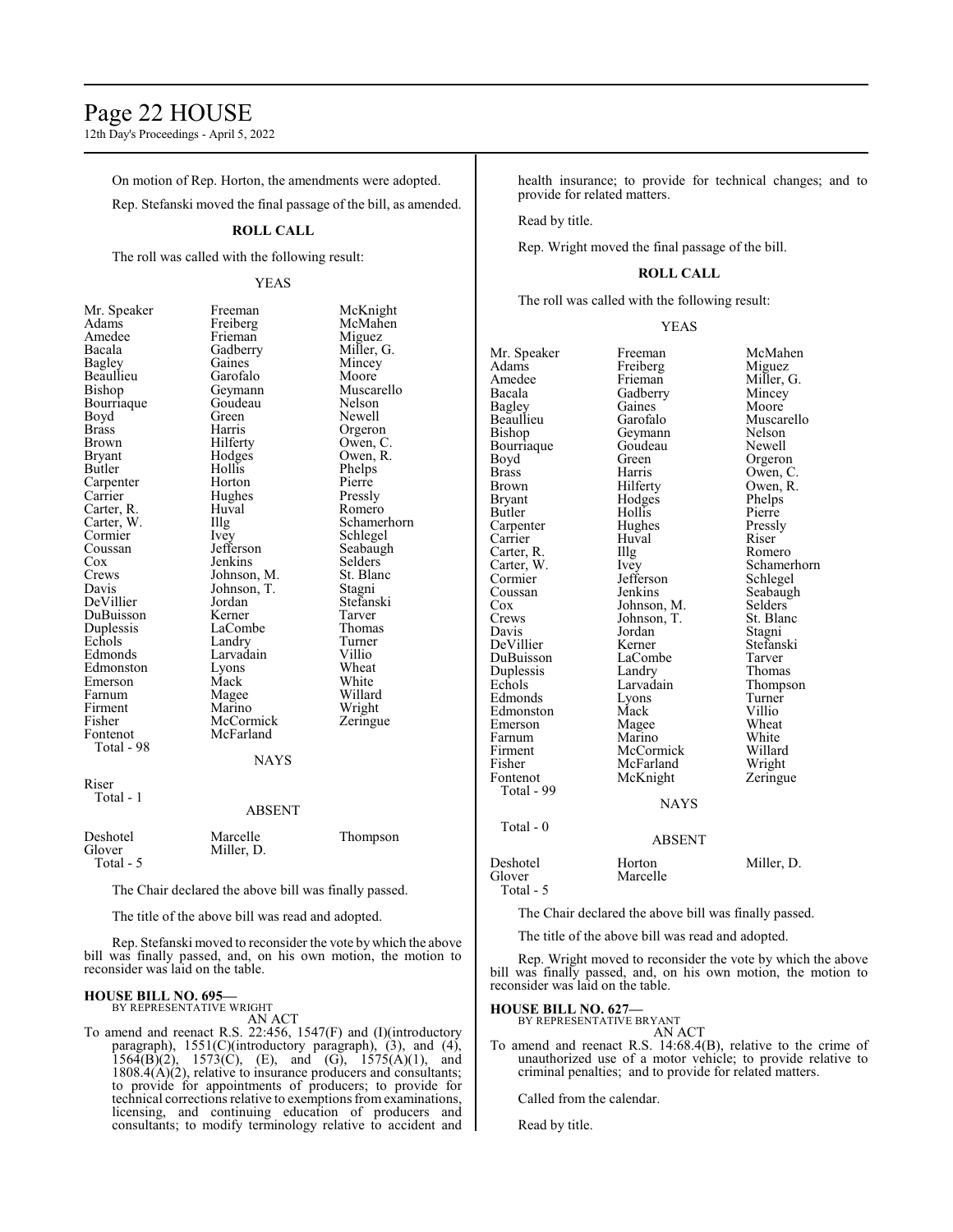## Page 23 HOUSE

12th Day's Proceedings - April 5, 2022

#### **Motion**

On motion of Rep. Bryant, the bill was returned to the calendar.

#### **HOUSE BILL NO. 700—** BY REPRESENTATIVE BAGLEY

AN ACT

To enact R.S. 40:966.1, relative to marijuana; to provide relative to penalties for possession of marijuana for persons under eighteen years of age; to provide relative to penalties for the possession of certain amounts; and to provide for related matters.

Read by title.

Rep. Horton, on behalf of the Legislative Bureau, sent up floor amendments which were read as follows:

#### **HOUSE FLOOR AMENDMENTS**

Amendments proposed by Representative Horton on behalf of the Legislative Bureau to Engrossed House Bill No. 700 by Representative Bagley

#### AMENDMENT NO. 1

On page 1, line 10, following "or" and before "thereof" change "chemical derivatives" to "a chemical derivative"

On motion of Rep. Horton, the amendments were adopted.

Rep. Bagley sent up floor amendments which were read as follows:

#### **HOUSE FLOOR AMENDMENTS**

Amendments proposed by Representative Bagley to Engrossed House Bill No. 700 by Representative Bagley

#### AMENDMENT NO. 1

On page 1, line 14, after "or" and before "for" change "imprisoned" to "detained"

#### AMENDMENT NO. 2

On page 1, line 17, after "or" and before "for" change "imprisoned" to "detained"

#### AMENDMENT NO. 3

On page 1, line 19, after "or" and before "for" change "imprisoned" to "detained"

#### AMENDMENT NO. 4

On page 2, line 2, after "or" delete the remainder of the line and at the beginning of line 3 change "labor," to "detained"

#### AMENDMENT NO. 5

On page 2, line 5, after "alternative, or" delete the remainder of the line and at the beginning of line 6 change "or without hard labor," to "detained"

On motion of Rep. Bagley, the amendments were adopted.

#### **Motion**

On motion of Rep. Bagley, the bill, as amended, was returned to the calendar.

#### **HOUSE BILL NO. 706—**

BY REPRESENTATIVE STEFANSKI AN ACT

To amend and reenact R.S. 14:40.1 and 107.2(A) and to enact Code of Criminal Procedure Article 814(A)(69), relative to the crime of terrorizing; to create the crime of menacing; to provide for penalties; to provide relative to hate crimes; to add the crime of menacing to the list of hate crimes; to provide for responsive verdicts; and to provide for related matters.

Read by title.

Rep. Stefanski moved the final passage of the bill.

#### **ROLL CALL**

The roll was called with the following result:

#### YEAS

Mr. Speaker Frieman Miguez<br>Adams Gadberry Miller, 1 Adams Gadberry Miller, D.<br>Amedee Gaines Miller, G. Amedee Gaines Miller, G.<br>Bacala Garofalo Mincey Bacala Garofalo Mincey Bagley Goudeau<br>Beaullieu Green Green Muscarello<br>Belson Nelson Bishop Harris Nelson Bourriaque Hilferty<br>Boyd Hodges Boyd Hodges Orgeron<br>Brass Hollis Owen, C Brass Hollis Owen, C. Brown Horton Owen, R.<br>Bryant Hughes Phelps Bryant Hughes Phelps<br>Butler Huval Pierre Huval Pierre<br>Illg Pressly Carpenter Illg Pressl<br>Carrier Ivev Riser Carrier Ivey Riser<br>Carter R. Jefferson Romero Carter, R.<br>Cormier Cormier Jenkins Schamerhorn<br>Coussan Johnson, M. Schlegel Coussan Johnson, M. Schlegel<br>Crews Johnson, T. Seabaugh Crews Johnson, T.<br>Davis Jordan Davis Jordan Selders<br>DeVillier Kerner St. Blan Kerner St. Blanc<br>LaCombe Stagni DuBuisson LaCombe Stagni<br>
Duplessis Landry Stefanski Duplessis Landry Stefans<br>Echols Larvadain Tarver Exercise Larvadain<br>
Exons Thomas Edmonds Lyons<br>Edmonston Mack Mack Thompson<br>
Magee Turner Emerson Magee Turner<br>Farnum Marcelle Villio Marcelle Villio<br>
Marino Wheat Firment Marino Wheat<br>Fisher McCormick White Fisher McCormick White Fontenot McFarland Willard<br>
Freeman McKnight Wright Freeman McKnight Wright Freiberg McMahen Zeringue Total - 99 NAYS Total - 0 ABSENT

#### Carter, W. Deshotel Glover<br>Cox Geymann Geymann Total - 5

The Chair declared the above bill was finally passed.

The title of the above bill was read and adopted.

Rep. Stefanski moved to reconsider the vote by which the above bill was finally passed, and, on his own motion, the motion to reconsider was laid on the table.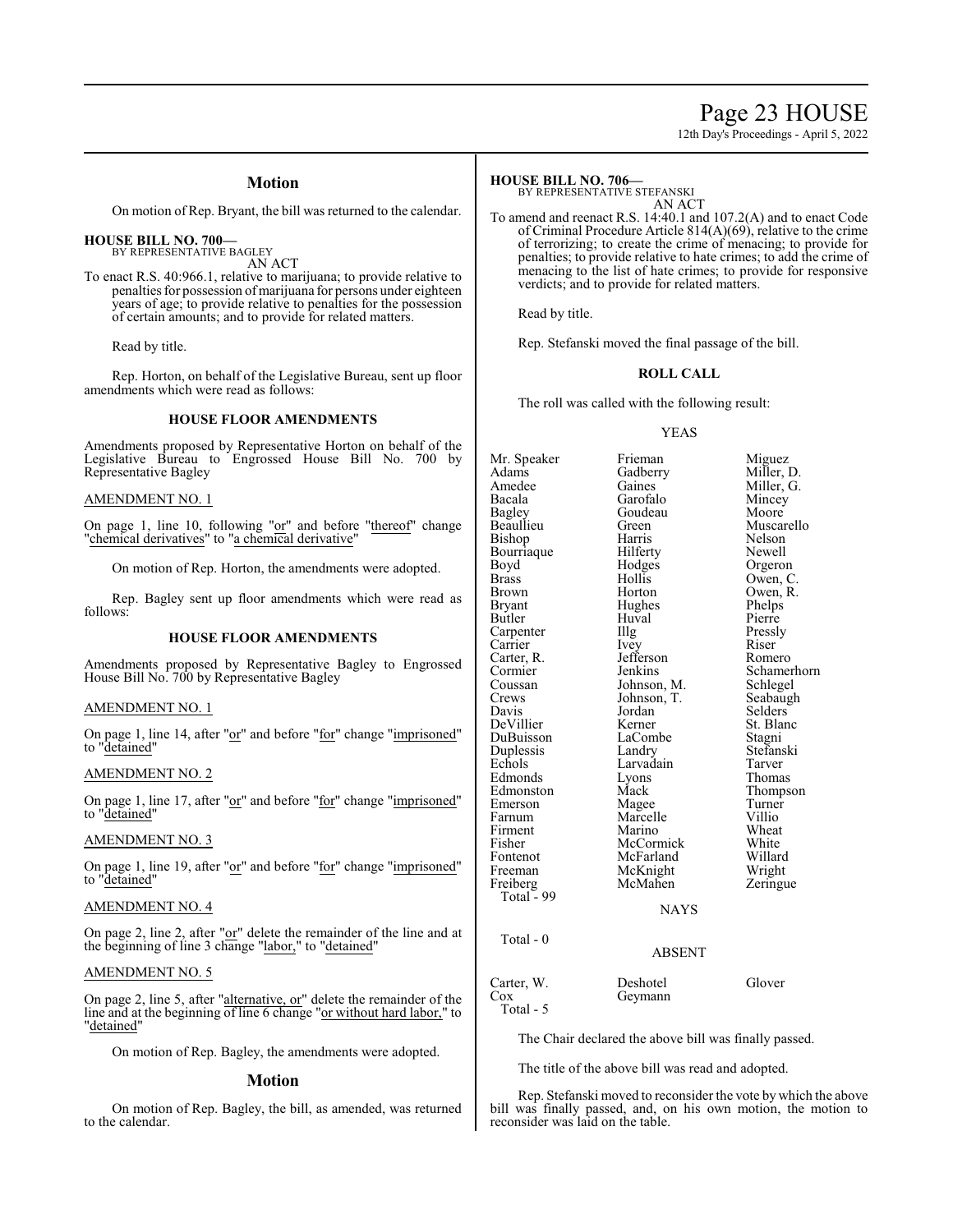# Page 24 HOUSE

12th Day's Proceedings - April 5, 2022

#### **HOUSE BILL NO. 715—** BY REPRESENTATIVE GREEN

AN ACT

To amend and reenact R.S. 22:691.2(introductory paragraph), 691.6(D), (M), and (N), and 691.10(A), (C)(1), (3), (4), and (F) and to enact R.S. 22:691.2(13) through (15), 691.6(O) and (P), 691.7(A)(1)(g) through (i) and (6), and 691.10(G), relative to the Insurance Holding Company System Regulatory Law; to provide for definitions; to provide for a group capital calculation; to provide for a liquidity stress test; to provide for the continuity of essential services and functions provided by affiliates; to provide for jurisdiction ofthe receivership court; to provide for a bond or deposit requirement; to provide for the ownership of the records of an insurer; to provide for confidentiality; and to provide for related matters.

Read by title.

Rep. Green sent up floor amendments which were read as follows:

#### **HOUSE FLOOR AMENDMENTS**

Amendments proposed by Representative Green to Engrossed House Bill No. 715 by Representative Green

#### AMENDMENT NO. 1

On page 1, line 8, change "receivership" to "rehabilitation"

#### AMENDMENT NO. 2

On page 2, between lines 13 and 14, insert the following:

"(16) "Federal reserve" means the Board of Governors of the Federal Reserve System, as provided in 12 U.S.C. 241.

(17) "NAIC" means the National Association of Insurance Commissioners."

#### AMENDMENT NO. 3

On page 3, line 14, change "United States Federal Reserve Board" to "federal reserve"

#### AMENDMENT NO. 4

On page 3, line 15, delete "board"

#### AMENDMENT NO. 5

On page 3, line 17, delete "board"

#### AMENDMENT NO. 6

On page 7, delete line 16 and insert in lieu thereof the following:

"property of the insurer in whatever form maintained, including but not limited to"

#### AMENDMENT NO. 7

On page 8, line 2, change "receivership" to "rehabilitation"

AMENDMENT NO. 8

On page 8, delete 14 and insert in lieu thereof the following:

"(i) An integral part of the insurer's operations, including but not limited to"

On motion of Rep. Green, the amendments were adopted.

Rep. Green moved the final passage of the bill, as amended.

#### **ROLL CALL**

The roll was called with the following result:

#### YEAS

Mr. Speaker Frieman Miguez<br>Adams Gadberry Miller, 1 Adams Gadberry Miller, D.<br>Amedee Gaines Miller, G. Amedee Gaines Miller, G.<br>Bacala Garofalo Moore Bacala Garofalo<br>Beaullieu Goudeau Beaullieu Goudeau Muscarello<br>Bishop Green Nelson Bourriaque Boyd Hilferty Orgeron<br>Brass Hodges Owen, C Brass Hodges Owen, C. Brown Hollis Owen, R.<br>Bryant Horton Phelps Bryant Horton Phelps<br>Butler Hughes Pierre Carpenter Huval Pressl<br>Carrier Hugh Riser Carrier IIIg Riser<br>Carter, R. Ivey Romero Carter, R. Ivey Romero<br>Carter, W. Jefferson Schamerhorn Carter, W. Jefferson Schauer<br>Cormier Jenkins Cormier Jenkins Schlegel<br>Coussan Johnson, M. Seabaugh Coussan Johnson, M. Seabaughter Seabaughter<br>Crews Johnson, T. Selders Crews Johnson, T.<br>Davis Jordan DeVillier Kerner Stagni<br>
DuBuisson LaCombe Stefanski DuBuisson LaCombe Stefansk<br>Duplessis Landry Thomas Duplessis Landry<br>
Echols Larvadain Edmonds Lyons Turner<br>Edmonston Mack Villio Edmonston Mack Villio<br>Emerson Magee Wheat Emerson Magee Wheat<br>
Farnum Marcelle White Firment Marino Willard<br>Fisher McCormick Wright Fisher McCormick Wright<br>
Fontenot McFarland Zeringue Fontenot McFarland<br>Freeman McKnight Freeman McKnight<br>Freiberg McMahen Total - 97

Green Nelson<br>Bishop Newell Hughes Pierre<br>Huval Pressly Jordan St. Blanc<br>Kerner Stagni Larvadain Thompson<br>Lyons Turner Marcelle White<br>
Marino Willard McMahen NAYS

#### ABSENT

Bagley Geymann Tarver<br>Cox Glover Deshotel

Total - 0

Total - 7

The Chair declared the above bill was finally passed.

The title of the above bill was read and adopted.

Glover<br>Mincey

Rep. Green moved to reconsider the vote by which the above bill was finally passed, and, on his own motion, the motion to reconsider was laid on the table.

#### **Consent to Correct a Vote Record**

Rep. Edmonston requested the House consent to record her vote on final passage of House Bill No. 715 as yea, which consent was unanimously granted.

#### **HOUSE BILL NO. 717—**

#### BY REPRESENTATIVE MCMAHEN AN ACT

To amend and reenact R.S. 40:1248.1(6) and 1248.3(1) and (2), relative to financing by the state Medicaid program of health services in certain parishes; to provide with respect to a local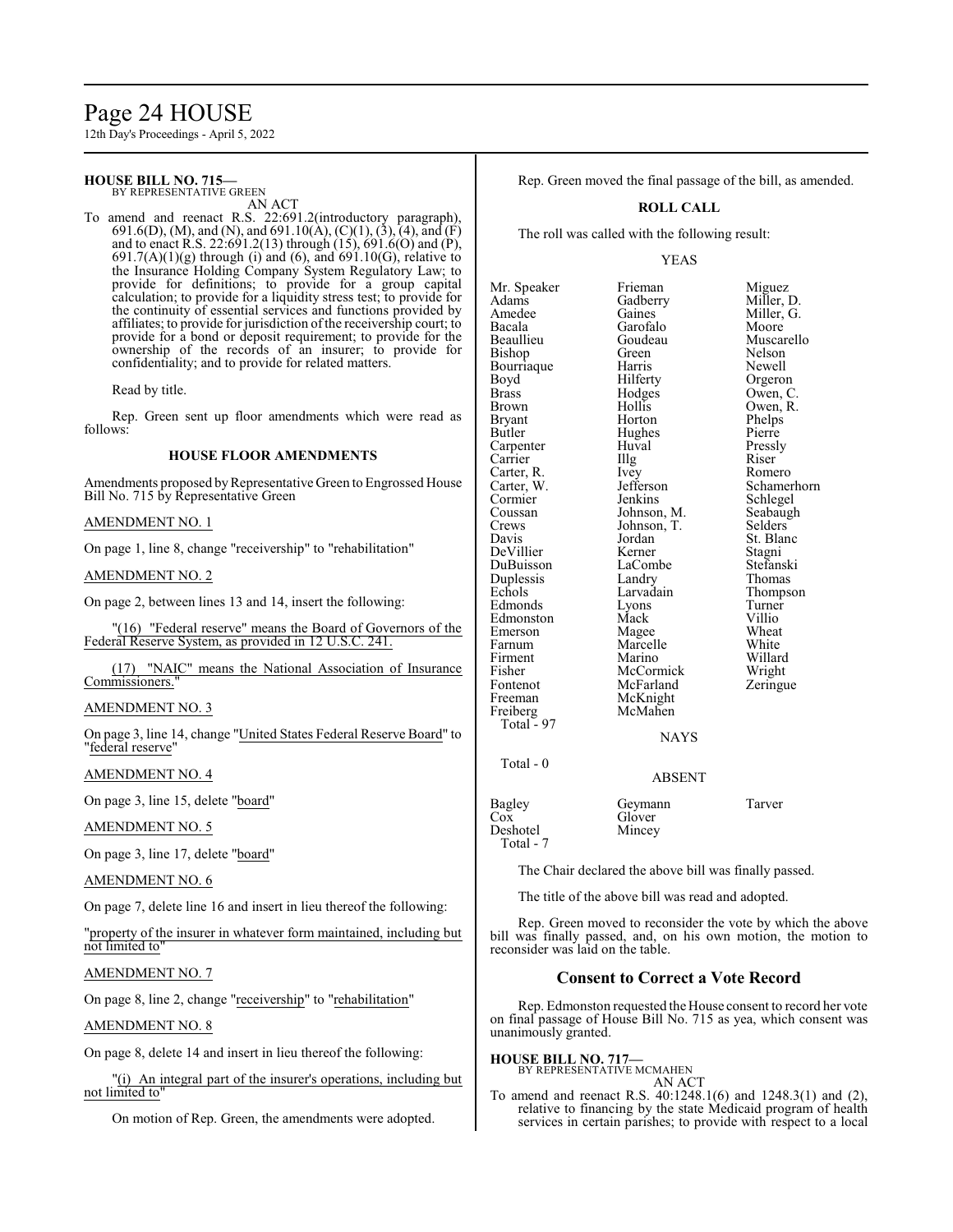12th Day's Proceedings - April 5, 2022

healthcare provider participation program; to designate the parishes in which the program may be operated; and to provide for related matters.

Read by title.

Rep. McMahen moved the final passage of the bill.

#### **ROLL CALL**

The roll was called with the following result:

YEAS

| Mr. Speaker           | Freiberg      | Miguez      |
|-----------------------|---------------|-------------|
| Adams                 | Frieman       | Miller, D.  |
| Amedee                | Gadberry      | Miller, G.  |
| Bacala                | Gaines        | Mincey      |
| Bagley                | Garofalo      | Moore       |
| Beaullieu             | Goudeau       | Muscarello  |
| Bishop                | Green         | Nelson      |
| Bourriaque            | Harris        | Newell      |
| Boyd                  | Hilferty      | Orgeron     |
| Brass                 | Hodges        | Owen, C.    |
| Brown                 | Hollis        | Phelps      |
| Bryant                | Horton        | Pierre      |
| Butler                | Hughes        | Pressly     |
| Carpenter             | Huval         | Riser       |
| Carrier               | Illg          | Romero      |
| Carter, R.            | Ivey          | Schamerhorn |
| Carter, W.            | Jefferson     | Schlegel    |
| Cormier               | Jenkins       | Seabaugh    |
| Coussan               | Johnson, M.   | Selders     |
| Crews                 | Jordan        | St. Blanc   |
| Davis                 | Kerner        | Stagni      |
| DeVillier             | LaCombe       | Stefanski   |
| DuBuisson             | Landry        | Tarver      |
| Duplessis             | Larvadain     | Thomas      |
| Echols                | Lyons         | Thompson    |
| Edmonds               | Mack          | Turner      |
| Edmonston             | Magee         | Villio      |
| Emerson               | Marcelle      | Wheat       |
| Farnum                | Marino        | White       |
| Firment               | McCormick     | Willard     |
| Fisher                | McFarland     | Wright      |
| Fontenot              | McKnight      | Zeringue    |
| Freeman               | McMahen       |             |
| Total - 98            |               |             |
|                       | <b>NAYS</b>   |             |
| Total - 0             |               |             |
|                       | <b>ABSENT</b> |             |
| Cox                   | Geymann       | Johnson, T. |
| Deshotel<br>Total - 6 | Glover        | Owen, R.    |

The Chair declared the above bill was finally passed.

The title of the above bill was read and adopted.

Rep. McMahen moved to reconsider the vote by which the above bill was finally passed, and, on his own motion, the motion to reconsider was laid on the table.

## **HOUSE BILL NO. 729—** BY REPRESENTATIVE DUPLESSIS AN ACT

To amend and reenact R.S. 44:4.1(B)(38) and to enact R.S. 44:4(64) and Code of Criminal Procedure Article 234, relative to photo identification of an arrested person; to provide for a public records exception; to provide for definitions; to provide relative

to the duty of law enforcement; to provide relative to submission of requests; to provide for criminal liability; to provide relative to time periods; to provide relative to attorney fees; to provide relative to civil penalties; to provide for applicability; and to provide for related matters.

Read by title.

Rep. Duplessis sent up floor amendments which were read as follows:

#### **HOUSE FLOOR AMENDMENTS**

Amendments proposed by Representative Duplessis to Engrossed House Bill No. 729 by Representative Duplessis

#### AMENDMENT NO. 1

On page 1, line 2, delete "R.S. 44:4(64) and"

AMENDMENT NO. 2

On page 1, line 10, after "reenacted " delete the remainder of the line and delete lines 11 through 20 and on page 2, delete lines 1 through 3 and insert "to read as follows:"

#### AMENDMENT NO. 3

On page 2, between lines 13 and 14, insert the following:

"\* \* \* \* <mark>\*</mark>

#### AMENDMENT NO. 4

On page 2, line 18, change "shall mean" to "means"

#### AMENDMENT NO. 5

On page 2, line 20, after "facility" delete the period "." and insert "and any photograph or image of an individual taken by a law enforcement officer or agency while the individual was being arrested or in custody.

#### AMENDMENT NO. 6

On page 2, line 21, change ""Publish-for-pay" to ""Remove-for-pay"

#### AMENDMENT NO. 7

On page 2, at the end of line 23, delete the period "." and insert "or which utilizes the publication of booking photographs for profit or to obtain advertising revenue.

#### AMENDMENT NO. 8

On page 2, between lines 23 and 24 insert the following:

"B. A booking photograph shall not be subject to the Public Records Law."

#### AMENDMENT NO. 9

On page 2, line 24, change " $\underline{B}$ ." to " $\underline{C}(1)$ "

AMENDMENT NO. 10

On page 2, line 24, after "officer" insert "or agency"

#### AMENDMENT NO. 11

On page 2, at the end of line 25 after "photograph" insert a period "."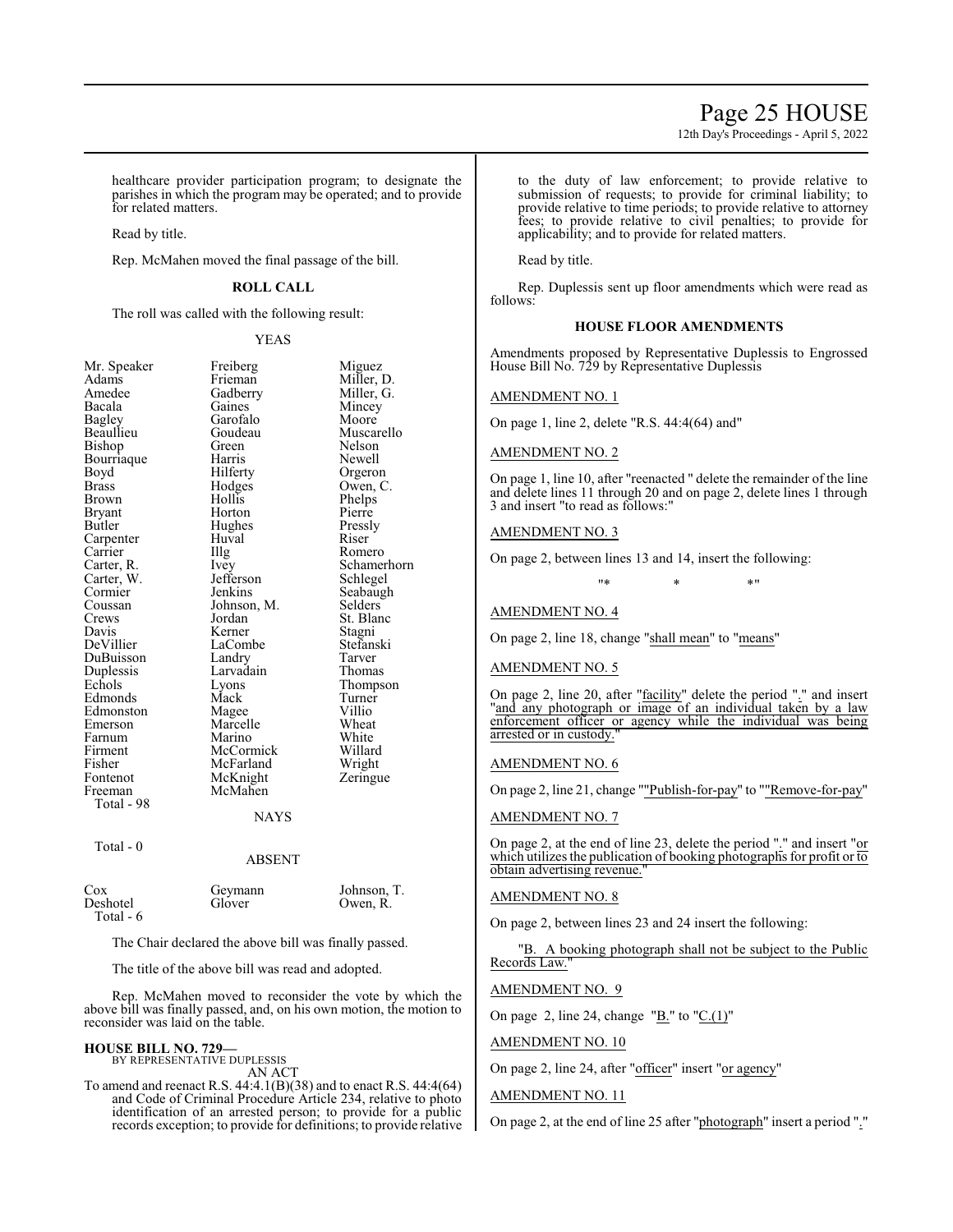## Page 26 HOUSE

12th Day's Proceedings - April 5, 2022

#### AMENDMENT NO. 12

On page 2, delete lines 26 through 29 and on page 3, delete lines 1 through 22 and insert the following:

"(2) No lawenforcement officer or agency shall publish, release, or disseminate in any format a booking photograph to the public or to a private person or entity unless one of the following occurs:

(a) The individual is a fugitive, and a law enforcement officer or agency determines that releasing or disseminating the booking photograph will assist in apprehending the individual.

(b) A law enforcement officer or agency determines that the individual is a an imminent threat to an individual or to public safety and determines that releasing or disseminating the booking photograph will assist in reducing or eliminating the threat.

(c) A judge of a court of competent jurisdiction orders the release or dissemination of the booking photograph based on a finding that the release or dissemination is in furtherance of a legitimate interest.

(3) Notwithstanding the provisions of Paragraph (2) of this Subsection, a law enforcement officer or agency shall provide a copy of a booking photograph to the individual who is the subject of the booking photograph or to the counsel of record for the individual upon request.

D. The publication of a booking photograph of a Louisiana resident constitutes minimum contact with the state and by doing so, the party shall be subject to the jurisdiction of Louisiana courts."

#### AMENDMENT NO. 13

On page 3, line 23, change "publish-for-pay" to "remove-for-pay"

#### AMENDMENT NO. 14

On page 4, between lines 2 and 3 insert the following:

"(2) (a) A remove-for-pay publication or website shall not require payment for removal or destruction of the booking photograph.

(b) Any remove-for-pay publication or website that seeks any fee or other valuable consideration for the removal or destruction of a booking photograph shall be subject to prosecution under R.S. 14:66."

#### AMENDMENT NO. 15

On page 4, line 3, change "(2) If the publish-for-pay" to "(3) If the remove-for-pay"

#### AMENDMENT NO. 16

On page 4, line 4, change "publish-for-pay" to "remove-for-pay"

#### AMENDMENT NO. 17

On page 4, delete lines 5 through 12 and insert the following:

"all costs, including reasonable attorney fees, resulting fromany legal action that the individual brings in relation to the failure of the remove-for-paypublication or remove-for-paywebsite to remove and destroy the booking photograph."

#### AMENDMENT NO. 18

On page 4, delete lines 13 and 14 and insert the following:

"Section 3. This Act shall become effective upon signature by the governor or, if not signed by the governor, upon expiration of the time for bills to become law without signature by the governor, as provided by Article III, Section 18 of the Constitution of Louisiana. If vetoed by the governor and subsequently approved by the legislature, this Act shall become effective on the day following such approval."

On motion of Rep. Duplessis, the amendments were adopted.

Rep. Duplessis sent up floor amendments which were read as follows:

#### **HOUSE FLOOR AMENDMENTS**

Amendments proposed by Representative Duplessis to Engrossed House Bill No. 729 by Representative Duplessis

AMENDMENT NO. 1

On page 1, line 2, delete "R.S. 44:4(64) and"

AMENDMENT NO. 2

On page 1, line 10, after "reenacted " delete the remainder of the line and delete lines 11 through 20 and on page 2, delete lines 1 through 3 and insert "to read as follows:"

#### AMENDMENT NO. 3

On page 2, between lines 13 and 14, insert the following:

#### "\* \* \*"

AMENDMENT NO. 4

On page 2, line 18, change "shall mean" to "means"

#### AMENDMENT NO. 5

On page 2, line 20, after "facility" delete the period "." and insert "and any photograph or image of an individual taken by a law enforcement officer or agency while the individual was being arrested or in custody.

#### AMENDMENT NO. 6

On page 2, line 21, change ""Publish-for-pay" to ""Remove-for-pay"

#### AMENDMENT NO. 7

On page 2, at the end of line 23, delete the period "." and insert "or which utilizes the publication of booking photographs for profit or to obtain advertising revenue."

#### AMENDMENT NO. 8

On page 2, between lines 23 and 24 insert the following:

"B. A booking photograph shall not be subject to the Public Records Law."

#### AMENDMENT NO. 9

On page 2, line 24, change "B." to "C.(1)"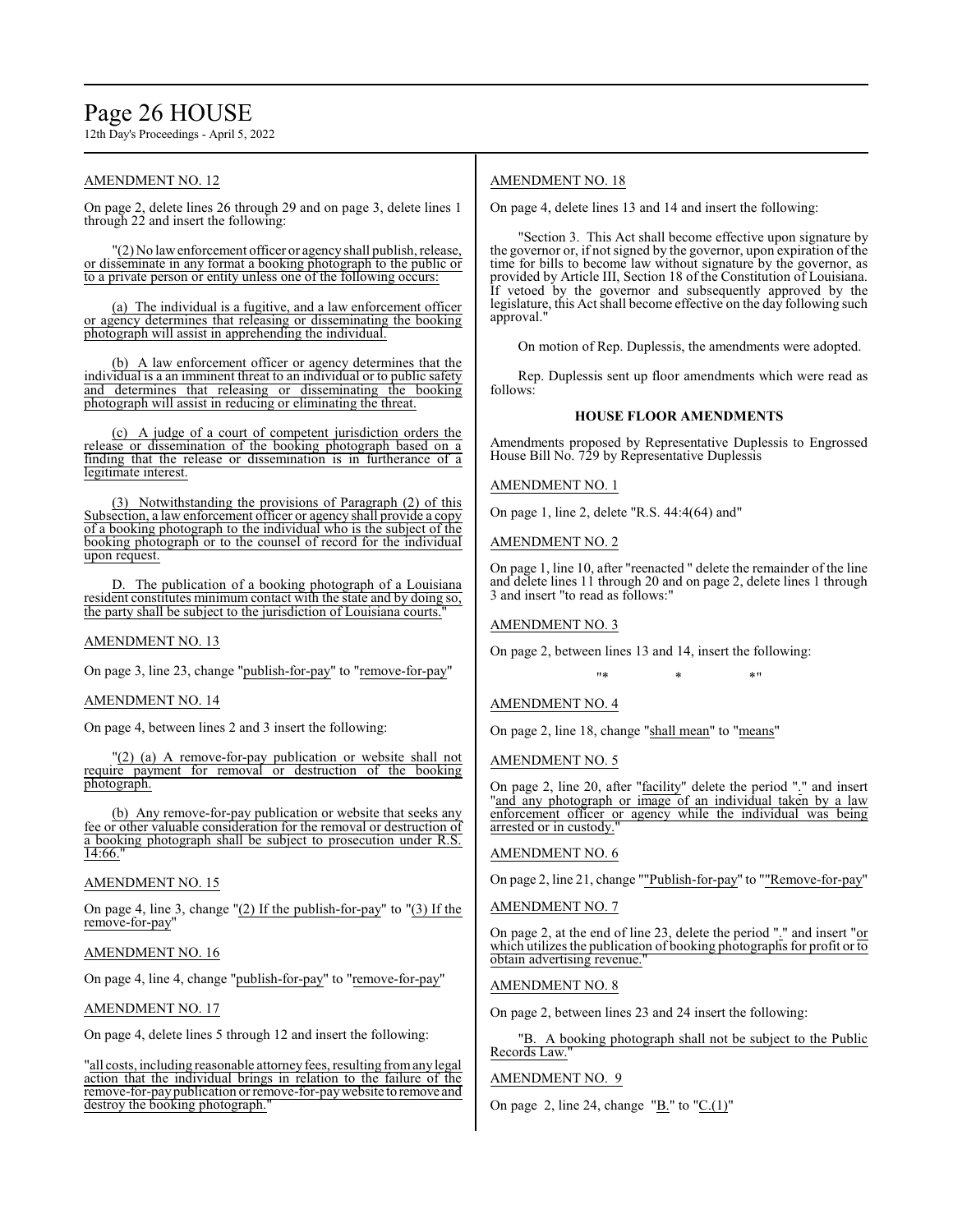12th Day's Proceedings - April 5, 2022

#### AMENDMENT NO. 10

On page 2, line 24, after "officer" insert "or agency"

#### AMENDMENT NO. 11

On page 2, at the end of line 25 after "photograph" insert a period "."

#### AMENDMENT NO. 12

On page 2, delete lines 26 through 29 and on page 3, delete lines 1 through 22 and insert the following:

"(2) No lawenforcement officer or agency shall publish, release, or disseminate in any format a booking photograph to the public or to a private person or entity unless one of the following occurs:

(a) The individual is a fugitive, and a law enforcement officer or agency determines that releasing or disseminating the booking photograph will assist in apprehending the individual.

(b) A law enforcement officer or agency determines that the individual is a an imminent threat to an individual or to public safety and determines that releasing or disseminating the booking photograph will assist in reducing or eliminating the threat.

(c) A judge of a court of competent jurisdiction orders the release or dissemination of the booking photograph based on a finding that the release or dissemination is in furtherance of a legitimate interest.

(3) Notwithstanding the provisions of Paragraph (2) of this Subsection, a law enforcement officer or agency shall provide a copy of a booking photograph to the individual who is the subject of the booking photograph or to the counsel of record for the individual upon request.

D. The publication of a booking photograph of a Louisiana resident constitutes minimum contact with the state and by doing so, the party shall be subject to the jurisdiction of Louisiana courts."

#### AMENDMENT NO. 13

On page 3, line 23, change "publish-for-pay" to "remove-for-pay"

AMENDMENT NO. 14

On page 4, between lines 2 and 3 insert the following:

"(2) (a) A remove-for-pay publication or website shall not require payment for removal or destruction of the booking photograph.

(b) Any remove-for-pay publication or website that seeks any fee or other valuable consideration for the removal or destruction of a booking photograph shall be subject to prosecution under R.S. 14:66.

#### AMENDMENT NO. 15

On page 4, line 3, change "(2) If the publish-for-pay" to "(3) If the remove-for-pay"

#### AMENDMENT NO. 16

On page 4, line 4, change "publish-for-pay" to "remove-for-pay"

#### AMENDMENT NO. 17

On page 4, line 7, change "publish-for-pay" to "remove-for-pay"

#### AMENDMENT NO. 18

On page 4, line 8, change "publish-for-pay" to "remove-for-pay"

AMENDMENT NO. 19

On page 4, line 12, change "publish-for-pay" to "remove-for-pay"

#### AMENDMENT NO. 20

On page 4, delete lines 13 and 14 and insert the following:

"Section 3. This Act shall become effective upon signature by the governor or, if not signed by the governor, upon expiration of the time for bills to become law without signature by the governor, as provided by Article III, Section 18 of the Constitution of Louisiana. If vetoed by the governor and subsequently approved by the legislature, this Act shall become effective on the day following such approval."

On motion of Rep. Duplessis, the amendments were withdrawn.

Rep. Duplessis sent up floor amendments which were read as follows:

#### **HOUSE FLOOR AMENDMENTS**

Amendments proposed by Representative Duplessis to Engrossed House Bill No. 729 by Representative Duplessis

#### AMENDMENT NO. 1

On page 4, delete lines 5 through 12 and insert the following:

"all costs, including reasonable attorney fees, resulting fromany legal action that the individual brings in relation to the failure of the publish-for-paypublication or publish-for-paywebsite to remove and destroy the booking photograph.

On motion of Rep. Duplessis, the amendments were withdrawn.

Rep. Duplessis sent up floor amendments which were read as follows:

#### **HOUSE FLOOR AMENDMENTS**

Amendments proposed by Representative Duplessis to Engrossed House Bill No. 729 by Representative Duplessis

#### AMENDMENT NO. 1

On page 4, delete lines 5 through 12 and insert the following:

'all costs, including reasonable attorney fees, resulting from any legal action that the individual brings in relation to the failure of the remove-for-paypublication or remove-for-paywebsite to remove and destroy the booking photograph."

On motion ofRep. Duplessis, the amendments were withdrawn.

#### **Motion**

On motion ofRep. Duplessis, the bill, as amended, was returned to the calendar.

## **HOUSE BILL NO. 753—** BY REPRESENTATIVE MIGUEZ

AN ACT

To authorize and provide for the transfer of certain state property; to authorize the transfer of certain state property in Iberia Parish; to provide for the property description; to provide for the reservation of mineral rights; to provide terms and conditions;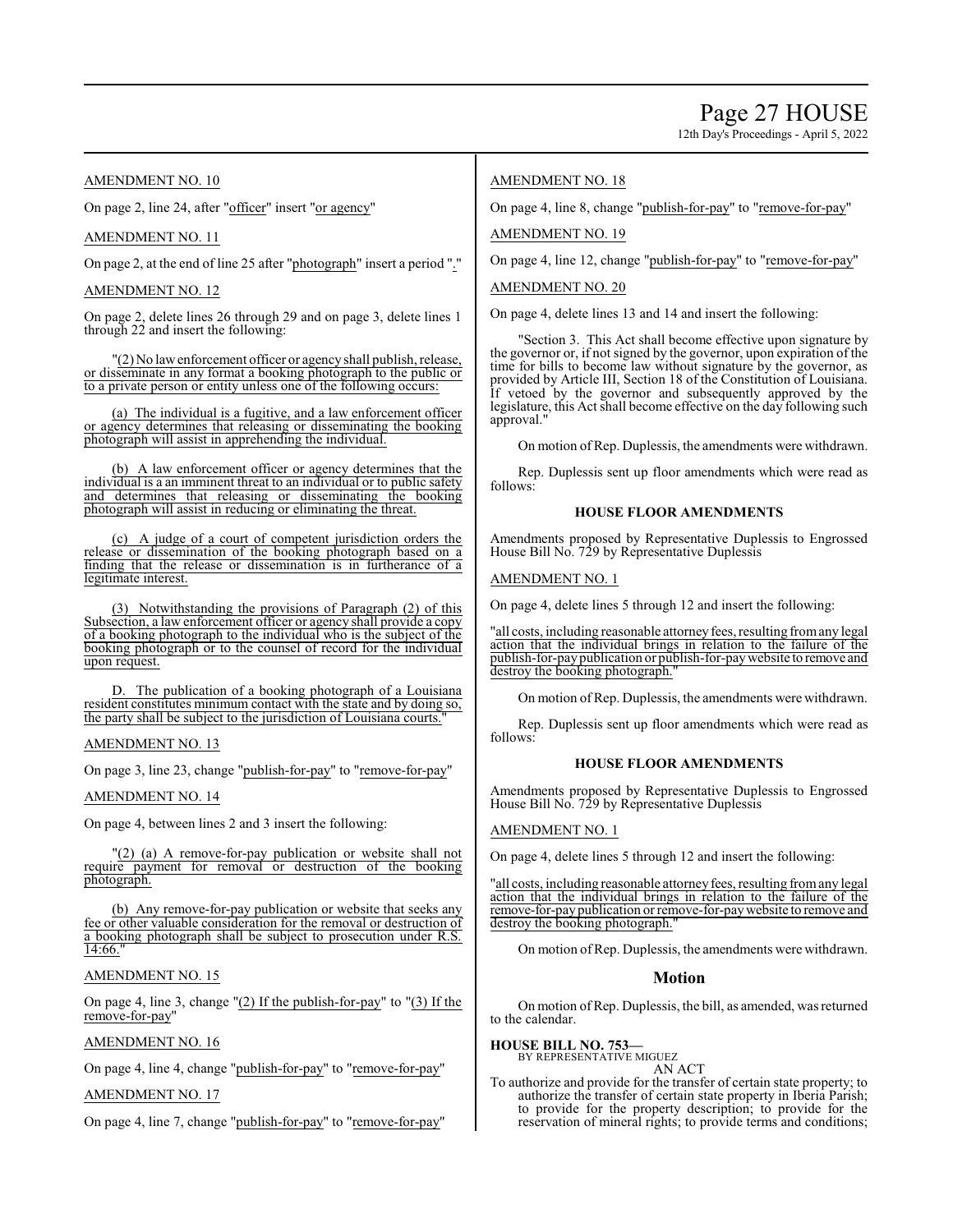## Page 28 HOUSE

12th Day's Proceedings - April 5, 2022

to provide for termination of authority; to provide for an effective date; and to provide for related matters.

Read by title.

Rep. Miguez moved the final passage of the bill.

#### **ROLL CALL**

The roll was called with the following result:

#### YEAS

| Mr. Speaker  | Frieman     | Miguez      |
|--------------|-------------|-------------|
| Adams        | Gadberry    | Miller, D.  |
| Amedee       | Gaines      | Miller, G.  |
| Bacala       | Garofalo    | Mincey      |
| Bagley       | Geymann     | Moore       |
| Beaullieu    | Goudeau     | Muscarello  |
| Bishop       | Green       | Nelson      |
| Bourriaque   | Harris      | Orgeron     |
| Boyd         | Hilferty    | Owen, C.    |
| <b>Brass</b> | Hodges      | Owen, R.    |
| Brown        | Hollis      | Phelps      |
| Butler       | Horton      | Pierre      |
| Carpenter    | Hughes      | Pressly     |
| Carrier      | Huval       | Riser       |
| Carter, R.   | Illg        | Romero      |
| Carter, W.   | Ivey        | Schamerhorn |
| Cormier      | Jefferson   | Schlegel    |
| Coussan      | Jenkins     | Seabaugh    |
| Crews        | Johnson, M. | Selders     |
| Davis        | Johnson, T. | St. Blanc   |
| DeVillier    | Jordan      | Stagni      |
| DuBuisson    | Kerner      | Stefanski   |
| Duplessis    | Landry      | Tarver      |
| Echols       | Larvadain   | Thomas      |
| Edmonds      | Lyons       | Thompson    |
| Edmonston    | Mack        | Turner      |
| Emerson      | Magee       | Villio      |
| Farnum       | Marcelle    | Wheat       |
| Firment      | Marino      | White       |
| Fisher       | McCormick   | Willard     |
| Fontenot     | McFarland   | Wright      |
| Freeman      | McKnight    | Zeringue    |
| Freiberg     | McMahen     |             |
| Total - 98   |             |             |
|              | <b>NAYS</b> |             |
| Total - 0    |             |             |
|              | ABSENT      |             |
| Bryant       | Deshotel    | LaCombe     |
| Cox          | Glover      | Newell      |
| Total - 6    |             |             |

The Chair declared the above bill was finally passed.

The title of the above bill was read and adopted.

Rep. Miguez moved to reconsider the vote by which the above bill was finally passed, and, on his own motion, the motion to reconsider was laid on the table.

## **HOUSE BILL NO. 762—** BY REPRESENTATIVE ZERINGUE

AN ACT

To enact R.S. 36:610(B)(13), R.S. 56:10(B)(17), and Part VI of Chapter 8 of Title 56 ofthe Louisiana Revised Statutes of 1950, to be comprised of R.S. 56:1931 through 1936, relative to the Louisiana Outdoors Forever Program; to create the Louisiana Outdoors Forever Programand the Louisiana Outdoors Forever Fund; to provide for executive branch organization; to create a project selection board and a technical advisory board; to provide for board membership and duties; to provide for program eligibility and applications; to provide for administrative rules; to provide for program termination; and to provide for related matters.

Read by title.

Rep. Horton, on behalf of the Legislative Bureau, sent up floor amendments which were read as follows:

#### **HOUSE FLOOR AMENDMENTS**

Amendments proposed by Representative Horton on behalf of the Legislative Bureau to Engrossed House Bill No. 762 by Representative Zeringue

#### AMENDMENT NO. 1

On page 3, line 7, following "activities" and before "his" insert "or"

#### AMENDMENT NO. 2

On page 3, line 21, following "serve a" and before "term" change "one year" to "one-year"

On motion of Rep. Horton, the amendments were adopted.

Rep. Zeringue sent up floor amendments which were read as follows:

#### **HOUSE FLOOR AMENDMENTS**

Amendments proposed by Representative Zeringue to Engrossed House Bill No. 762 by Representative Zeringue

#### AMENDMENT NO. 1

On page 4, at the beginning of line 15, change "A." to "A.(1)"

#### AMENDMENT NO. 2

On page 4, between lines 17 and 18, insert "(2) The program shall be strictly voluntary and in no way invokes eminent domain.

On motion of Rep. Zeringue, the amendments were adopted.

Rep. Zeringue moved the final passage of the bill, as amended.

#### **ROLL CALL**

The roll was called with the following result:

#### YEAS

Mr. Speaker Freeman Miller, D.<br>Adams Freiberg Miller, G. Adams Freiberg Miller, G.<br>Bacala Frieman Mincey Bacala Frieman Mincey<br>Bagley Gadberry Moore Bagley Gadberry Moore Beaullieu Gaines Muscarello<br>Bishop Garofalo Nelson Bourriaque Goude<br>Boyd Green Boyd Green Orgeron<br>Brass Harris Owen, R Brass Harris Owen, R. Brown Hilferty Phelps<br>Brvant Hughes Pierre Bryant Hughes<br>Butler Huval Carpenter IIIg<br>Carrier Ivey Carrier Ivey Romero<br>Carter, R. Jefferson Schame Carter, W.

Garofalo Nelson<br>Goudeau Newell Huval Pressly<br>Illg Riser Jefferson Schamerhorn<br>Jenkins Schlegel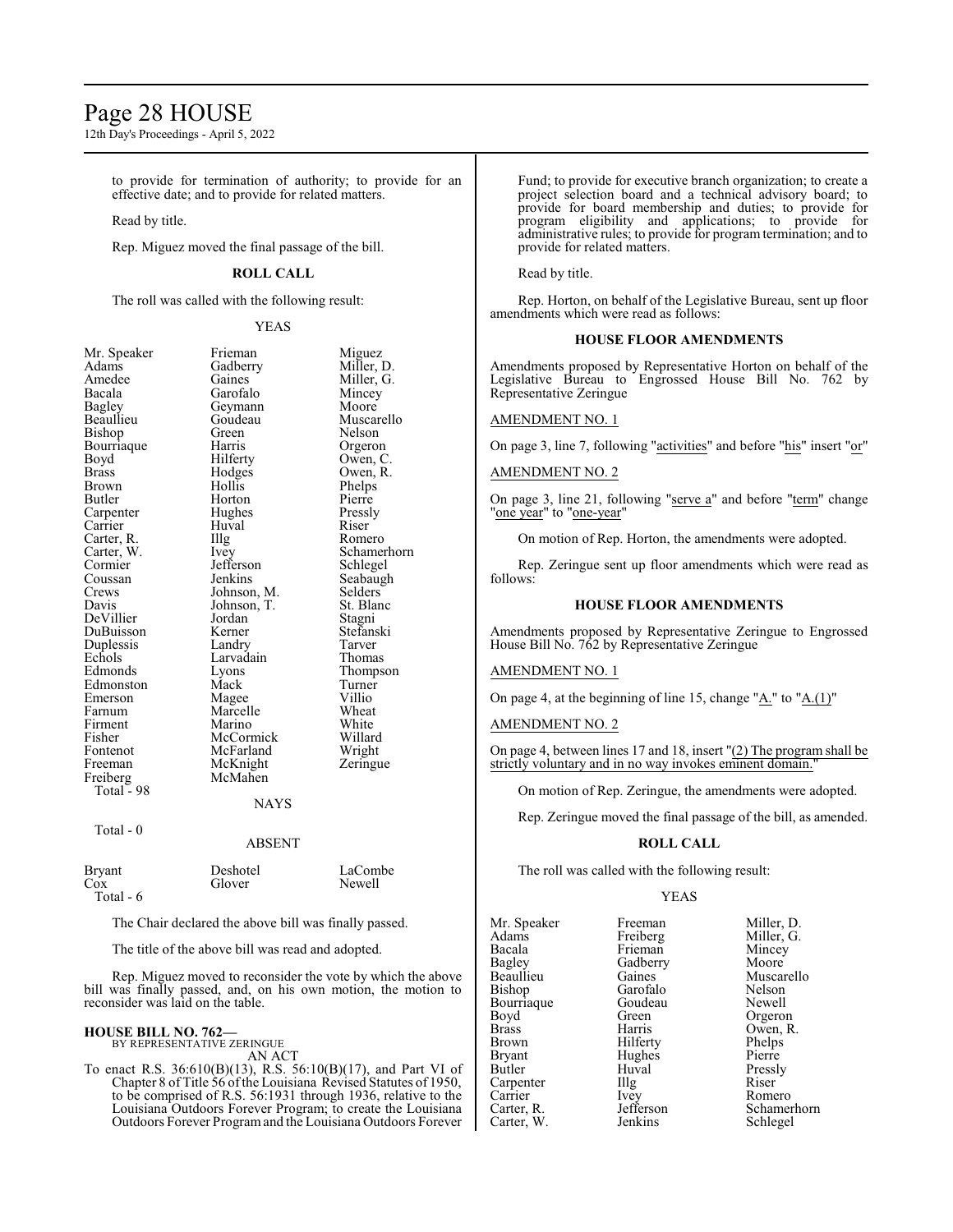## Page 29 HOUSE

12th Day's Proceedings - April 5, 2022

Cormier Johnson, M. Selders<br>Coussan Johnson, T. St. Blanc Coussan Johnson, T.<br>Crews Jordan Crews Jordan Stagni Davis Kerner Stefanski DuBuisson Duplessis Larvadain Thompson Echols Lyons Turne<br>
Edmonds Magee Villio Edmonds Magee Villio<br>
Emerson Marcelle Wheat Emerson Marcelle Wheat<br>
Farnum Marino White Farnum Marino White<br>Firment McFarland Willard Firment McFarland Willard<br>Fisher McKnight Wright Fisher McKnight Wright<br>Fontenot McMahen Zeringue Total - 90 Amedee McCormick Seabaugh<br>Geymann Miguez Geymann<br>Horton Total - 7

LaCombe<br>
Landry Thomas

McMahen

Owen, C.

**NAYS** 

ABSENT

| Cox       | Glover           | Mack |
|-----------|------------------|------|
| Deshotel  | Hodges<br>Hollis |      |
| Edmonston |                  |      |
| Total - 7 |                  |      |

The Chair declared the above bill was finally passed.

The title of the above bill was read and adopted.

Rep. Zeringue moved to reconsider the vote by which the above bill was finally passed, and, on his own motion, the motion to reconsider was laid on the table.

#### **Speaker Pro Tempore Magee in the Chair**

#### **HOUSE BILL NO. 729—**

BY REPRESENTATIVE DUPLESSIS AN ACT

To amend and reenact R.S. 44:4.1(B)(38) and to enact R.S. 44:4(64) and Code of Criminal Procedure Article 234, relative to photo identification of an arrested person; to provide for a public records exception; to provide for definitions; to provide relative to the duty of law enforcement; to provide relative to submission of requests; to provide for criminal liability; to provide relative to time periods; to provide relative to attorney fees; to provide relative to civil penalties; to provide for applicability; and to provide for related matters.

Called from the calendar.

Read by title.

Rep. Duplessis sent up floor amendments which were read as follows:

#### **HOUSE FLOOR AMENDMENTS**

Amendments proposed by Representative Duplessis to Engrossed House Bill No. 729 by Representative Duplessis

#### AMENDMENT NO. 1

On page 1, line 7, after "fees;" delete "to provide relative to civil penalities;"

On motion of Rep. Duplessis, the amendments were adopted.

Rep. Ivey sent up floor amendments which were read as follows:

#### **HOUSE FLOOR AMENDMENTS**

Amendments proposed by Representative Ivey to Engrossed House Bill No. 729 by Representative Duplessis

#### AMENDMENT NO. 1

In House Floor Amendment No. 12 by Rep. Duplessis (#2099), on page 2, between lines 18 and 19, insert the following:

"(d) The individual is convicted of the crime for which he was arrested."

On motion of Rep. Ivey, the amendments were adopted.

Rep. Duplessis moved the final passage of the bill, as amended.

#### **ROLL CALL**

The roll was called with the following result:

#### YEAS

Mr. Speaker Freiberg McMahen<br>Adams Frieman Miller, D. Adams Frieman Miller, D.<br>Amedee Gadberry Mincey Bagley Gaines Moore<br>Bourriaque Goudeau Muscarello Bourriaque Goudeau Muscarello<br>Boyd Green Nelson Boyd Green Nelson Brass Harris Newell Brown Hollis Orgeron<br>Brvant Hughes Phelps Bryant Hughes Phelps<br>Butler Huval Pierre Carpenter Ivey Pressly<br>Carter, R. Jefferson Selders Carter, R. Jefferson Selders Carter, W. Cormier Johnson, T. Stagni Coussan Jordan Stefanski Crews Kerner Tarver<br>
Davis LaCombe Thomas Davis LaCombe<br>
DeVillier Landry DuBuisson Larvadain Turner Duplessis Lyons Wheat<br>Edmonston Magee White Edmonston Magee White<br>Emerson Marcelle Willard Farnum Marino Wright<br>
Fisher McCormick Zeringue Fisher McCormick<br>Fontenot McFarland Fontenot McFarland<br>Freeman McKnight Total - 76 Garofalo Miguez<br>Geymann Miller, G. Total - 21 Beaullieu Deshotel Mack<br>Bishop Echols

Huval Pierre<br>Ivey Pressly Marcelle McKnight

Gadberry Mincey<br>
Gaines Moore Landry Thompson<br>Larvadain Turner

NAYS

Edmonds IIIg<br>Firment Johnson, M. Owen, C.

Bacala **Hodges** Owen, R. Carrier **Horton** Riser Horton Riser<br>Illg Romero Francescon, M. Schamerhorn<br>
Miguez Schlegel Geymann Miller, G. Seabaugh<br>Hilferty Owen, C. Villio

#### ABSENT

Bishop<br>Cox

Glover

Total - 7

The Chair declared the above bill was finally passed.

The title of the above bill was read and adopted.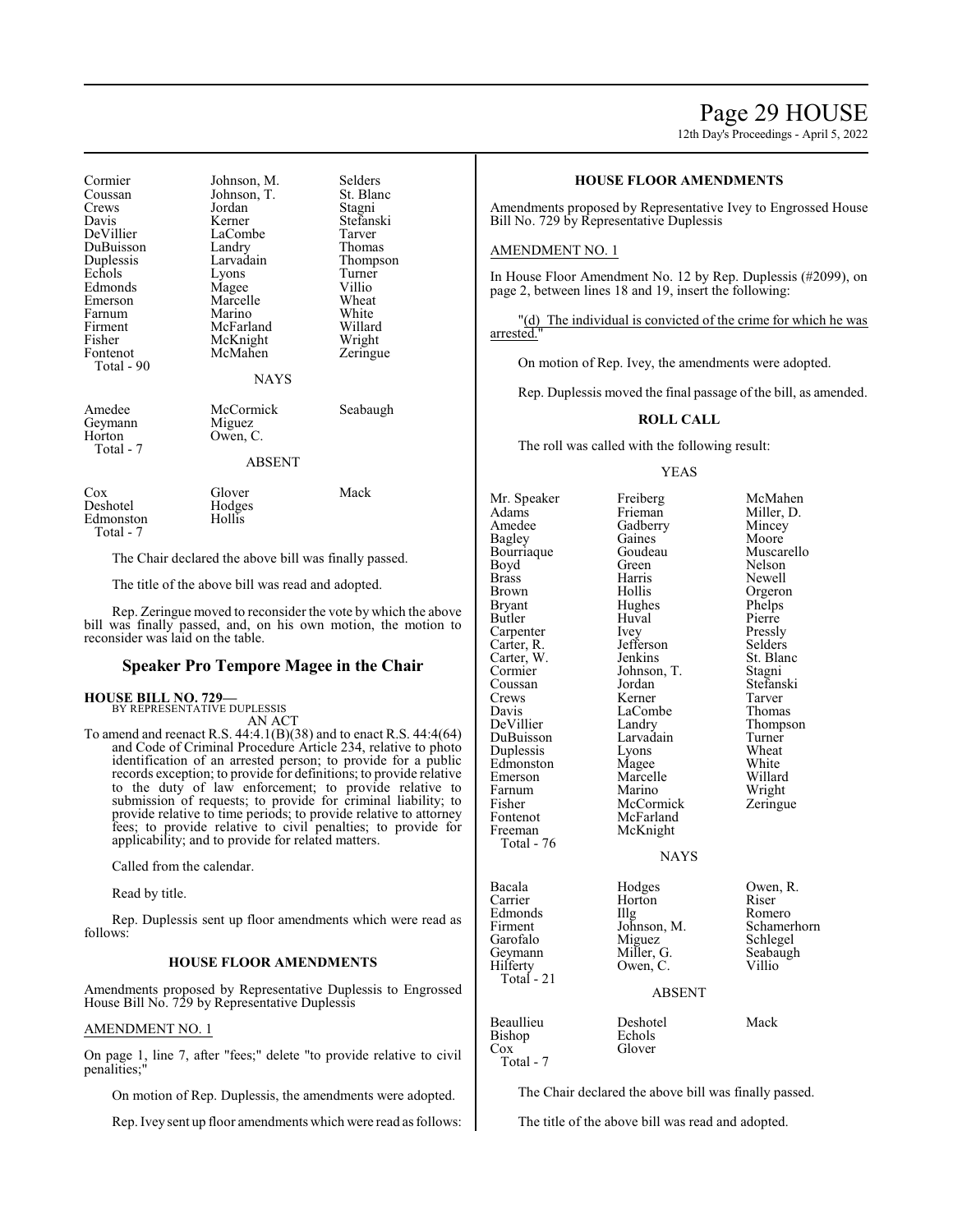## Page 30 HOUSE

12th Day's Proceedings - April 5, 2022

Rep. Duplessis moved to reconsider the vote bywhich the above bill was finally passed, and, on his own motion, the motion to reconsider was laid on the table.

#### **Consent to Correct a Vote Record**

Rep. McCormick requested the House consent to record his vote on final passage of House Bill No. 729 as yea, which consent was unanimously granted.

#### **HOUSE BILL NO. 627—** BY REPRESENTATIVE BRYANT

AN ACT

To amend and reenact R.S. 14:68.4(B), relative to the crime of unauthorized use of a motor vehicle; to provide relative to criminal penalties; and to provide for related matters.

Called from the calendar.

Read by title.

Rep. Bryant sent up floor amendments which were read as follows:

#### **HOUSE FLOOR AMENDMENTS**

Amendments proposed by Representative Bryant to Engrossed House Bill No. 627 by Representative Bryant

#### AMENDMENT NO. 1

On page 1, delete line 2 in its entirety and insert the following:

"To enact R.S. 14:68.4(C), relative to the crime of unauthorized use of a motor"

#### AMENDMENT NO. 2

On page 1, delete line 5 in its entirety and insert the following:

"Section 1. R.S. 14:68.4(C) is hereby enacted to read as follows:"

#### AMENDMENT NO. 3

On page 1, delete lines 8 through 15 in their entirety and insert in lieu the following:

"C. When the misappropriation or taking amounts to less than a value of one thousand dollars, the offender shall be imprisoned for not more than six months, or fined not more than one thousand dollars, or both.

On motion of Rep. Bryant, the amendments were adopted.

Rep. Bryant moved the final passage of the bill, as amended.

#### **ROLL CALL**

The roll was called with the following result:

#### YEAS

Mr. Speaker Gadberry Miller, D.<br>Adams Gaines Miller, G. Adams Gaines Miller, G.<br>Bacala Garofalo Mincey Bacala Garofalo<br>Beaullieu Gevmann Bourriaque Goude<br>Boyd Green

Geymann Moore<br>Goudeau Muscarello Nelson

| <b>Brass</b><br>Brown<br>Bryant<br>Butler<br>Carpenter<br>Carrier<br>Carter, R.<br>Carter, W.<br>Cormier<br>Coussan<br>Cox<br>Davis<br>DeVillier<br>DuBuisson<br>Duplessis<br>Echols<br>Edmonston<br>Emerson<br>Farnum<br>Fisher | Harris<br>Hollis<br>Hughes<br>Huval<br>Illg<br>Ivey<br>Jefferson<br>Jenkins<br>Johnson, M.<br>Johnson, T.<br>Jordan<br>Kerner<br>LaCombe<br>Landry<br>Larvadain<br>Lyons<br>Magee<br>Marcelle<br>Marino<br>McCormick<br>McFarland | Newell<br>Orgeron<br>Owen, C.<br>Phelps<br>Pierre<br>Romero<br>Schamerhorn<br>Schlegel<br>Seabaugh<br>Selders<br>St. Blanc<br>Stagni<br>Stefanski<br>Tarver<br>Thomas<br>Thompson<br>Turner<br>Villio<br>Wheat<br>White |
|----------------------------------------------------------------------------------------------------------------------------------------------------------------------------------------------------------------------------------|-----------------------------------------------------------------------------------------------------------------------------------------------------------------------------------------------------------------------------------|-------------------------------------------------------------------------------------------------------------------------------------------------------------------------------------------------------------------------|
| Fontenot<br>Freeman<br>Freiberg                                                                                                                                                                                                  | McKnight<br>McMahen                                                                                                                                                                                                               | Willard<br>Wright<br>Zeringue                                                                                                                                                                                           |
| Frieman<br>Total - 89                                                                                                                                                                                                            | Miguez<br><b>NAYS</b>                                                                                                                                                                                                             |                                                                                                                                                                                                                         |
| Amedee<br>Crews<br>Edmonds<br>Total - 8                                                                                                                                                                                          | Firment<br>Hilferty<br>Horton                                                                                                                                                                                                     | Pressly<br>Riser                                                                                                                                                                                                        |
|                                                                                                                                                                                                                                  | <b>ABSENT</b>                                                                                                                                                                                                                     |                                                                                                                                                                                                                         |
| Bagley<br>Bishop<br>Deshotel                                                                                                                                                                                                     | Glover<br>Hodges<br>Mack                                                                                                                                                                                                          | Owen, R.                                                                                                                                                                                                                |

Total - 7

The Chair declared the above bill was finally passed.

The title of the above bill was read and adopted.

Rep. Bryant moved to reconsider the vote by which the above bill was finally passed, and, on his own motion, the motion to reconsider was laid on the table.

#### **HOUSE BILL NO. 51—**

BY REPRESENTATIVES GOUDEAU AND MIKE JOHNSON AND SENATOR CATHEY AN ACT

To enact Code of Criminal Procedure Article 883.2(E) and R.S. 14:32.1(E), relative to operating a vehicle while intoxicated; to provide relative to the crime of vehicular homicide; to provide relative to penalties of the crime of vehicular homicide; to require certain payments for the support of the minor child of the victim; and to provide for related matters.

Read by title.

#### **Speaker Schexnayder in the Chair**

#### **Motion**

On motion of Rep. Goudeau, the bill was returned to the calendar.

#### **Suspension of the Rules**

On motion of Rep. Magee, the rules were suspended in order to take up and consider Introduction of House Bills and Joint Resolutions at this time.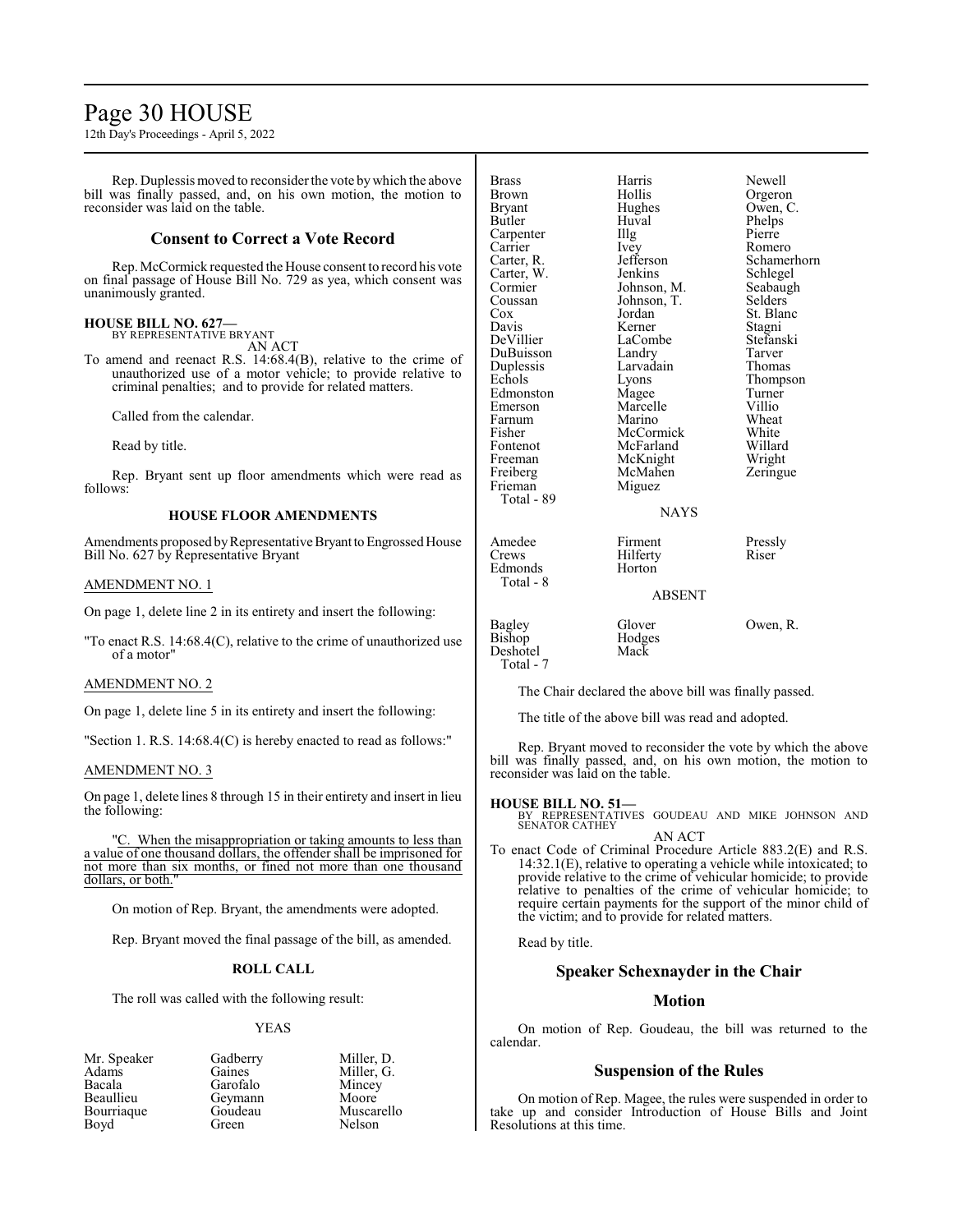## Page 31 HOUSE

12th Day's Proceedings - April 5, 2022

#### **Introduction of House Bills and Joint Resolutions**

The following named members introduced the following House Bills and Joint Resolutions, which were read the first time by their titles and placed upon the calendar for their second reading:

#### **HOUSE BILL NO. 999—**

BY REPRESENTATIVE FIRMENT AN ACT

To amend and reenact R.S. 22:1704(H) and 1706(H) and to enact R.S. 22:1704(E)(6) through (9) and 1706(I) through (Q),relative to public adjusters; to provide for certain disclosure; to provide for standards of conduct; to provide for prohibitions; to provide for penalties; and to provide for related matters.

Read by title.

Lies over under the rules.

## **HOUSE BILL NO. 1000—** BY REPRESENTATIVE HOLLIS

AN ACT

To enact R.S. 51:1206, relative to the public service commission; to provide for excavations by communications operators or excavators; to provide for notice requirements for excavations; to provide for definitions; to provide for enforcement; and to provide for related matters.

Read by title.

Lies over under the rules.

#### **HOUSE BILL NO. 1001—** BY REPRESENTATIVE LYONS

AN ACT

To enact R.S. 22:1486, relative to hurricane deductibles; to provide an option for insureds to opt into an installment plan; to provide for the application of funds held in trust to an insured's deductible; to provide for a withdrawal from the installment plan; to provide for the return of funds held in trust; and to provide for related matters.

Read by title.

Lies over under the rules.

#### **HOUSE BILL NO. 1002—**

BY REPRESENTATIVE JORDAN AN ACT

To amend and reenact R.S. 22:1856.1(A), relative to pharmacy record audits; to clarify the definition of a pharmacy benefit manager; and to provide for related matters.

Read by title.

Lies over under the rules.

#### **HOUSE BILL NO. 1003—**

BY REPRESENTATIVE CARPENTER AN ACT

To amend and reenact R.S. 44:4.1(B)(12) and to enact Chapter 6-B of Title 23 of the Louisiana Revised Statutes of 1950, to be comprised of R.S. 23:671 through 688, relative to family and medical leave benefits; to provide for a short title; to provide for definitions; to provide for eligibility to receive and payment of benefits; to provide for the calculation and duration of benefits; to provide for leave and job protection; to prohibit discrimination; to provide for the coordination of benefits; to provide for enforcement; to provide for elective coverage for self-employed individuals; to provide for administration of the program; to provide for civil penalties for violations; to provide for legislative oversight; to provide for public outreach; to provide for the sharing of technology; to provide for confidentiality ofrecords and an exception to the public records law; to provide for an effective date; to create a special fund in the treasury; and to provide for related matters.

Read by title.

Lies over under the rules.

#### **HOUSE BILL NO. 1004—**

BY REPRESENTATIVE JORDAN AN ACT

To amend and reenact R.S. 13:477(18) and 621.18, relative to the Eighteenth Judicial District; to provide for the election ofjudges in the Eighteenth Judicial District; to provide for the composition of the election sections for the election of judges; to provide for the election sections from which the judges are elected; and to provide for related matters.

Read by title.

Lies over under the rules.

#### **HOUSE BILL NO. 1005—**

BY REPRESENTATIVE LARVADAIN AN ACT

To amend and reenact R.S. 22:47(18), relative to surety insurance; to repeal a prohibition against private deposit insurance; and to provide for related matters.

Read by title.

Lies over under the rules.

#### **HOUSE BILL NO. 1006—**

BY REPRESENTATIVE MAGEE AN ACT

To amend and reenact R.S. 24:202(A)(5), (6) and (24), (B), and (G), relative to the Louisiana State Law Institute; to provide relative to council membership; to provide relative to law school membership; to provide relative to practicing attorney membership; to provide relative to meeting agendas; and to provide for related matters.

Read by title.

Lies over under the rules.

#### **HOUSE BILL NO. 1007—**

BY REPRESENTATIVE PHELPS

AN ACT To amend and reenact R.S.  $47:2121(C)(1)$  and (3) and to enact R.S. 47:2158.1 and 2231.1 and Code of Civil Procedure Article 4736, relative to tax sale property; to provide relative to certain persons residing in tax sale property; to provide relative to the rights of owners of tax sale property; to provide for the right of possession and occupancy; to prohibit evictions of certain persons under certain circumstances; to prohibit the taking of possession of tax sale property under certain circumstances; to prohibit the charging of rental or lease payments under certain circumstances; to prohibit certain actions on tax sale property under certain circumstances; to provide for exceptions; and to provide for related matters.

Read by title.

Lies over under the rules.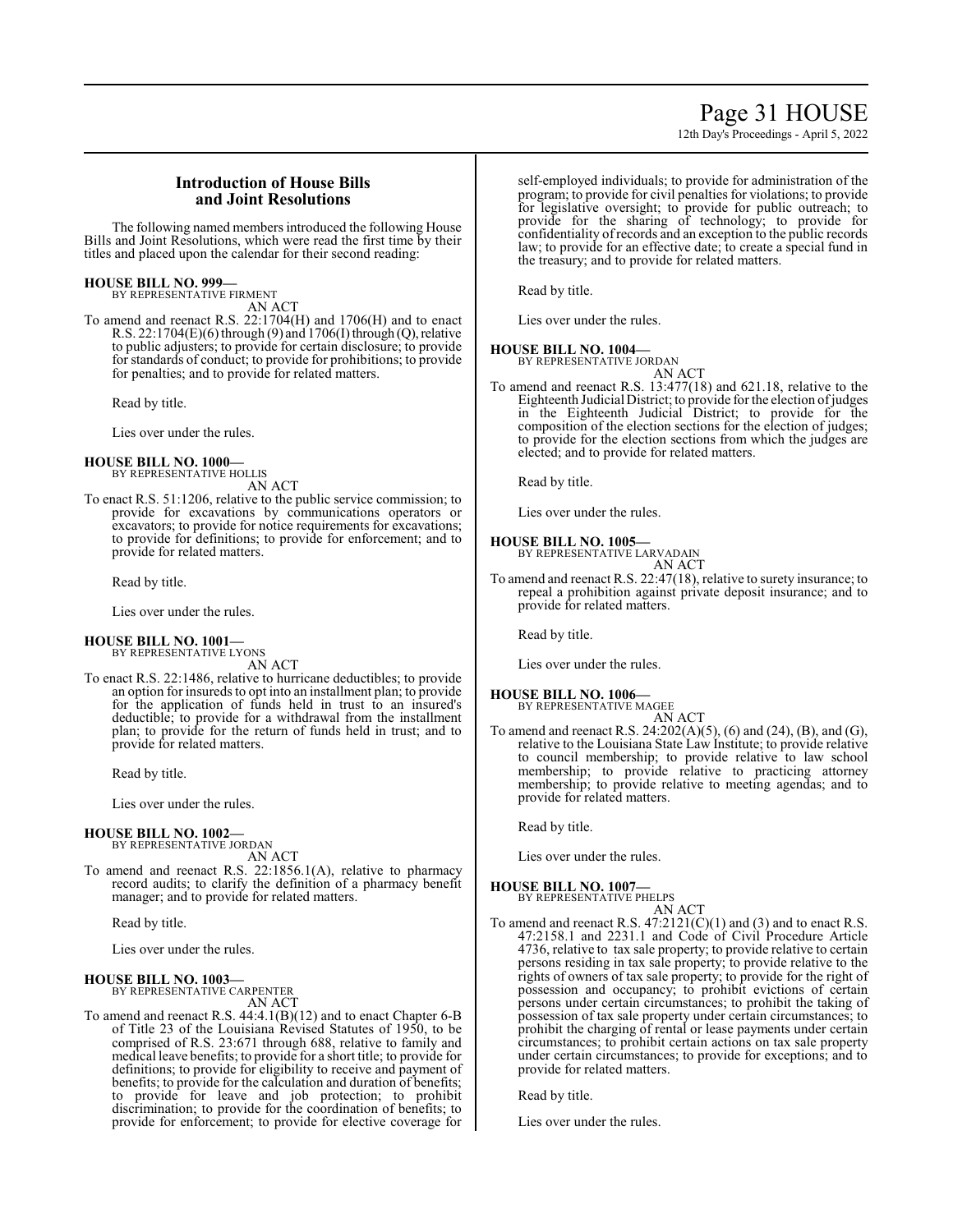## Page 32 HOUSE

12th Day's Proceedings - April 5, 2022

#### **HOUSE BILL NO. 1008—**

BY REPRESENTATIVE ROBBY CARTER AN ACT

To amend and reenact Code of Civil Procedure Article 2883(A), relative to testaments; to provide relative to olographic testaments; to provide for evidence; and to provide for related matters.

Read by title.

Lies over under the rules.

#### **HOUSE BILL NO. 1009—**

BY REPRESENTATIVE TARVER AN ACT

To amend and reenact R.S. 40:2405(A)(2)(b), relative to peace officer training; to provide relative to required training for parttime and reserve peace officers; to provide for implementation of required training for part-time and reserve peace officers; to provide for prospective and retroactive application; and to provide for related matters.

Read by title.

Lies over under the rules.

## **HOUSE BILL NO. 1010—** BY REPRESENTATIVE WRIGHT

AN ACT

To enact Chapter 3-B of Title 45 of the Louisiana Revised Statutes of 1950, to be comprised ofR.S. 45:151 through 155, relative to public utilities; to provide for the creation of deregulated industrial power zones; to provide for the exemption of rate regulation and service territory requirements for electrical service; to provide for definitions; to require rulemaking; and to provide for related matters.

Read by title.

Lies over under the rules.

#### **HOUSE BILL NO. 1011—** BY REPRESENTATIVE SCHEXNAYDER

AN ACT

To appropriate funds for Fiscal Year 2022-2023 to defray the expenses of the Louisiana Legislature, including the expenses of the House of Representatives and the Senate, of legislative service agencies, and of the Louisiana State Law Institute; to provide for the salary, expenses, and allowances of members, officers, staff, and agencies of the Legislature; to provide with respect to the appropriations and allocations herein made; and to provide for related matters.

Read by title.

Lies over under the rules.

#### **HOUSE BILL NO. 1012—** BY REPRESENTATIVE LYONS

AN ACT

To enact Part VI of Chapter 5-E of Title 40 of the Louisiana Revised Statutes of 1950, to be comprised of R.S. 40:1257.1 through 1257.4, relative to the medical assistance program of this state known commonly as Medicaid; to provide relative to Medicaidfunded nonemergency medical transportation services; to provide for duties of the Louisiana Department of Health with respect to such services; to provide for standards for such services; to require promulgation of administrative rules; and to provide for related matters.

Read by title.

Lies over under the rules.

#### **HOUSE BILL NO. 1013—**

BY REPRESENTATIVE WHITE

AN ACT To enact Chapter 10 of Title 42 of the Louisiana Revised Statutes of 1950, comprised of R.S. 42:541 through 545, relative to compensation of state employees; to establish a minimum wage for state employees; to provide for civil remedies and recovery of damages; and to provide for related matters.

Read by title.

Lies over under the rules.

#### **HOUSE BILL NO. 1014—**

BY REPRESENTATIVE GAROFALO AN ACT

To amend and reenact R.S. 17:111(A), 261, 265(B), and 4041(7) and to enact Subpart C-2 of Part III of Chapter 1 of Title 17 of the Louisiana Revised Statutes of 1950, to be comprised of R.S. 17:255.1, and R.S. 17:262(A)(3) and 3996(B)(67) and (68), relative to education; provide relative to the treatment of race and other individual traits and beliefs in public education; to prohibit compelling any individual to affirm, adopt, adhere to, profess, or promote certain concepts; to prohibit the inclusion of certain concepts in public elementary and secondary education; to provide for a complaint resolution policy and process; to provide for legislative findings and intent; to provide for definitions; to provide for penalties; to provide for remedies; to provide for effectiveness; and to provide for related matters.

Read by title.

Lies over under the rules.

#### **HOUSE BILL NO. 1015—**

BY REPRESENTATIVE SCHEXNAYDER AN ACT

To amend and reenact R.S.  $51:2365(D)(3)$  and  $(F)(2)$ , to enact R.S. 51:1260 and 1261, and to repeal R.S. 51:2365(F)(1)(d) and 2365.1, relative to financial incentives for events held in Louisiana; to provide relative to the Major Events Incentive Program; to make changes to the administration of the program; to create a grant program for certain Louisiana events; to provide for administration of the program; and to provide for related matters.

Read by title.

Lies over under the rules.

**HOUSE BILL NO. 1016—** BY REPRESENTATIVES STEFANSKI AND DEVILLIER AN ACT

To enact Part II-B of Chapter 21 of Title 37 of the Louisiana Revised Statutes of 1950, to be comprised ofR.S. 37:1891 through 1896, relative to the licensing of sellers of catalytic converters; to provide definitions; to provide for licensing requirements; to provide for record keeping; to provide for exceptions; to provide for violations and penalties; and to provide for related matters.

Read by title.

Lies over under the rules.

#### **HOUSE BILL NO. 1017—**

BY REPRESENTATIVE STEFANSKI AN ACT

To appropriate monies out of the state general fund for Fiscal Year 2021-2022 to be used to pay certain judgments rendered by the Board of Tax Appeals in the claims against the state entitled "TipTop US Holding Corporation versus Tim Barfield, Secretary, Department of Revenue, State of Louisiana," against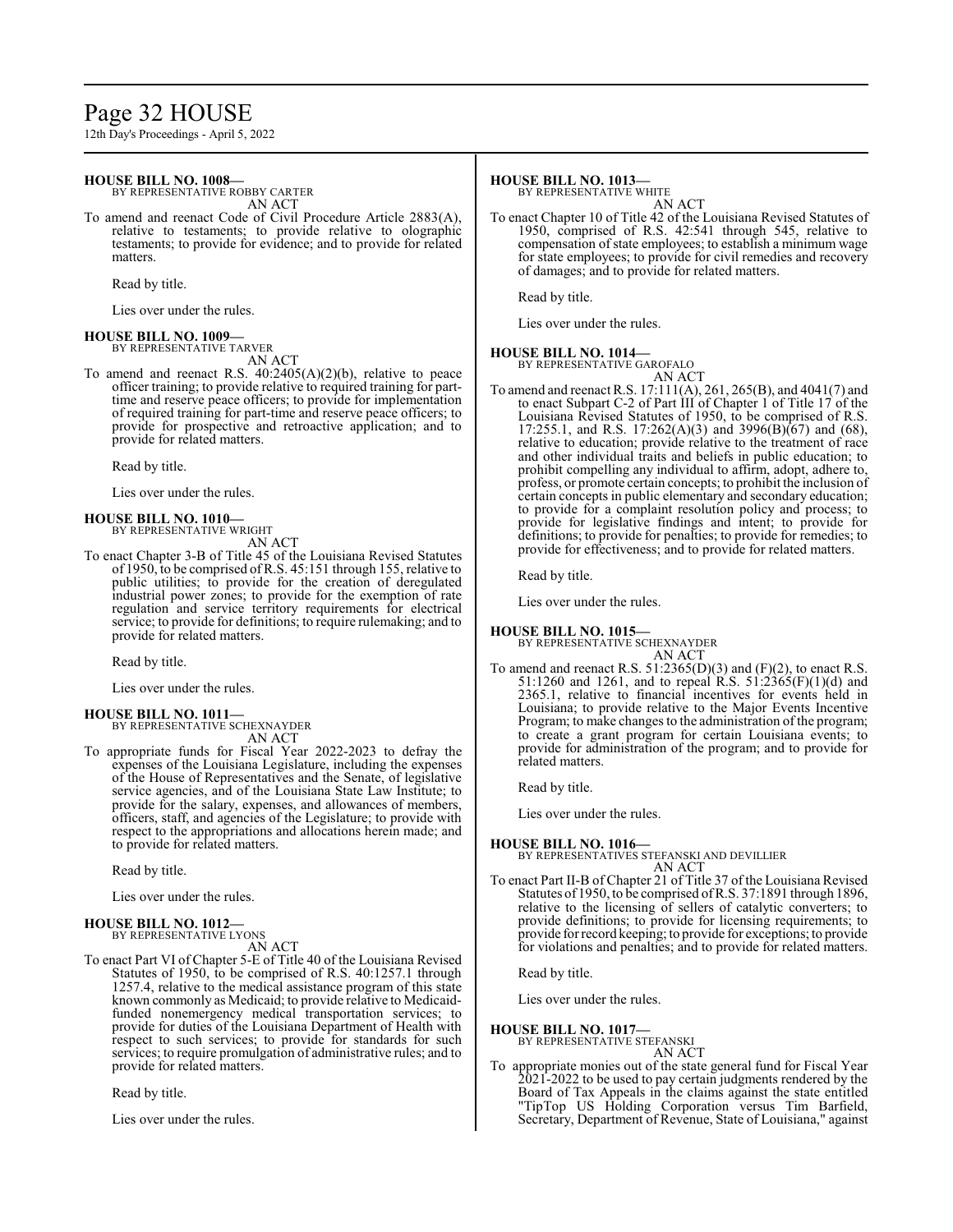the state of Louisiana and in favor of TipTop US Holding Corporation; "Tortoise Energy Infrastructure Corp. Successor in Interest by Merger with Tortoise Energy Capital Corp. verses Kimberly L. Robinson Secretary of the Department of Revenue, State of Louisiana" against the state of Louisiana and in favor of Tortoise Energy Infrastructure Corp. Successor in Interest by Merger with Tortoise Energy Capital Corp.; "Tortoise Energy Infrastructure Corp. verses Kimberly L. Robinson Secretary of the Department of Revenue, State of Louisiana" against the state of Louisiana and in favor of Tortoise Energy Infrastructure Corp.; "EP Energy Corporation vs. Kimberly L. Robinson, Secretary of the Department of Revenue, State of Louisiana; and the State of Louisiana" against the state of Louisiana and in favor of EP Energy Corporation; and "Florida East Coast Industries, Inc. verses Department of Revenue and State of Louisiana against the state of Louisiana and in favor of Florida East Coast Industries, Inc.; to provide for an effective date; and to provide for related matters.

Read by title.

Lies over under the rules.

#### **HOUSE BILL NO. 1018—**

BY REPRESENTATIVE EDMONDS AN ACT

To amend and reenact R.S. 47:321.1(G) and to enact Subpart Q-4 of Part II-A of Chapter 1 of Title 39 of the Louisiana Revised Statutes of 1950, to be comprised of R.S. 39:100.125, relative to special treasury funds; to create the Temporary Sales Tax Fund as a special treasury fund; to provide for the deposit, use, and investment ofmonies in the fund; to provide for an effective date; and to provide for related matters.

Read by title.

Lies over under the rules.

#### **HOUSE BILL NO. 1019—**

BY REPRESENTATIVE DUBUISSON AN ACT

To amend and reenact R.S. 37:586(A)(2) and (B) and 595(B)(1), to enact R.S. 37:586(F), and to repeal R.S.  $37:582(C)(2)$  and  $599(A)(1)(b)$ , relative to licensure for cosmetologists; to provide for license portability; to remove the practical examination requirement; to provide for preemptive examination; to reduce the requisite number of course hours provided for certain licenses; and to provide for related matters.

Read by title.

Lies over under the rules.

#### **HOUSE BILL NO. 1020—** BY REPRESENTATIVE LACOMBE

AN ACT

To enact R.S. 33:2477.1 and 2537.1, relative to municipal fire and police civil service boards; to provide relative to requests for attorney general's opinions by members of such boards; and to provide for related matters.

Read by title.

Lies over under the rules.

#### **HOUSE BILL NO. 1021—**

- BY REPRESENTATIVES MCFARLAND, DEVILLIER, EDMONDS, FRIEMAN, HARRIS, AND ROMERO AN ACT
- To amend and reenact R.S. 11:710(F)(1) and (G), relative to the Teachers' Retirement System of Louisiana; to provide for the reemployment of teachers; to provide for the advertising of a

critical shortage position; to provide for the certification of reemployed teachers; and to provide for related matters.

Read by title.

Lies over under the rules.

#### **HOUSE BILL NO. 1022—**

BY REPRESENTATIVE AMEDEE AN ACT

To enact Chapter 5 of Title V of Book III of Title 9 of the Louisiana Revised Statutes of 1950, to be comprised of R.S. 9:2800.81 through 2800.85, relative to liability-free products; to provide relative to declination of a liability-free product; to provide for a civil remedy; to provide for legislative intent; to provide for definitions; to provide for exceptions; to provide for attorney fees and costs; to provide for public policy; to provide for an effective date; and to provide for related matters.

Read by title.

Lies over under the rules.

#### **HOUSE BILL NO. 1023—**

BY REPRESENTATIVES FARNUM, BOURRIAQUE, WILFORD CARTER, DAVIS, GEYMANN, ROMERO, AND TARVER AND SENATOR STINE AN ACT

To amend and reenact R.S. 6:337 and 338(A) and (B) and to enact R.S. 6:339, relative to insurance proceeds paid for damages to residential property; to provide for prompt endorsement; to require payment directly to claimants in certain circumstances; to require placement of settlement proceeds in an interestbearing account for the benefit of the claimant; to provide for disbursement of funds; to provide for the determination of the relationship of proceeds to the property; to require release of funds upon inspection in certain circumstances; to provide for release of excess funds upon written request; to require a mortgage lender to create a disbursement plan; to provide for disbursement plan criteria; to provide for definitions; to provide for applicability; and to provide for related matters.

Read by title.

Lies over under the rules.

#### **HOUSE BILL NO. 1024—** BY REPRESENTATIVE DUBUISSON

AN ACT

To amend and reenact R.S. 49:316.1(A)(1), relative to payment for state charges; to provide relative to acceptance of payment by state entities; to provide relative to the forms of payment; to provide relative to electronic payments; to provide relative to the powers, duties, and authority of the state treasurer; and to provide for related matters.

Read by title.

Lies over under the rules.

#### **HOUSE BILL NO. 1025—**

BY REPRESENTATIVE MINCEY AN ACT

To amend and reenact R.S. 17:10.3(A) and (B)(1) and 183.3(B)(3) and to enact R.S. 17:10.1(J), relative to school assessments and accountability; to provide relative to the administration of the ACT to certain students with exceptionalities and students pursuing a career diploma; to provide relative to the factoring of scores on certain assessments into the calculation of school and district performance scores; and to provide for related matters.

Read by title.

Lies over under the rules.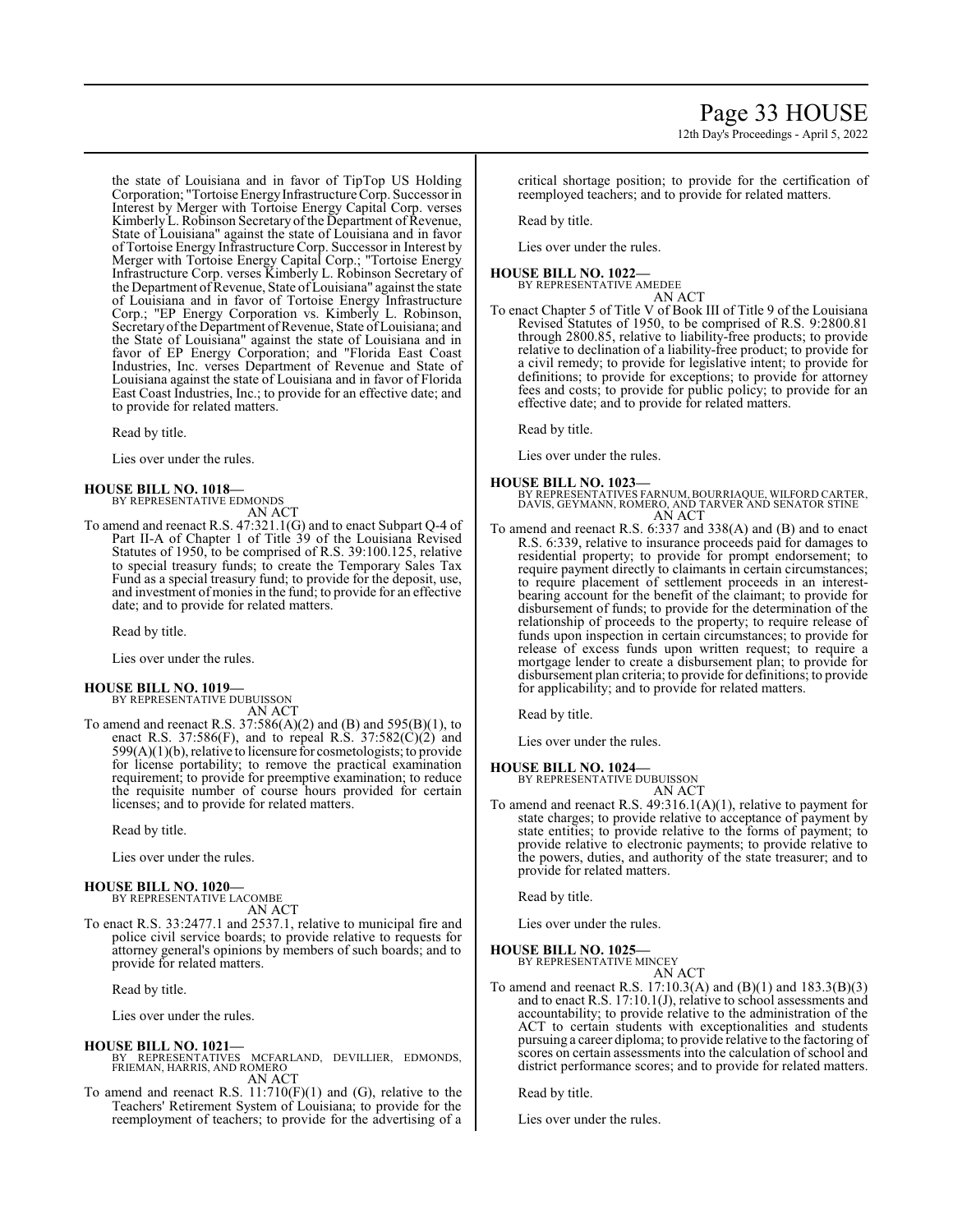## Page 34 HOUSE

12th Day's Proceedings - April 5, 2022

#### **HOUSE BILL NO. 1026—**

BY REPRESENTATIVE AMEDEE

AN ACT To amend and reenact Civil Code Articles 103(4) and (5), 104, 112(B)(9), (C) and (D), 2315.8(A) and 2362.1(B), Code ofCivil Procedure Articles 891(B), 3603.1(A) and (C), 3604(C)(1), 3607.1, 3610, and 3945(G), Children's Code Articles 652(E)(2), 1564, 1565, 1566(C), 1567(A)(3) and (B), 1568(A)(1), (3), and (4), and (C), 1569(A)(introductory paragraph), (B), and (D),  $1570(A)(\text{introductory}'$  paragraph) and  $(5)(a)'$  and  $(I)$ , and 1573(introductory paragraph) and (4), Code ofEvidence Article 412.5(A), Code of Criminal Procedure Articles 313(A)(2),  $320(G)(1)$ ,  $893(A)(2)$ ,  $895(M)(1)$ ,  $899.2(D)(5)$  and  $(6)$ , 900(A)(6)(d)(iii), 1001(1), (2), and (4), 1002(A)(2), R.S. 9:314,  $361, 362(1), (3)$ (introductory paragraph) and (a), and (4),  $364(A), (D), (E),$  and  $(F), 365, 366(A), 367, 369, 372(A)$  and  $(C),$ 3261.1(B), (C), (D), (E), (F)(2) and (3), (G), (H), (I), and (K), and 4103(B)(1), R.S. 13:621.21(B)(2) and (C)(2), 621.22(B)(3), 721(E)(2)(l), 1802(4), 1819(B)(1), 1821(A)(2), 1830(B)(3),  $1852(4)$ ,  $1856(4)$  and  $(5)$ ,  $1857(A)(4)$ ,  $1858(B)$ ,  $1859(D)$ ,  $2106(B)$ , and  $5304(B)(10)$ (introductory paragraph) and (b), R.S. 14:79(E), R.S. 15:257.1(C)(1)(c), 574.7(C)(2)(a)(x) and (4)(e) and (f), 574.9(H)(2)(c), 587.8(A) and (B)(3)(introductory paragraph), (b), and (d) and (7), R.S. 17:7.2(A)(6), R.S.  $22:1\overline{063(A)(1)(g)}$  and  $1078(A)$ , R.S. 33:9701(C)(2), R.S. 37:2554(B)(2)(b), R.S. 39:1619(A)(3)(introductory paragraph), (a), (f), and (g), R.S. 40:506(D), 1379.3.2(A), R.S. 44:3(J)(3), and R.S.  $46:52.1(F)(3)(a)(v)$ ,  $1842(15)(d)$ ,  $1846(A)$  and  $(C)$ , 1861(A)(1)(a), 2131, 2132, 2133(B)(3) and (D), 2134(A)(1),  $(2)$ , and  $(3)$  and  $(C)$ ,  $2135(A)$ (introductory paragraph),  $(B)$ , and (D), 2136(A)(introductory paragraph), 2136.1, 2136.2(A) and  $(B)$ , 2136.3(A), 2138(C), 2140(A),  $(B)$ (introductory paragraph) and  $(4)$ , and  $(C)(1)$ ,  $(2)$ (introductory paragraph) $(e)$  and  $(g)$ , and (3)(b), 2141, and 2151(B) and (C), to enact Civil Code Articles  $86.1$ ,  $136(D)(6)$  and Title VI of Book I of the Civil Code, comprised of Civil Code Article 162, Children's Code Article 1569(J), and Chapter 1 of Code Title XI of Code Book I of Title 9 of the Louisiana Revised Statutes of 1950, to be comprised of R.S. 9:1061 and 1062, relative to domestic violence and domestic abuse, to provide for public policy; to provide for legislative findings; to provide for a civil definition of domestic violence, domestic abuse, and dating violence; to provide consistent terminology; to provide for cross references; to provide for the definition of dating partner; to provide for treatment of nonviolent protective orders; to provide for reconciliation of marriages; to provide for the best interest of the child; to provide for court orders; to provide for certain evidentiary standards; to provide for certain constitutional rights; to provide for court costs and attorney fees; and to provide for related matters.

Read by title.

Lies over under the rules.

#### **HOUSE BILL NO. 1027—** BY REPRESENTATIVE LANDRY

AN ACT

To enact R.S. 15:101, relative to liability; to provide relative to certain pregnancyoutcomes; to provide relative to civil liability; to provide relative to criminal prosecution; to provide relative to certain actions; to provide for legislative intent; and to provide for related matters.

Read by title.

Lies over under the rules.

#### **HOUSE BILL NO. 1028—**

BY REPRESENTATIVE GLOVER AN ACT

To amend and reenact R.S. 40:1025(A)(1), (B), (C), and (D) and to enact R.S. 40:1025(E), relative to penalties for transactions in drug related objects; to reduce the penalty for possession or use of marijuana drug paraphernalia; and to provide for related matters.

Read by title.

Lies over under the rules.

#### **HOUSE BILL NO. 1029—** BY REPRESENTATIVE GLOVER

AN ACT

To enact Chapter 5-M of Title 25 of the Louisiana Revised Statutes of 1950, to be comprised of R.S. 25:380.101 through 380.104, to create the Shreveport Water Works Museum in the Department of Culture, Recreation and Tourism; to provide relative to the establishment, location, purpose and use of the museum; to provide relative to operating funds and appropriations by the legislature; to provide relative to donations loans, and the disposition of property; to provide relative to the use of collections and property of the museum; to provide relative to the authority of the lieutenant governor and the Department ofCulture, Recreation and Tourismwith respect to the museum; and to provide for related matters.

Read by title.

Lies over under the rules.

#### **HOUSE BILL NO. 1030—**

BY REPRESENTATIVE GLOVER AN ACT

To amend and reenact R.S. 17:3215 and 3217, relative to institutions under the supervision and management of the Board of Supervisors of Louisiana State University and Agricultural and Mechanical College and the Board of Supervisors for the University of Louisiana System; to provide for transfers of certain institutions; and to provide for related matters.

Read by title.

Lies over under the rules.

#### **HOUSE BILL NO. 1031—**

BY REPRESENTATIVE FREIBERG

AN ACT To enact Part II-A of Chapter 3 of Title 32 of the Louisiana Revised Statutes of 1950, to be comprised of R.S. 32:461, relative to a yearly road usage fee on certain vehicles; to levy a road usage fee on electric and hybrid motor vehicles; to provide for the collection and disposition of the proceeds; to provide for certain definitions; to provide for the use of road usage fee proceeds; and to provide for related matters.

Read by title.

Lies over under the rules.

#### **HOUSE BILL NO. 1032—**

BY REPRESENTATIVE ZERINGUE AN ACT

To enact R.S. 48:461.26(E)(3), relative to outdoor advertising; to provide an exception to outdoor advertisement for an institution of postsecondary education, an institution of higher education, or a foundation affiliated with the institution; and to provide for related matters.

Read by title.

Lies over under the rules.

#### **HOUSE BILL NO. 1033—**

BY REPRESENTATIVES ORGERON, MCKNIGHT, FONTENOT, AND PIERRE

#### AN ACT

To amend and reenact R.S. 56:324, relative to commercial harvest of menhaden; to provide for restrictions and requirements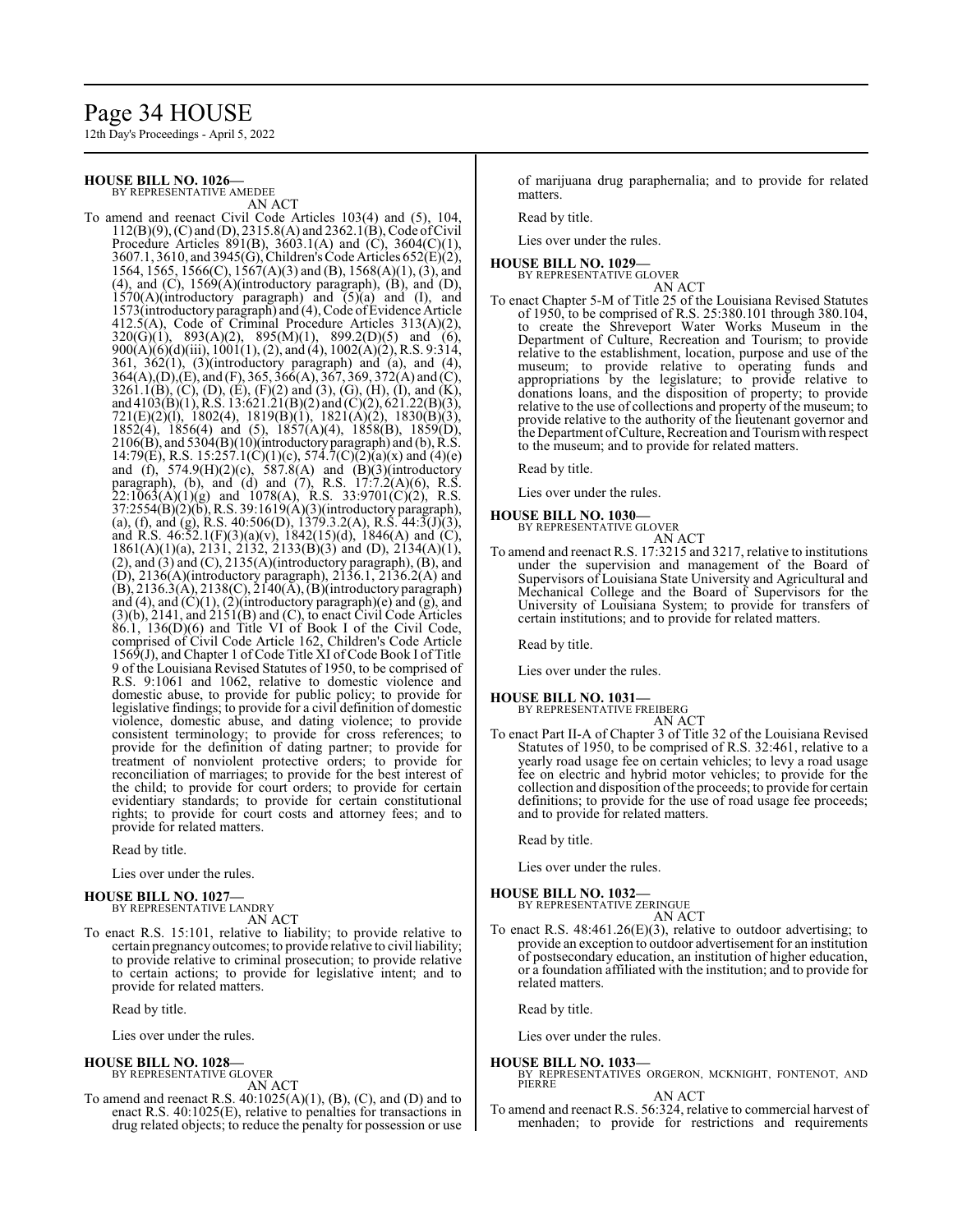12th Day's Proceedings - April 5, 2022

applicable to commercial menhaden catch; to provide for the duties and responsibilities of the Department of Wildlife and Fisheries; and to provide for related matters.

Read by title.

Lies over under the rules.

#### **HOUSE BILL NO. 1034—** BY REPRESENTATIVE GLOVER

AN ACT

To amend and reenact R.S. 17:3215, relative to institutions under the supervision and management of the Board of Supervisors of Louisiana State University; to provide for transfers of certain institutions; and to provide for related matters.

Read by title.

Lies over under the rules.

#### **HOUSE BILL NO. 1035—**

BY REPRESENTATIVE COUSSAN AN ACT

To amend and reenact R.S.  $30:2195(C)$ , (E), and (F)(1),  $2195.8(A)(1)$ , and  $2195.12$ (Section heading), to enact R.S. 30:2195.2(A)(6), and to repeal R.S. 30:2195.12(E), relative to underground storage tanks; to provide for grants for upgrades to single wall underground storage tanks; to provide for use of the Motor Fuels Underground Storage Tank Trust Dedicated Fund Account; to provide for annual reports by the department; to provide for responsibilities of the Motor Fuels Underground Storage Tank Trust Fund Advisory Board; and to provide for related matters.

Read by title.

Lies over under the rules.

#### **HOUSE BILL NO. 1036—**

BY REPRESENTATIVE CHARLES OWEN AN ACT

To enact R.S. 2:135.4, relative to the types of acceptable payments at airports; to authorize air carrier airports to receive certain payments for transactions; to prohibit air carrier airports from refusing to accept certain payments for transactions; and to provide for related matters.

Read by title.

Lies over under the rules.

#### **HOUSE BILL NO. 1037—**

BY REPRESENTATIVE LANDRY AN ACT

To amend and reenact R.S.  $23:921(C)$  through  $(E)$ ,  $(G)(1)$ ,  $(H)$ , and (J) through (L) and to repeal R.S.  $23:921(F)(1)(c)$ , relative to employment contracts or agreements; to allow noncompete contracts or agreements under certain circumstances; to provide for exemptions regarding noncompete contracts or agreements and certain individuals; and to provide for related matters.

Read by title.

Lies over under the rules.

#### **HOUSE BILL NO. 1038—**

BY REPRESENTATIVE DESHOTEL AN ACT

To amend and reenact R.S. 51:2370.2(introductory paragraph) and (5), 2370.4(A)(8) and (C)(1), and 2370.13, relative to broadband; to provide for the GUMBO grant program; to provide for definitions; to provide for description of service; to provide for protest; to adjust the administrative fee; to make technical changes; and to provide for related matters.

Read by title.

Lies over under the rules.

#### **HOUSE BILL NO. 1039—**

BY REPRESENTATIVES MCKNIGHT AND DAVIS AN ACT

To amend and reenact R.S. 40:1664.9(J) through (N) and to enact R.S. 40:1664.9(O), relative to life safetyand propertyprotection systems; to provide for the electronic tagging of such systems using a Quick Response code decal; to provide for collecting a fee to obtain a Quick Response code decal; to provide for effectiveness; and to provide for related matters.

Read by title.

Lies over under the rules.

#### **HOUSE BILL NO. 1040—**

BY REPRESENTATIVES LACOMBE AND MIGUEZ AN ACT

To enact Chapter 20 of Title 51 of the Louisiana Revised Statutes of 1950, to be comprised ofR.S. 51:1751 through 1753, relative to payment processors; to provide definitions; to prohibit discrimination; to provide for a violation; to provide for an unfair trade practice; and to provide for related matters.

Read by title.

Lies over under the rules.

#### **HOUSE BILL NO. 1041—** BY REPRESENTATIVE LYONS

AN ACT

To enact R.S. 49:663.1(F), relative to the Small Rental Property Programadministered bythe office of community development; to provide relative to compliance documentation; to provide for issuance of certain payments; and to provide for related matters.

Read by title.

Lies over under the rules.

#### **HOUSE BILL NO. 1042—**

BY REPRESENTATIVE HILFERTY AN ACT

To enact R.S. 36:209.1, relative to certain agencies within the Department of Culture, Recreation and Tourism; to require the agencies to evaluate certain drainage projects; and to provide for related matters.

Read by title.

Lies over under the rules.

#### **HOUSE BILL NO. 1043—**

BY REPRESENTATIVE SCHEXNAYDER AN ACT

To enact Subpart P-6 of Part II-A of Chapter 1 of Subtitle I of Title 39 ofthe Louisiana Revised Statues of 1950, to be comprised of R.S. 39:100.117, and Chapter 5 of Subtitle VII of Title 47 of the Louisiana Revised Statutes of 1950, to be comprised of R.S. 47:6361, relative to rebates; to provide for the rebate of certain funds to certain state taxpayers; to provide for the amount, approval, and issuance ofrebates; to authorize the promulgation of rules; to provide for the recapture of rebates under certain circumstances; to establish a special treasury fund; to provide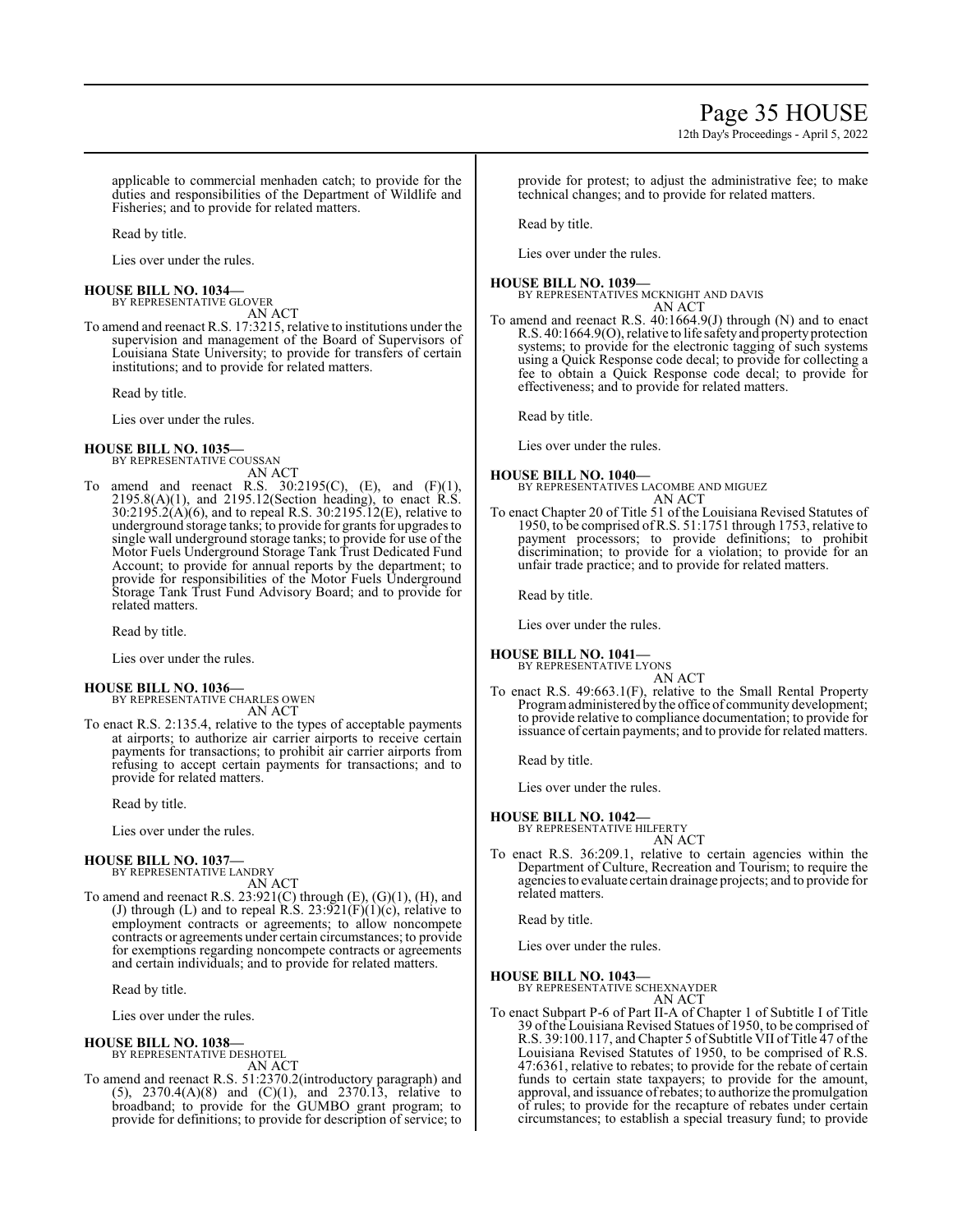## Page 36 HOUSE

12th Day's Proceedings - April 5, 2022

for the deposit, use, and investment of monies in the fund; to provide for an effective date; and to provide for related matters.

Read by title.

Lies over under the rules.

#### **HOUSE BILL NO. 1044—**

BY REPRESENTATIVE MIGUEZ AN ACT

To amend and reenact R.S. 30:2531(A)(2)(b), relative to the offense of intentional littering from a vehicle; to provide for additional penalties for second and subsequent intentional littering offenses; and to provide for related matters.

Read by title.

Lies over under the rules.

**HOUSE BILL NO. 1045—** BY REPRESENTATIVES FREEMAN, FISHER, AND ILLG AN ACT

To enact Subpart V of Part II-A of Chapter 1 of Title 39 of the Louisiana Revised Statutes of 1950, to be comprised of R.S. 39:100.171 through 100.176, relative to funds received from opioid litigation; to provide relative to the deposit and use of such funds; to provide relative to oversight of such funds; to require reports relative to such funds; to provide with respect to the powers and duties of the Louisiana Department of Health; to provide definitions; to provide an effective date; and to provide for related matters.

Read by title.

Lies over under the rules.

#### **HOUSE BILL NO. 1046—**

BY REPRESENTATIVE MIKE JOHNSON AN ACT

To enact Chapter 17 of Title 38 of the Louisiana Revised Statutes of 1950, comprised of R.S. 38:3321 through 3326, and Part XII of Title 19 of the Louisiana Revised Statutes of 1950, to be comprised of R.S. 19:391 through 398, and to repeal Act No. 320 of the 1952 Regular Session of the Legislature of Louisiana, as amended by Section 4 of Act No. 455 of the 1966 Regular Session ofthe Legislature of Louisiana; Act No. 434 ofthe 1974 Regular Session of the Legislature of Louisiana; and Paragraph 7 of Section 1 of Act No. 222 of the 1977 Regular Session of the Legislature of Louisiana, R.S.  $36:610(\overline{D})(2)$ , and R.S.  $56:801(7)$ , relative to the re-establishment of the Catahoula Lake Game and Fish Preserve; to define the territorial limits of the preserve; to establish a commission to administer and govern the preserve; to establish the domicile of the commission; to provide for powers, duties, and responsibilities of the commission; to provide for the acquisition of property by the commission; and to provide for related matters.

Read by title.

Lies over under the rules.

#### **Suspension of the Rules**

On motion of Rep. Goudeau, the rules were suspended in order to take up and consider House Bills and Joint Resolutions on Third Reading and Final Passage at this time.

#### **House Bills and Joint Resolutions on Third Reading and Final Passage**

The following House Bills and Joint Resolutions on third reading and final passage were taken up and acted upon as follows:

#### **HOUSE BILL NO. 51—**

BY REPRESENTATIVES GOUDEAU AND MIKE JOHNSON AND SENATOR CATHEY

AN ACT To enact Code of Criminal Procedure Article 883.2(E) and R.S. 14:32.1(E), relative to operating a vehicle while intoxicated; to provide relative to the crime of vehicular homicide; to provide relative to penalties of the crime of vehicular homicide; to require certain payments for the support of the minor child of the victim; and to provide for related matters.

Called from the calendar.

Read by title.

Rep. Marino sent up floor amendments which were read as follows:

#### **HOUSE FLOOR AMENDMENTS**

Amendments proposed by Representative Marino to Engrossed House Bill No. 51 by Representative Goudeau

#### AMENDMENT NO. 1

On page 2, delete lines 18 through 20 in their entirety and insert in lieu thereof the following:

(4) If, at the termination or end of the defendant's term of supervision, any restitution ordered bythe court remains outstanding, the balance of the unpaid restitution shall be reduced to a civil money judgment in favor of the person to whom restitution is owed, which may be enforced in the same manner as provided for the execution of judgments pursuant to the Code of Civil Procedure.

On motion of Rep. Marino, the amendments were adopted.

Rep. Goudeau moved the final passage of the bill, as amended.

#### **ROLL CALL**

The roll was called with the following result:

#### YEAS

| Mr. Speaker   | Gadberry    | Miguez         |
|---------------|-------------|----------------|
| Adams         | Gaines      | Miller, D.     |
| Amedee        | Garofalo    | Miller, G.     |
| Bacala        | Geymann     | Mincey         |
| <b>Bagley</b> | Goudeau     | Moore          |
| Beaullieu     | Green)      | Muscarello     |
| Bourriaque    | Harris      | Nelson         |
| Boyd          | Hilferty    | Newell         |
| Brass         | Hodges      | Orgeron        |
| Brown         | Hollis      | Owen, C.       |
| Bryant        | Horton      | Owen, R.       |
| <b>Butler</b> | Hughes      | Phelps         |
| Carpenter     | Huval       | Pierre         |
| Carrier       | Illg        | Pressly        |
| Carter, R.    | Ivey        | Riser          |
| Cormier       | Jefferson   | Romero         |
| Coussan       | Jenkins     | Schamerhorn    |
| Crews         | Johnson, M. | Schlegel       |
| Davis         | Johnson, T. | Seabaugh       |
| DeVillier     | Jordan      | <b>Selders</b> |
| DuBuisson     | Kerner      | St. Blanc      |
| Duplessis     | LaCombe     | Stagni         |
| Echols        | Landry      | Stefanski      |
| Edmonds       | Larvadain   | Tarver         |
| Edmonston     | Lyons       | Thomas         |
| Emerson       | Mack        | Thompson       |
|               |             |                |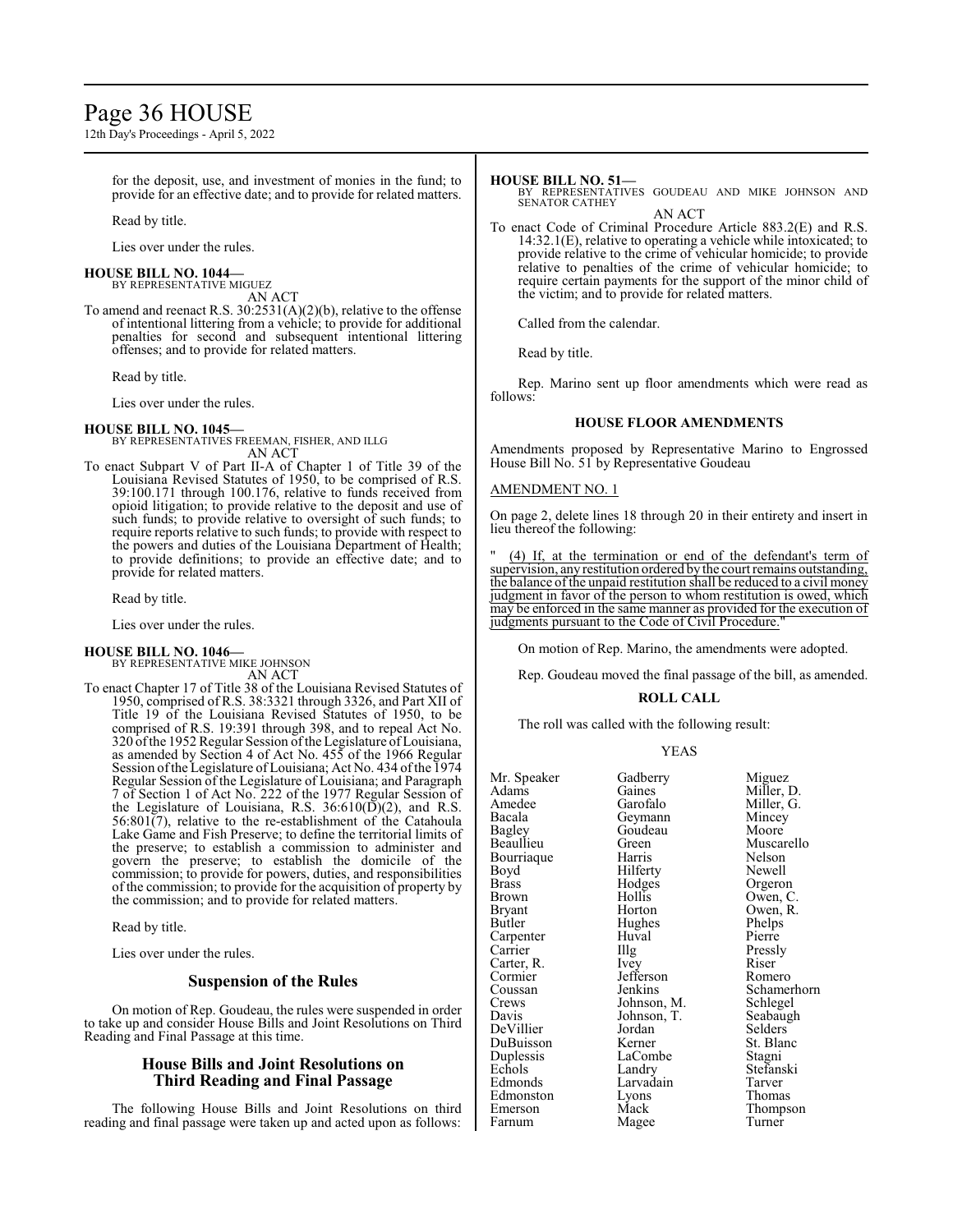## Page 37 HOUSE

12th Day's Proceedings - April 5, 2022

| Firment    | Marcelle    | Villio   |
|------------|-------------|----------|
| Fisher     | Marino      | Wheat    |
| Fontenot   | McCormick   | White    |
| Freeman    | McFarland   | Willard  |
| Freiberg   | McKnight    | Wright   |
| Frieman    | McMahen     | Zeringue |
| Total - 99 |             |          |
|            | <b>NAYS</b> |          |
| Total - 0  |             |          |

ABSENT

| Bishop     | Cox      | Glover |
|------------|----------|--------|
| Carter, W. | Deshotel |        |
| Total - 5  |          |        |

The Chair declared the above bill was finally passed.

The title of the above bill was read and adopted.

Rep. Goudeau moved to reconsider the vote by which the above bill was finally passed, and, on his own motion, the motion to reconsider was laid on the table.

## **HOUSE BILL NO. 68—** BY REPRESENTATIVE CARPENTER

AN ACT

To enact R.S. 14:30(A)(13), relative to the crime of first degree murder; to add minor children of the offender to the list of specific victims of the crime of first degree murder; and to provide for related matters.

Read by title.

#### **Motion**

On motion of Rep. Carpenter, the bill was returned to the calendar.

#### **HOUSE BILL NO. 98—**

BY REPRESENTATIVE MAGEE AN ACT

To enact R.S. 17:4023.1, relative to the Student Scholarships for Educational Excellence Program; to provide relative to the accountability system for the program; to provide relative to the assignment of a performance score based on the state assessment results of students participating in the program; and to provide for related matters.

Read by title.

#### **Motion**

On motion of Rep. Magee, the bill was returned to the calendar.

#### **Notice of Intention to Call**

Pursuant to House Rule No. 8.20(A), Rep. Magee gave notice of his intention to call House Bill No. 98 from the calendar on Monday, April 11, 2022.

#### **Suspension of the Rules**

On motion of Rep. Jefferson, the rules were suspended in order to take up and consider Introduction of House Bills and Joint Resolutions at this time.

#### **Introduction of House Bills and Joint Resolutions**

The following named members introduced the following House Bills and Joint Resolutions, which were read the first time by their titles and placed upon the calendar for their second reading:

#### **HOUSE BILL NO. 1047—**

BY REPRESENTATIVE JEFFERSON

AN ACT

To enact R.S. 17:279.1 and 282, relative to health instruction in public schools; relative to anatomy and physiology instruction; to provide for guidelines for such instruction; to provide for definitions; and to provide for related matters.

Read by title.

Lies over under the rules.

#### **HOUSE BILL NO. 1048—**

BY REPRESENTATIVE MCKNIGHT

AN ACT To amend and reenact R.S. 51:922, relative to economic development; to provide for the Department of Economic Development; to add to the stated purposes of the Department of Economic Development; to require a continuous program designed to attract manufacturers; to provide for incentives; to provide for economic growth; to provide for workforce development; to provide for job creation; to provide for wages; to provide for community investment; to provide for quality of life; to make technical changes; and to provide for related matters.

Read by title.

Lies over under the rules.

#### **HOUSE BILL NO. 1049—**

BY REPRESENTATIVES SEABAUGH AND MCFARLAND AND SENATOR ROBERT MILLS AN ACT

To enact Part IV-B of Chapter 28 of Title 3 of the Louisiana Revised Statutes of 1950, to be comprised of R.S. 3:4341.1 through 3:4341.16, relative to forestry and agriculture; to authorize the creation of timber and agriculture transportation group selfinsurance funds; to provide with respect to group self-insurance funds; to provide for requirements; to provide for definitions; to provide with respect to the qualifications for membership; to provide for regulatory authority; to provide for excess or reinsurance insurance; to provide for the management of assets and investments; to provide for liabilities and the payment of claims; to provide for audits, examinations, and investigations; to provide for licensed insurance agents and brokers; to provide for insolvencies; to provide for civil actions for enforcement; to provide for reporting; to provide penalties for noncompliance; to provide for due process rights; to provide for dissolution; and to provide for related matters.

Read by title.

Lies over under the rules.

#### **HOUSE BILL NO. 1050—**

BY REPRESENTATIVE GLOVER AN ACT

To enact R.S. 48:954, relative to the acquisition and sale of state bridges and linear parks by local governments; to prohibit certain municipalities and parishes from acquiring or transferring an interest in state bridges and linear bridges; and to provide for related matters.

Read by title.

Lies over under the rules.

#### **HOUSE BILL NO. 1051—** BY REPRESENTATIVE BROWN

AN ACT

To authorize and provide for the transfer of certain state property; to authorize the transfer of certain state property in Iberville Parish; to provide a property description; to provide for the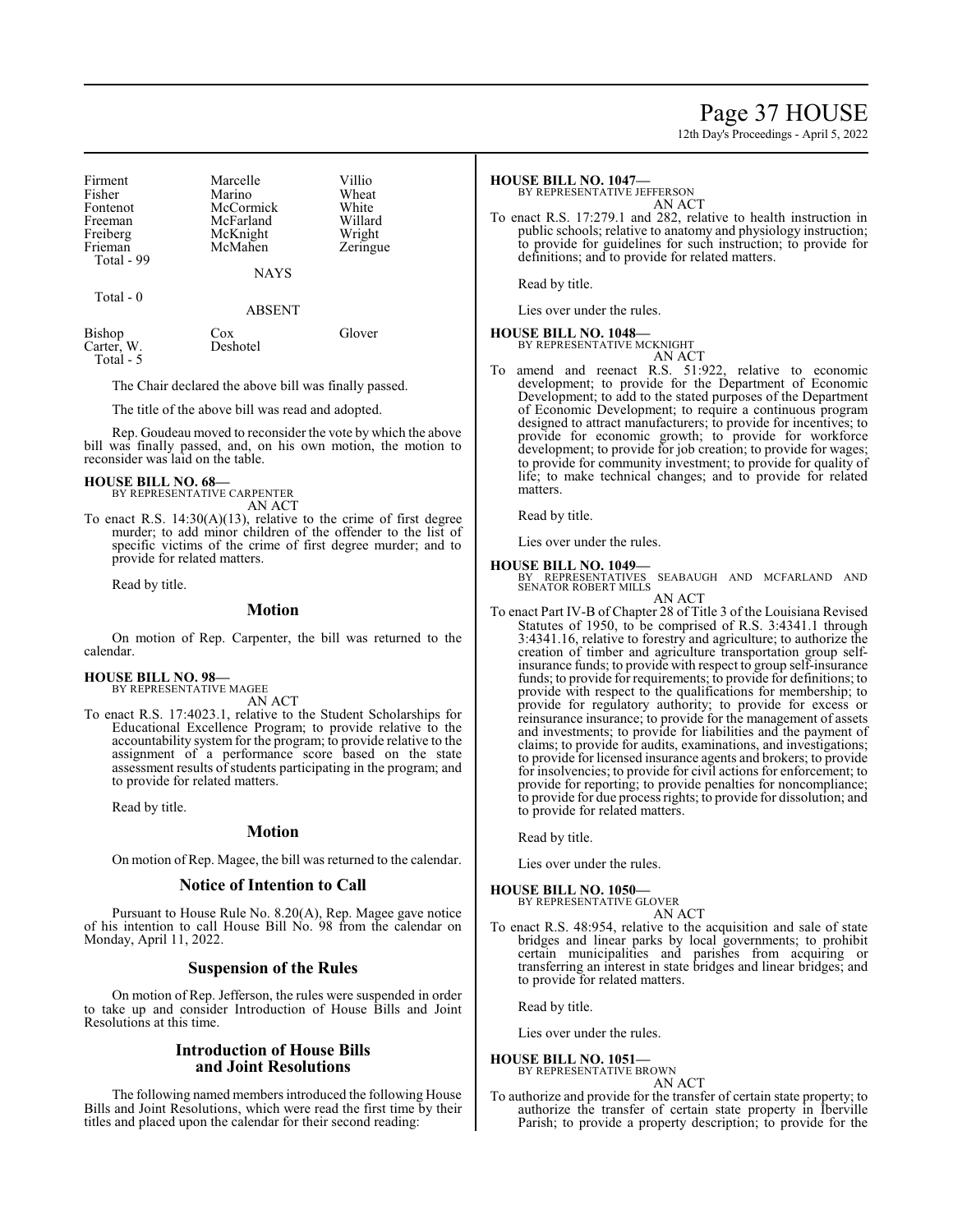# Page 38 HOUSE

12th Day's Proceedings - April 5, 2022

reservation of mineral rights; to provide terms and conditions; to provide for termination of authority; to provide an effective date; and to provide for related matters.

Read by title.

Lies over under the rules.

**HOUSE BILL NO. 1052—**

BY REPRESENTATIVE LANDRY AN ACT

To enact R.S. 29:726.7, relative to the Hazard Mitigation Revolving Loan Fund; to establish the Hazard Mitigation Revolving Loan Fund; to provide for the administration of the fund; to provide for deposits, interest, and unexpended monies in the fund; to provide definitions; to specify how funds may be disbursed and for what types of activity; to provide for annual reporting and audits; and to provide for related matters.

Read by title.

Lies over under the rules.

#### **HOUSE BILL NO. 1053—**

BY REPRESENTATIVE EMERSON AN ACT

To enact R.S. 37:1437(C)(1)(d), relative to the licensure ofreal estate brokers; to require the completion of certain licensing, educational, and examination requirements prior to licensure as a real estate broker; to exempt Louisiana attorneys licensed as real estate salespersons from such requirements; and to provide for related matters.

Read by title.

Lies over under the rules.

#### **HOUSE BILL NO. 1054—**

BY REPRESENTATIVE DUPLESSIS AN ACT

To enact R.S. 48:2199.1, relative to transportation network companies security camera system; to establish guidelines for security camera systems in driver's personal vehicle; to provide for security camera system specification; to provide for notice decals in driver's personal vehicle; to prohibit video image record access; to provide for the safeguard of video or audio; to provide the procedure for video or audio access; to provide for inspection of security camera system; to provide for written notification of video and audio recording; to provide grounds for violation; and to provide for related matters.

Read by title.

Lies over under the rules.

#### **HOUSE BILL NO. 1055—** BY REPRESENTATIVE HUGHES

AN ACT

To amend and reenact R.S. 4:158.1 and 160(B) and to enact R.S. 4:147(7) and (8), 158.2, and 160(C), relative to horse racing; to provide for specific duties of the Louisiana State Racing Commission; to provide for standards and employment; to provide for written reports; and to provide for related matters.

Read by title.

Lies over under the rules.

#### **HOUSE BILL NO. 1056—** BY REPRESENTATIVE HODGES

AN ACT

To amend and reenact R.S. 18:114(F)(3) and to enact R.S.  $18:101(A)(4)$  and  $102(A)(3)$ , relative to persons permitted to register or vote; to provide for applicants qualification to register to vote; to provide for persons ineligible to register or vote ; to provide for procedures for voter registration at driver's license facilities; and to provide for related matters.

Read by title.

Lies over under the rules.

#### **HOUSE BILL NO. 1057—**

BY REPRESENTATIVE DESHOTEL AN ACT

To enact R.S. 29:725.7, relative to a strategic fuel reserve; to provide for a strategic reserve of fuel for the state; to designate a port for the fuel reserve; to provide for the construction of fuel storage; to provide for fuel set-asides; and to provide for related matters.

Read by title.

Lies over under the rules.

#### **Suspension of the Rules**

On motion ofRep. McMahen, the rules were suspended in order to take up and consider House Bills and Joint Resolutions on Third Reading and Final Passage at this time.

#### **House Bills and Joint Resolutions on Third Reading and Final Passage**

The following House Bills and Joint Resolutions on third reading and final passage were taken up and acted upon as follows:

#### **HOUSE BILL NO. 99—**

BY REPRESENTATIVE MCMAHEN AN ACT

To enact R.S. 14:2(B)(40), relative to crimes of violence; to add resisting a police officer with force or violence to the list of crimes of violence; and to provide for related matters.

Read by title.

#### **Motion**

On motion of Rep. McMahen, the bill was returned to the calendar.

**HOUSE BILL NO. 134—** BY REPRESENTATIVE MARINO

AN ACT

To amend and reenact R.S. 14:67.3(C), relative to the crime of false statements and false or altered documents; to provide relative to the payment of restitution for the crime; and to provide for related matters.

Read by title.

Rep. Marino moved the final passage of the bill.

#### **ROLL CALL**

The roll was called with the following result:

#### YEAS

Amedee Gadberry<br>Bacala Gaines Beaullieu Goude<br>Bishop Green

Adams Frieman Mincey<br>Amedee Gadberry Moore Garofalo Nelson<br>Goudeau Newell

Mr. Speaker Freiberg Miller, G.<br>Adams Frieman Mincey Bacala Gaines Muscarello<br>
Bagley Garofalo Nelson Orgeron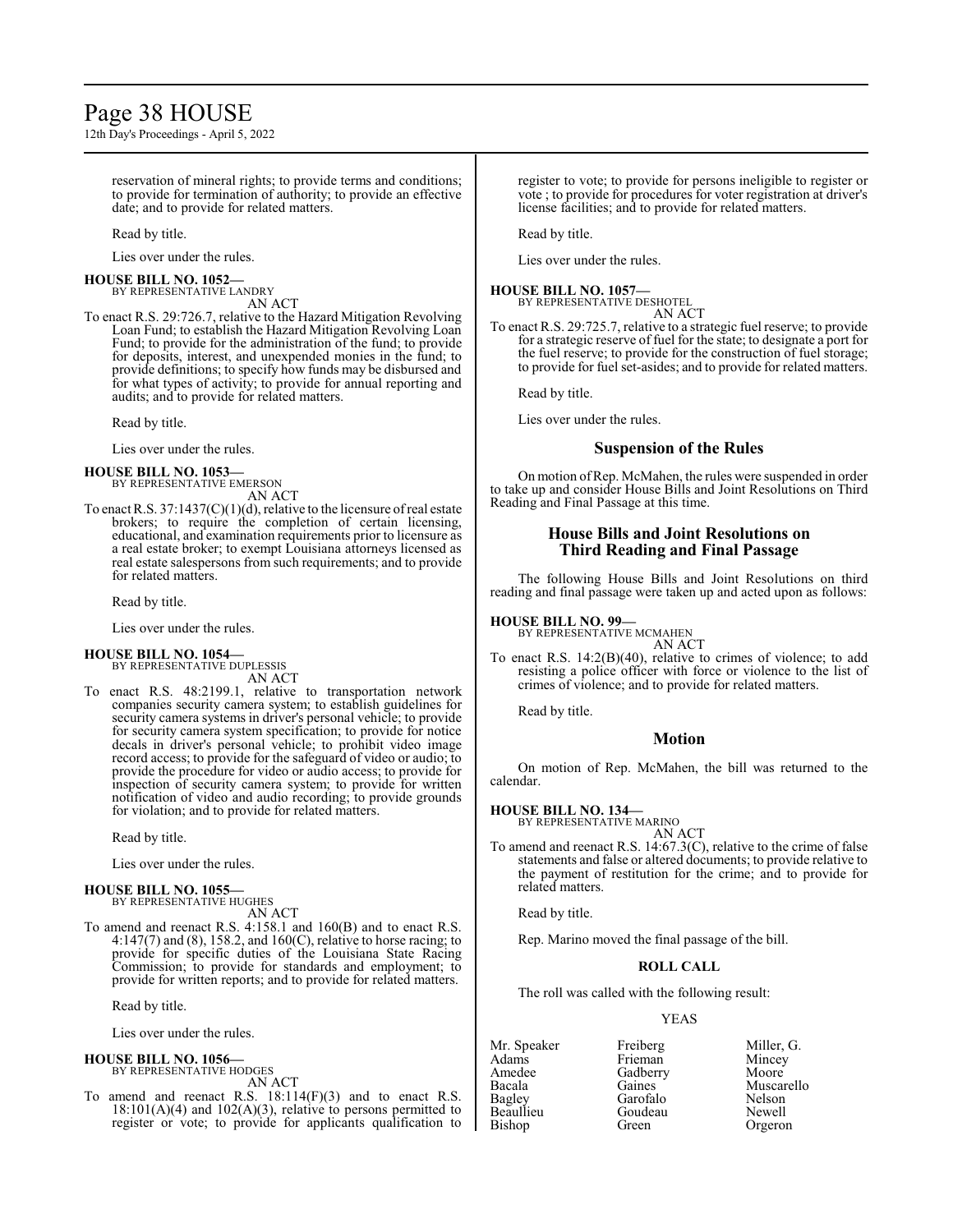## Page 39 HOUSE

12th Day's Proceedings - April 5, 2022

Bourriaque Harris Owen, C.<br>Boyd Hilferty Owen, R. Boyd Hilferty Owen, R.<br>Brass Hodges Phelps Brass Hodges Phelps Brown Hollis<br>Bryant Horton Bryant Horton Pressly<br>Butler Hughes Riser Carpenter IIIg Romero<br>Carrier Ivey Schame Carrier Ivey Schamerhorn<br>Carter, R. Jefferson Schlegel Carter, R. Jefferson<br>Carter, W. Jenkins Carter, W. Jenkins Seabaugh<br>Cormier Johnson, M. Selders Cormier Johnson, M. Selders Coussan Johnson, T. St. Blanch<br>Crews Jordan Stagni Crews Jordan<br>Davis Kerner Davis Kerner Stefanski<br>DeVillier LaCombe Tarver DuBuisson Landry Thomas<br>
Duplessis Larvadain Thomps Echols Lyons Turne<br>
Edmonds Mack Villio Edmonds Mack Villio<br>
Edmonston Marcelle Wheat Edmonston Marcelle Wheat<br>
Emerson Marino White Emerson Marino White<br>Farnum McCormick Willard Farnum McCormick Willard Firment McFarland Wright<br>
Fisher McKnight Zeringue Fontenot<br>Freeman Total - 97

Total - 0

Hughes LaCombe<br>Landry Larvadain Thompson<br>Lyons Turner McKnight<br>Miguez Miller, D. **NAYS** 

## ABSENT

| Cox       | Glover | McMahen |
|-----------|--------|---------|
| Deshotel  | Huval  |         |
| Geymann   | Magee  |         |
| Total - 7 |        |         |

The Chair declared the above bill was finally passed.

The title of the above bill was read and adopted.

Rep. Marino moved to reconsider the vote by which the above bill was finally passed, and, on his own motion, the motion to reconsider was laid on the table.

#### **HOUSE BILL NO. 247—**

BY REPRESENTATIVE MAGEE AN ACT

To amend and reenact the heading of Title XXII of the Code of Criminal Procedure, the heading of Chapter 1 of Title XXII of the Code of Criminal Procedure, Code of Criminal Procedure Articles 671 through 676, 678, and 679, the heading of Chapter 3 of Title XXII of the Code of Criminal Procedure, and Code of Criminal Procedure Article 684, and to repeal Code of Criminal Procedure Article 677, relative to the recusal of judges; to provide for the grounds for recusal; to provide for recusal on the motion of the court; to provide for authority of judges; to provide for the procedure for recusal; to provide for the selection of a judge to try the motion to recuse; to provide for the selection of a judge after recusal; to provide for the recusal of an ad hoc judge, appellate judge, and supreme court justice; to provide for review of recusal rulings; and to provide for related matters.

Read by title.

Rep. Magee moved the final passage of the bill.

#### **ROLL CALL**

The roll was called with the following result:

Mr. Speaker Freeman Miller, D.<br>Adams Freiberg Miller, G. Adams Freiberg Miller, G. Amedee Frieman Mincey<br>Bacala Gadberry Moore Bacala Gadberry<br>Bagley Gaines Beaullieu Garofalo Nelson<br>Bishop Green Newell Bishop Green Newell<br>Bourriaque Harris Orgeron Bourriaque Harris<br>Boyd Hilferty Boyd Hilferty Owen, C.<br>Brass Hodges Owen, R. Brass Hodges Owen, R. Brown Hollis Phelps<br>Bryant Horton Pierre Bryant Horton Pierre<br>Butler Hughes Pressly Carpenter Illg Riser Carrier IVey Romero Carrier Ivey<br>Carter, R. Jefferson Carter, W. Jenkins Schlegel<br>
Cormier Johnson, M. Seabaugh Cormier Johnson, M. Seabaughten<br>Coussan Johnson, T. Selders Coussan Johnson, T.<br>Crews Jordan Crews Jordan St. Blanc<br>
Davis Kerner Stagni Davis Kerner Stagni<br>
DeVillier LaCombe Stefanski DuBuisson Larvadain Tarver<br>
Duplessis Lyons Thomas Duplessis Lyons<br>
Echols Mack Edmonds Magee Turner<br>Edmonston Marcelle Villio Edmonston Marcelle Villio<br>Emerson Marino Wheat Emerson Marino Wheat<br>
Farnum McCormick White Farnum McCormick White Firment McFarland Willard<br>Fisher McKnight Wright Fisher McKnight<br>Fontenot Miguez

Total - 96

Total - 0

Geymann Total - 8 Hughes Pressl<br>Illg Riser LaCombe Stefans<br>Larvadain Tarver

Gaines Muscarello<br>Garofalo Nelson Jefferson Schamerhorn<br>Jenkins Schlegel Mack Thompson<br>
Magee Turner Zeringue

NAYS

ABSENT

| $\cos$   | Glover  | Landry |
|----------|---------|--------|
| Deshotel | Goudeau | McMal  |

Goudeau McMahen<br>Huval

The Chair declared the above bill was finally passed.

The title of the above bill was read and adopted.

Rep. Magee moved to reconsider the vote by which the above bill was finally passed, and, on his own motion, the motion to reconsider was laid on the table.

#### **HOUSE BILL NO. 261—**

BY REPRESENTATIVE MAGEE AN ACT

To enact Part II-E of Chapter 8 of Title 17 of the Louisiana Revised Statutes of 1950, to be comprised of R.S. 17:1977.1 through 1977.3, and R.S.  $36:651(C)(13)$ , relative to education; to create an independent public French immersion school; to provide for the location of the school and the grade levels to be served; to provide for a board of directors and a school director and the powers, duties, and responsibilities of each; to provide for board membership, terms, and compensation; to provide for an effective date; to provide for funding; and to provide for related matters.

Read by title.

Rep. Magee sent up floor amendments which were read as follows:

#### YEAS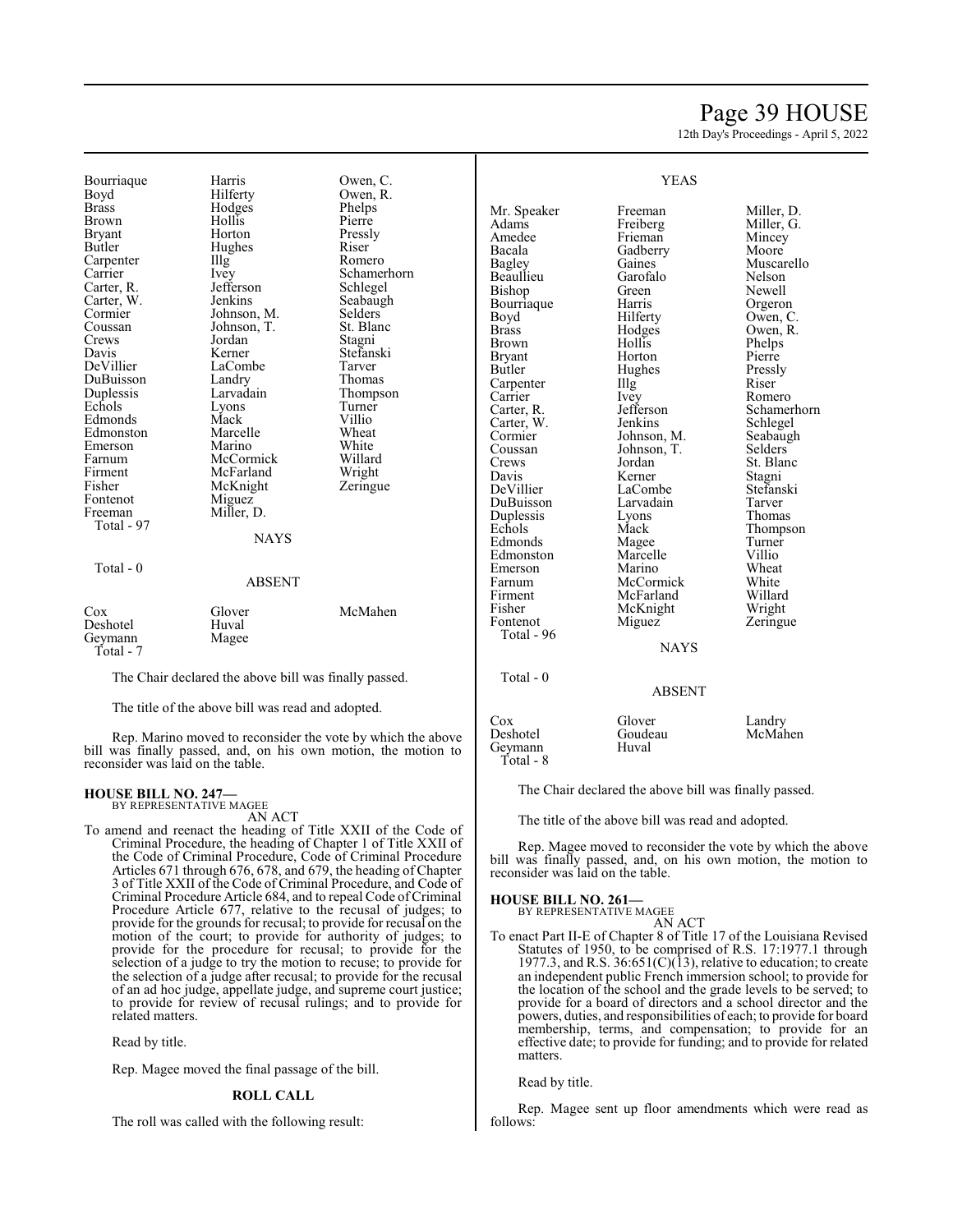12th Day's Proceedings - April 5, 2022

#### **HOUSE FLOOR AMENDMENTS**

Amendments proposed by Representative Magee to Engrossed House Bill No. 261 by Representative Magee

#### AMENDMENT NO. 1

On page 2, line 4, after "Part" and before "as" delete "referred to"

#### AMENDMENT NO. 2

On page 4, delete lines 28 and 29 and on page 5, delete lines 1 through 4 and insert the following:

"B. École Pointe-au-Chien shall be considered a public school and, as such, shall be included by the State Board of Elementary and Secondary Education in the formula required by Article VIII, Section 13 of the Constitution of Louisiana used to determine the cost of a minimum foundation program of education in all public elementary and secondary schools. Funding shall be provided through appropriations made directly to the school from the state general fund and through funds appropriated for the minimum foundation program and allocated to the school by the state Department of Education."

On motion of Rep. Magee, the amendments were adopted.

Rep. Magee moved the final passage of the bill, as amended.

#### **ROLL CALL**

The roll was called with the following result:

#### YEAS

Beaullieu Green<br>Bishop Harris Bourriaque Hilferty<br>Boyd Hodges Carpenter Ivey<br>Carrier Jefferson Cormier Johnson, T.<br>Coussan Jordan DuBuisson Lyons<br>
Echols Mack Freeman Miguez<br>Freiberg Miller, D. Freiberg Miller, D. Total - 97

Mr. Speaker Frieman Miller, G.<br>Adams Gadberry Mincey **Gadberry** Amedee Gaines Moore<br>Bacala Garofalo Musca Bacala Garofalo Muscarello Goudeau Nelson<br>Green Newell Harris Orgeron<br>Hilferty Owen, C Boyd Hodges Owen, R.<br>Brass Horton Phelps Brass Horton Phelps Hughes Bryant Huval Pressly<br>Butler Hlg Riser Butler IIIg Riser Carpenter Ivey Romero Carrier Jefferson Schamerhorn Carter, R. Jenkins Schlegel<br>Carter, W. Johnson, M. Seabaugh Carter, W. Johnson, M. Seabaughter<br>Cormier Johnson, T. Selders Coussan Jordan St. Blanc<br>Crews Kerner Stagni Crews Kerner Stagni<br>
Davis LaCombe Stefanski Davis LaCombe Stefans<br>
DeVillier Larvadain Tarver Larvadain Tarver<br>Lyons Thomas Mack Thompson<br>
Magee Turner Edmonds Magee Turne<br>
Edmonston Marcelle Villio Edmonston Marcelle Villio<br>
Emerson Marino Wheat Emerson Marino Wheat<br>
Farnum McCormick White Farnum McCormick White<br>Firment McFarland Willard Firment McFarland Willard<br>Fisher McKnight Wright Fisher McKnight Wright<br>Fontenot McMahen Zeringue McMahen<br>Miguez

NAYS

Total - 0

Cox Geymann Landry<br>
Deshotel Glover Landry Deshotel Glove<br>Duplessis Hollis Duplessis Total - 7

The Chair declared the above bill was finally passed.

ABSENT

The title of the above bill was read and adopted.

Rep. Magee moved to reconsider the vote by which the above bill was finally passed, and, on his own motion, the motion to reconsider was laid on the table.

#### **HOUSE BILL NO. 274—**

BY REPRESENTATIVE EDMONDS AN ACT

To enact R.S. 17:263(C), relative to curricula; to expand the topics required to be included in adoption awareness instruction for high school students; and to provide for related matters.

Read by title.

#### **Motion**

On motion of Rep. Edmonds, the bill was returned to the calendar.

#### **Notice of Intention to Call**

of his intention to call House Bill No. 274 from the calendar on Thursday, April 7, 2022.

#### **HOUSE BILL NO. 284—**

AN ACT

To amend and reenact R.S. 37:1339(B)(1) and R.S. 40:2844(B)(3) and (20), relative to boards and commissions; to provide for membership ofthe governing board ofthe Louisiana Emergency Response Network; and to provide for related matters.

Read by title.

Rep. Stagni moved the final passage of the bill.

#### **ROLL CALL**

The roll was called with the following result:

#### YEAS

Mr. Speaker Frieman Miguez<br>Adams Gadberry Miller, 1 Adams Gadberry Miller, D.<br>Amedee Gaines Miller, G. Amedee Gaines Miller, G.<br>Bacala Garofalo Mincey Bacala Garofalo Mincey Bagley Goudeau<br>Beaullieu Green Bourriaque Harris<br>Boyd Hilferty Boyd Hilferty Orgeron<br>Brass Hodges Owen, C Brass Hodges Owen, C. Bryant Horton Phelps<br>Butler Hughes Pierre Carpenter Huval Pressl<br>Carrier Illg Riser Carrier Illg Riser Carter, R. Ivey Romero<br>Carter, W. Jefferson Schame Cormier Jenkins Schlegel<br>Coussan Johnson, M. Seabaugh

Coussan Johnson, M. Seabaughter Seabaughter Seabaughter Seabaughter Seabaughter Seabaughter Seabaughter Seabaughter Seabaughter Seabaughter Seabaughter Seabaughter Seabaughter Seabaughter Seabaughter Seabaughter Seabaughte Johnson, T.

Green Muscarello<br>
Harris Newell Hollis Owen, R.<br>Horton Phelps Hughes Pierre<br>Huval Pressly Carter, W. Jefferson Schamerhorn<br>
Cormier Jenkins Schlegel

Pursuant to House Rule No. 8.20(A), Rep. Edmonds gave notice

## BY REPRESENTATIVE STAGNI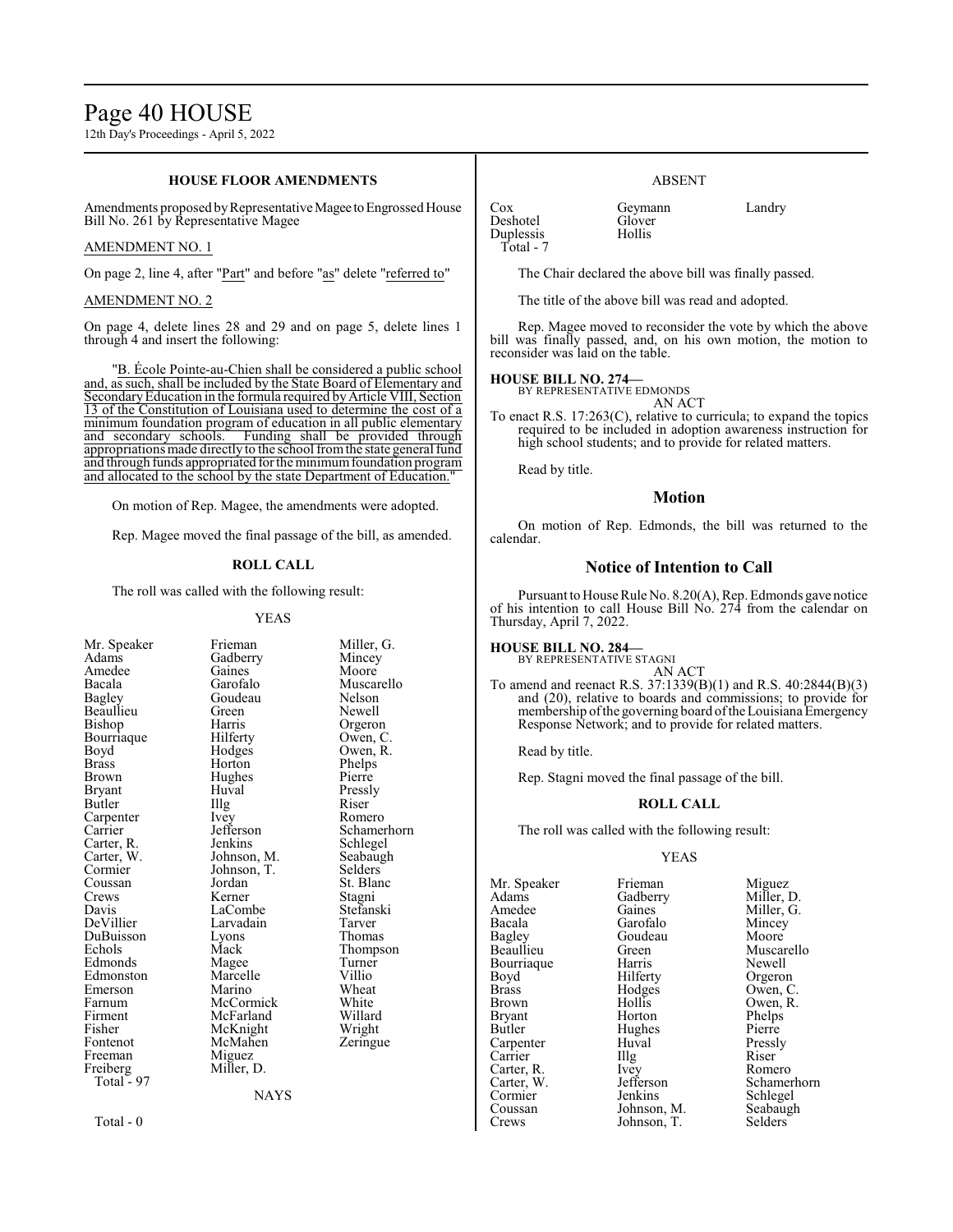## Page 41 HOUSE

12th Day's Proceedings - April 5, 2022

| Davis      | Jordan        | St. Blanc     |
|------------|---------------|---------------|
| DeVillier  | Kerner        | Stagni        |
| DuBuisson  | LaCombe       | Stefanski     |
| Duplessis  | Landry        | Tarver        |
| Echols     | Larvadain     | Thomas        |
| Edmonds    | Lyons         | Thompson      |
| Edmonston  | Mack          | Turner        |
| Emerson    | Magee         | Villio        |
| Farnum     | Marcelle      | Wheat         |
| Firment    | Marino        | White         |
| Fisher     | McCormick     | Willard       |
| Fontenot   | McFarland     | Wright        |
| Freeman    | McKnight      | Zeringue      |
| Freiberg   | McMahen       |               |
| Total - 98 |               |               |
|            | <b>NAYS</b>   |               |
| Total - 0  |               |               |
|            | <b>ABSENT</b> |               |
| Bishop     | Deshotel      | Glover        |
| Cox        | Geymann       | Nelson        |
| Total - 6  |               |               |
|            | $-1$ $-1$     | $\sim$ $\sim$ |

The Chair declared the above bill was finally passed.

The title of the above bill was read and adopted.

Rep. Stagni moved to reconsider the vote by which the above bill was finally passed, and, on his own motion, the motion to reconsider was laid on the table.

#### **HOUSE BILL NO. 323—**

BY REPRESENTATIVE NELSON AN ACT

To enact R.S. 15:745.4, relative to the confinement of inmates; to provide relative to persons committed to the custody of the Department of Public Safety and Corrections who are confined in a parish jail; to create the Back on Track Louisiana Pilot Program; to provide relative to participation in the program; to provide relative to payments to local jails; to provide relative to funding; and to provide for related matters.

Read by title.

Rep. Horton, on behalf of the Legislative Bureau, sent up floor amendments which were read as follows:

#### **HOUSE FLOOR AMENDMENTS**

Amendments proposed by Representative Horton on behalf of the Legislative Bureau to Engrossed House Bill No. 323 by Representative Nelson

#### AMENDMENT NO. 1

On page 3, line 3, following "Corrections," change "his" to "the inmate's"

On motion of Rep. Horton, the amendments were adopted.

Rep. Nelson moved the final passage of the bill, as amended.

#### **ROLL CALL**

The roll was called with the following result:

#### YEAS

| Mr. Speaker | Frieman  | Miguez     |
|-------------|----------|------------|
| Adams       | Gadberry | Miller, D. |
| Amedee      | Gaines   | Miller, G. |

| Bacala<br>Bagley<br>Bishop<br>Bourriaque<br>Boyd<br>Brass<br>Brown<br>Bryant<br><b>Butler</b><br>Carpenter<br>Carrier<br>Carter, R.<br>Carter, W. | Garofalo<br>Goudeau<br>Green<br>Harris<br>Hilferty<br>Hodges<br>Hollis<br>Horton<br>Hughes<br>Huval<br>Illg<br>Ivey<br>Jefferson | Mincey<br>Moore<br>Muscarello<br>Nelson<br>Newell<br>Orgeron<br>Owen, C.<br>Owen, R.<br>Phelps<br>Pierre<br>Pressly<br>Riser<br>Romero |
|---------------------------------------------------------------------------------------------------------------------------------------------------|----------------------------------------------------------------------------------------------------------------------------------|----------------------------------------------------------------------------------------------------------------------------------------|
| Cormier                                                                                                                                           | Jenkins                                                                                                                          | Schamerhorn                                                                                                                            |
| Coussan                                                                                                                                           | Johnson, M.                                                                                                                      | Schlegel                                                                                                                               |
| Crews                                                                                                                                             | Johnson, T.                                                                                                                      | Seabaugh                                                                                                                               |
| Davis                                                                                                                                             | Jordan                                                                                                                           | Selders                                                                                                                                |
| DeVillier                                                                                                                                         | Kerner                                                                                                                           | St. Blanc                                                                                                                              |
| DuBuisson                                                                                                                                         | LaCombe                                                                                                                          | Stagni                                                                                                                                 |
| Duplessis                                                                                                                                         | Landry                                                                                                                           | Stefanski                                                                                                                              |
| Echols                                                                                                                                            | Larvadain                                                                                                                        | Tarver                                                                                                                                 |
| Edmonds                                                                                                                                           | Lyons                                                                                                                            | Thomas                                                                                                                                 |
| Edmonston                                                                                                                                         | Mack                                                                                                                             | Thompson                                                                                                                               |
| Emerson                                                                                                                                           | Magee                                                                                                                            | Turner                                                                                                                                 |
| Farnum                                                                                                                                            | Marcelle                                                                                                                         | Villio                                                                                                                                 |
| Firment                                                                                                                                           | Marino                                                                                                                           | Wheat                                                                                                                                  |
| Fisher                                                                                                                                            | McCormick                                                                                                                        | White                                                                                                                                  |
| Fontenot                                                                                                                                          | McFarland                                                                                                                        | Willard                                                                                                                                |
| Freeman                                                                                                                                           | McKnight                                                                                                                         | Wright                                                                                                                                 |
| Freiberg<br>Total - 99                                                                                                                            | McMahen                                                                                                                          | Zeringue                                                                                                                               |
|                                                                                                                                                   | <b>NAYS</b>                                                                                                                      |                                                                                                                                        |
|                                                                                                                                                   |                                                                                                                                  |                                                                                                                                        |
| Total - 0                                                                                                                                         |                                                                                                                                  |                                                                                                                                        |

| <b>ABSENT</b> |  |
|---------------|--|
|               |  |

Beaullieu Deshotel Glover<br>Cox Geymann

Total - 5

The Chair declared the above bill was finally passed.

The title of the above bill was read and adopted.

Geymann

Rep. Nelson moved to reconsider the vote by which the above bill was finally passed, and, on his own motion, the motion to reconsider was laid on the table.

#### **HOUSE BILL NO. 416—**

MARINO, BRASS, FREEMAN, CHARLES OWEN, AND SCHLEGEL AN ACT

To amend and reenact R.S. 17:392.1(F)(1)(introductory paragraph) and (2) and to enact R.S. 17:392.1(F)(3) and 3996(B)(67), relative to screening of public school students for impediments to learning; to provide relative to reports to the state Department of Education and to the legislature regarding students with dyslexia; and to provide for related matters.

Read by title.

Rep. Marino moved the final passage of the bill.

#### **ROLL CALL**

The roll was called with the following result:

Gadberry<br>Gaines

#### YEAS

| $1$ v $\mu$ . $\sigma$ $\mu$ $\sigma$ $\alpha$ |
|------------------------------------------------|
| Adams                                          |
| Amedee                                         |
| Bacala                                         |
|                                                |

Mr. Speaker Frieman Miller, D.<br>Adams Gadberry Miller, G. Mincey Garofalo Moore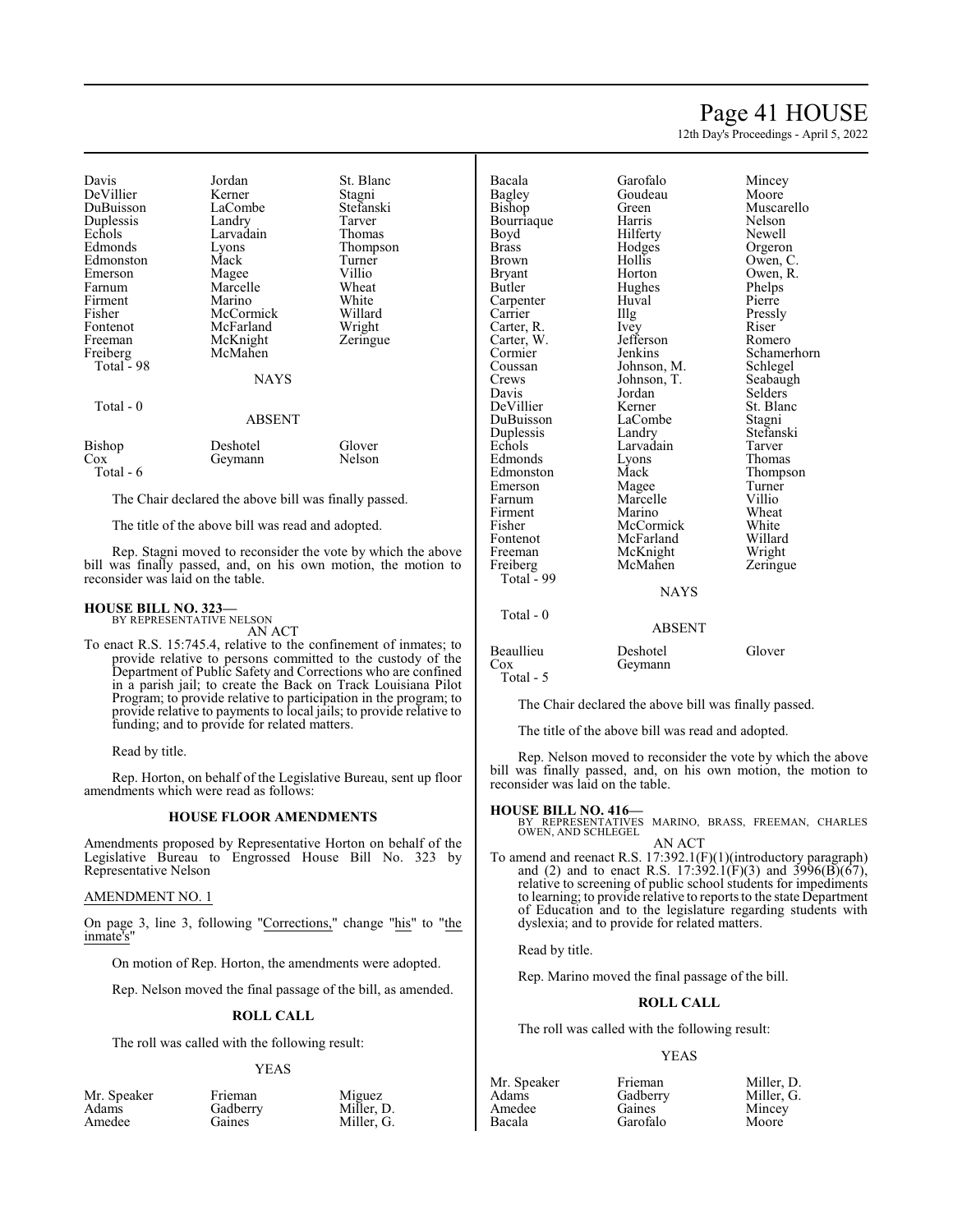## Page 42 HOUSE

12th Day's Proceedings - April 5, 2022

| Bagley        | Goudeau                                               | Muscarello     | Bourriaque    | Hilferty                                              | Newell         |
|---------------|-------------------------------------------------------|----------------|---------------|-------------------------------------------------------|----------------|
| Beaullieu     | Green                                                 | Nelson         | Boyd          | Hodges                                                | Orgeron        |
| Bourriague    | Harris                                                | Newell         | <b>Brass</b>  | Hollis                                                | Owen, C.       |
| Boyd          | Hilferty                                              | Orgeron        | <b>Brown</b>  | Horton                                                | Owen, R.       |
| <b>Brass</b>  |                                                       | Owen, C.       | <b>Bryant</b> | Hughes                                                |                |
|               | Hodges                                                |                |               |                                                       | Phelps         |
| Brown         | Hollis                                                | Owen, R.       | Butler        | Huval                                                 | Pierre         |
| <b>Bryant</b> | Horton                                                | Phelps         | Carpenter     | Illg                                                  | Pressly        |
| Butler        | Hughes                                                | Pierre         | Carrier       | Ivey                                                  | Riser          |
| Carpenter     | Huval                                                 | Pressly        | Carter, R.    | Jefferson                                             | Romero         |
| Carrier       | Illg                                                  | Riser          | Carter, W.    | Jenkins                                               | Schamerhorn    |
| Carter, R.    | Ivey                                                  | Romero         | Cormier       | Johnson, M.                                           | Schlegel       |
| Carter, W.    | Jefferson                                             | Schamerhorn    | Coussan       | Johnson, T.                                           | Seabaugh       |
| Cormier       | Jenkins                                               | Schlegel       | Crews         | Jordan                                                | <b>Selders</b> |
| Coussan       | Johnson, M.                                           | Seabaugh       | Davis         | Kerner                                                | St. Blanc      |
| Crews         | Johnson, T.                                           | <b>Selders</b> | DeVillier     | LaCombe                                               | Stagni         |
| Davis         | Jordan                                                | St. Blanc      | DuBuisson     | Landry                                                | Stefanski      |
| DeVillier     | Kerner                                                | Stagni         | Duplessis     | Larvadain                                             | Tarver         |
| DuBuisson     | LaCombe                                               | Stefanski      | Echols        | Lyons                                                 | Thomas         |
|               |                                                       |                | Edmonds       |                                                       |                |
| Duplessis     | Landry                                                | Tarver         |               | Mack                                                  | Thompson       |
| Echols        | Larvadain                                             | Thomas         | Edmonston     | Magee                                                 | Turner         |
| Edmonds       | Lyons                                                 | Thompson       | Emerson       | Marcelle                                              | Villio         |
| Edmonston     | Mack                                                  | Turner         | Farnum        | Marino                                                | Wheat          |
| Emerson       | Marcelle                                              | Villio         | Firment       | McCormick                                             | White          |
| Farnum        | Marino                                                | Wheat          | Fisher        | McFarland                                             | Willard        |
| Firment       | McCormick                                             | White          | Freeman       | McKnight                                              | Wright         |
| Fisher        | McFarland                                             | Willard        | Freiberg      | McMahen                                               | Zeringue       |
| Fontenot      | McKnight                                              | Wright         | Frieman       | Miguez                                                |                |
| Freeman       | McMahen                                               |                | Total - 98    |                                                       |                |
| Freiberg      | Miguez                                                |                |               | <b>NAYS</b>                                           |                |
| Total - 97    |                                                       |                |               |                                                       |                |
|               | <b>NAYS</b>                                           |                | Total $-0$    |                                                       |                |
|               |                                                       |                |               | <b>ABSENT</b>                                         |                |
| Total - $0$   |                                                       |                |               |                                                       |                |
|               |                                                       |                |               |                                                       |                |
|               | <b>ABSENT</b>                                         |                | Bishop        | Deshotel                                              | Geymann        |
|               |                                                       |                | $\cos$        | Fontenot                                              | Glover         |
| Bishop        | Geymann                                               | Zeringue       | Total - 6     |                                                       |                |
| Cox           | Glover                                                |                |               |                                                       |                |
| Deshotel      | Magee                                                 |                |               | The Chair declared the above bill was finally passed. |                |
| Total - 7     |                                                       |                |               |                                                       |                |
|               |                                                       |                |               | The title of the above bill was read and adopted.     |                |
|               | The Chair declared the above bill was finally passed. |                |               |                                                       |                |

Rep. Jenkins moved to reconsider the vote by which the above bill was finally passed, and, on his own motion, the motion to reconsider was laid on the table.

Rep. Marino moved to reconsider the vote by which the above bill was finally passed, and, on his own motion, the motion to **HOUSE BILL NO. 434—**

BY REPRESENTATIVES PHELPS AND JENKINS AN ACT

To enact Children's Code Article 896(H), relative to deferred dispositional agreements; to provide relative to eligibility; and to provide for related matters.

Read by title.

Rep. Jenkins moved the final passage of the bill.

#### **ROLL CALL**

The roll was called with the following result:

#### YEAS

Mr. Speaker Freiberg Miguez<br>Adams Frieman Miller, 1 Adams Frieman Miller, D.<br>Amedee Gadberry Miller, G. Amedee Gadberry Miller, G.<br>Bacala Gaines Mincey Bacala Gaines Mincey<br>Bagley Garofalo Moore Bagley Garofalo<br>Beaullieu Goudeau Bourriaque Green<br>Boyd Harris Boyd Harris Newell<br>Brass Hilferty Orgeron Brass Hilferty Orgeron<br>Brown Hodges Owen, C

Goudeau Muscarello<br>Green Nelson Owen, C.

Rep. Jenkins moved the final passage of the bill.

Read by title.

provide for related matters.

reconsider was laid on the table.

#### **ROLL CALL**

AN ACT To amend and reenact Children's Code Article 905(B), relative to progress reports of juveniles; to provide for an increased time period for reports; to provide for an additional recipient; and to

The roll was called with the following result:

The title of the above bill was read and adopted.

**HOUSE BILL NO. 432—** BY REPRESENTATIVES PHELPS AND JENKINS

#### YEAS

Mr. Speaker Gadberry Miller, D.<br>Adams Gaines Miller, G. Adams Gaines Miller, G.<br>Adams Garofalo Mincey Amedee Garofalo Mincey<br>Bacala Goudeau Moore Bacala Goudeau<br>Bagley Green **Beaullieu** 

Green Muscarello<br>Harris Nelson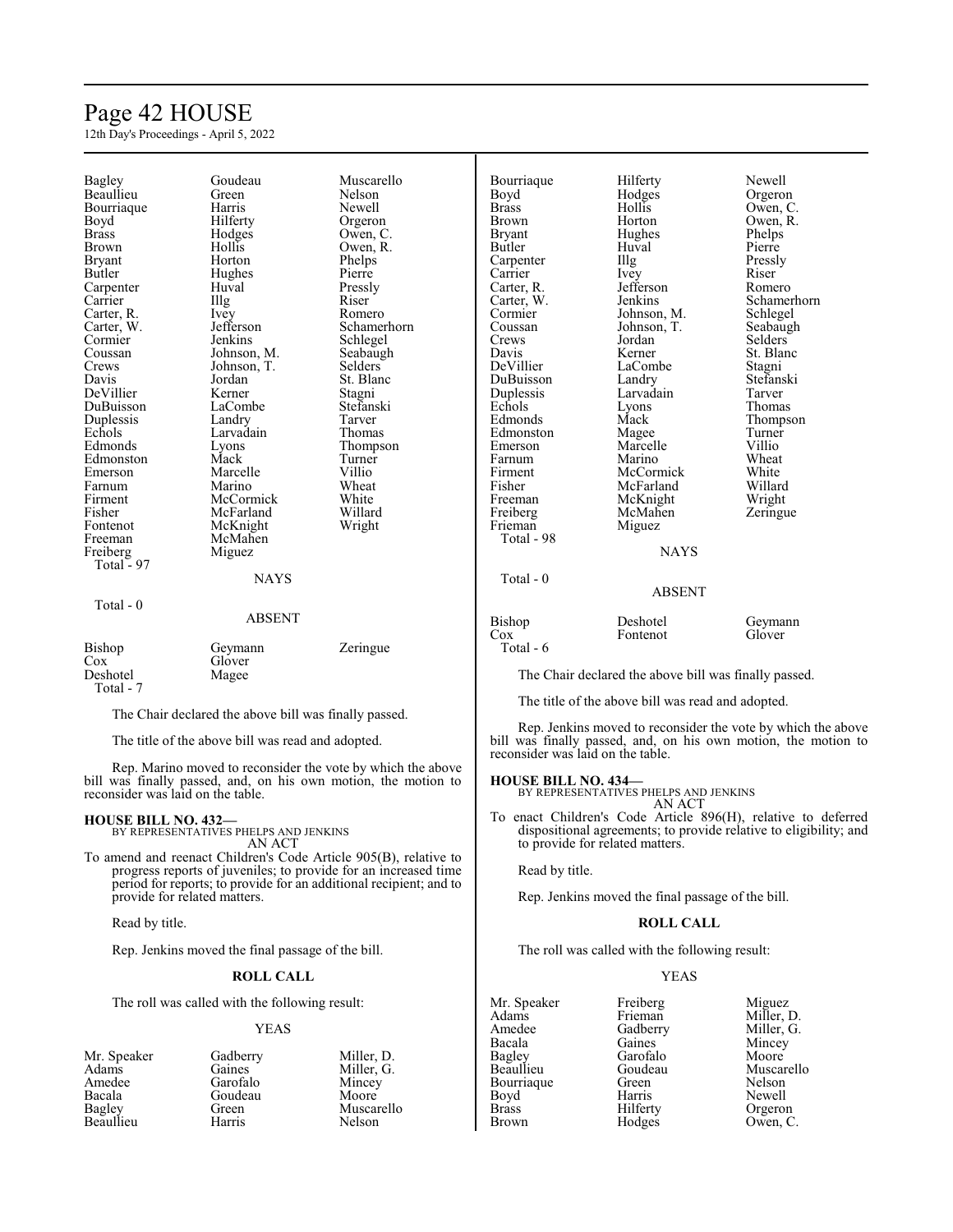## Page 43 HOUSE

12th Day's Proceedings - April 5, 2022

Bryant Hollis Owen, R.<br>Butler Horton Phelps Carpenter Hughe<br>Carrier Huval Carter, R. Illg Riser Carter, W. Ivey Romero Carter, W. Ivey<br>Cormier Jefferson Cormier Jefferson Schamerhorn<br>
Coussan Jenkins Schlegel Coussan Jenkins Schlegel<br>Crews Johnson, M. Seabaugh Crews Johnson, M. Seabaught Seabaught Seabaught Seabaught Seabaught Seabaught Seabaught Seabaught Seabaught Seabaught Seabaught Seabaught Seabaught Seabaught Seabaught Seabaught Seabaught Seabaught Seabaught Seabaught Seab DeVillier Kerner St. Blanc<br>DuBuisson LaCombe Stefanski DuBuisson LaCombe Stefans<br>
Duplessis Landry Tarver Duplessis Landry Tarver<br>
Echols Larvadain Thomas Echols Larvadain<br>Edmonds Lyons Edmonston Mack Turner<br>
Emerson Magee Villio Emerson Magee Villio<br>Farnum Marino Wheat Farnum Marino Wheat<br>Firment McCormick White Firment McCormick White<br>Fisher McFarland Willard Fisher McFarland Willard<br>Fontenot McKnight Wright Fontenot McKnight Wright<br>
Freeman McMahen Zeringue McMahen Total - 96 Total - 0

Horton Phelps<br>
Hughes Pierre Huval Pressly<br>
Illg Riser Johnson, T.<br>Kerner St. Blanc Eyons Thompson<br>
Mack Turner **NAYS** ABSENT

#### Bishop Geymann Marcelle<br>Cox Glover Stagni Glover<br>Jordan Deshotel Total - 8

The Chair declared the above bill was finally passed.

The title of the above bill was read and adopted.

Rep. Jenkins moved to reconsider the vote by which the above bill was finally passed, and, on his own motion, the motion to reconsider was laid on the table.

## **HOUSE BILL NO. 443—** BY REPRESENTATIVE MAGEE

AN ACT

To amend and reenact Code of Criminal Procedure Article 875.1, relative to the financial obligations for criminal offenders; to provide relative to the payment of fines, fees, costs, restitution, and other monetary obligations related to an offender's conviction; to require the court to determine the offender's ability to pay the financial obligations imposed; to authorize the court to waive, modify, or create a payment plan for the offender's financial obligations; to provide relative to the recovery of uncollected monetary obligations at the end of a probation period; and to provide for related matters.

Read by title.

Rep. Magee moved the final passage of the bill.

#### **ROLL CALL**

The roll was called with the following result:

#### YEAS

| Mr. Speaker | Gadberry | Miller, D. |
|-------------|----------|------------|
| Adams       | Gaines   | Miller, G. |
| Amedee      | Garofalo | Mincey     |
| Bacala      | Goudeau  | Moore      |
| Bagley      | Green    | Muscarello |
| Beaullieu   | Harris   | Nelson     |
| Bourriaque  | Hilferty | Newell     |

| Boyd<br><b>Brass</b> | Hodges<br>Hollis | Orgeron<br>Owen, C. |
|----------------------|------------------|---------------------|
| Brown                | Horton           | Owen, R.            |
| Butler               | Hughes           | Phelps              |
| Carpenter            | Huval            | Pierre              |
| Carrier              | Illg             | Pressly             |
| Carter, R.           | Ivey             | Riser               |
| Carter, W.           | Jefferson        | Romero              |
| Cormier              | Jenkins          | Schamerhorn         |
| Coussan              | Johnson, M.      | Schlegel            |
| Crews                | Johnson, T.      | Seabaugh            |
| Davis                | Jordan           | Selders             |
| DeVillier            | Kerner           | St. Blanc           |
| DuBuisson            | LaCombe          | Stagni              |
| Duplessis            | Landry           | Stefanski           |
| Echols               | Larvadain        | Tarver              |
| Edmonds              | Lyons            | Thomas              |
| Edmonston            | Mack             | Thompson            |
| Emerson              | Magee            | Turner              |
| Farnum               | Marcelle         | Villio              |
| Firment              | Marino           | Wheat               |
| Fisher               | McCormick        | White               |
| Fontenot             | McFarland        | Willard             |
| Freeman              | McKnight         | Wright              |
| Freiberg             | McMahen          | Zeringue            |
| Frieman              | Miguez           |                     |
| Total - 98           |                  |                     |
|                      | <b>NAYS</b>      |                     |
| Total - 0            |                  |                     |
|                      | <b>ARCENT</b>    |                     |

# Pressly Stefanski

#### ABSENT

Bishop Cox Geymann<br>Brvant Deshotel Glover Bryant Total - 6

The Chair declared the above bill was finally passed.

The title of the above bill was read and adopted.

Rep. Magee moved to reconsider the vote by which the above bill was finally passed, and, on his own motion, the motion to reconsider was laid on the table.

#### **HOUSE BILL NO. 491—**

BY REPRESENTATIVE BACALA AN ACT

To amend and reenact R.S. 14:65(A), relative to simple robbery; to amend the definition of simple robbery; to provide relative to a group of individuals with the intent to take anything of value; and to provide for related matters.

Read by title.

#### **Motion**

On motion of Rep. Bacala, the bill was returned to the calendar.

#### **Notice of Intention to Call**

Pursuant to House Rule No. 8.20(A), Rep. Bacala gave notice of his intention to call House Bill No. 491 from the calendar on Wednesday, April 6, 2022.

#### **HOUSE BILL NO. 447—**

BY REPRESENTATIVE HUGHES AN ACT

To enact R.S. 14:64.2.1 and 64.5 and R.S. 15:1352(A)(69) and (70), relative to juveniles; to create crimes relative to the recruitment of juveniles to commit certain offenses; to provide for definitions; to provide for criminal penalties; to provide for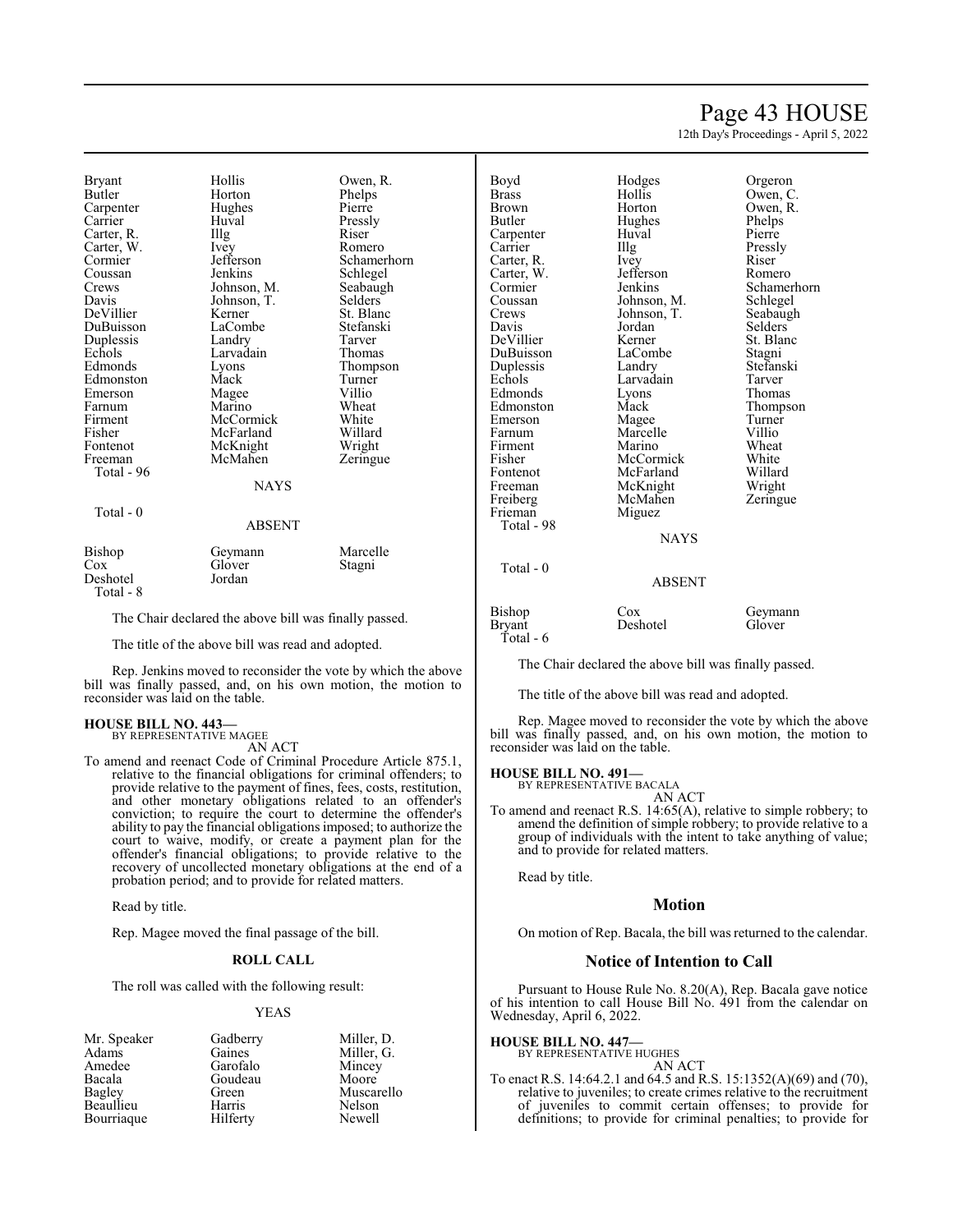## Page 44 HOUSE

12th Day's Proceedings - April 5, 2022

additional crimes that are elements of racketeering activity; and to provide for related matters.

Called from the calendar.

Read by title.

**Motion**

On motion ofRep. Hughes, the bill was returned to the calendar.

#### **Notice of Intention to Call**

Pursuant to House Rule No. 8.20(A), Rep. Hughes gave notice of his intention to call House Bill No. 447 from the calendar on Wednesday, April 6, 2022.

**HOUSE BILL NO. 210—** BY REPRESENTATIVE MACK

AN ACT To amend and reenact R.S. 22:231, 232.1(B), 232.2(B), 232.3(B) and (D), 232.4(B), 232.7, 232.8, 236(10) and (20), 236.4(A),  $237.2(10)$  and  $(20)$ ,  $237.6(A)$ ,  $252(\dot{C})(4)$ ,  $524(\dot{2})$ ,  $528(1)$ ,  $553$ , 1564(B)(3), 1622(4)(b)(iii), 1625(J), 1722(10)(c), 1726(B), 1728(6), and 1729(F), relative to certain provisions affecting the Insurance Holding Company System Regulatory Law; to make corrective changes to certain internal citation references; to provide for technical changes; and to provide for related matters.

Called from the calendar.

Read by title.

Rep. Brown moved the final passage of the bill.

#### **ROLL CALL**

The roll was called with the following result:

#### YEAS

Miller, D. Miller, G. Mincey Moore Muscarello Nelson Newell Orgeron Owen, C. Owen, R. Phelps Pierre Pressly<br>Riser

Romero Schamerhorn Schlegel Seabaugh St. Blanc Stagni Stefanski<br>Tarver

Thomas Thompson Turner<br>Villio

White Willard Wright

| Mr. Speaker   | Frieman     | Miller  |
|---------------|-------------|---------|
| Adams         | Gadberry    | Miller  |
| Amedee        | Gaines      | Mince   |
| Bacala        | Garofalo    | Moore   |
|               |             |         |
| <b>Bagley</b> | Goudeau     | Musca   |
| Beaullieu     | Green       | Nelson  |
| Bourriaque    | Harris      | Newel   |
| Boyd          | Hilferty    | Orgero  |
| <b>Brass</b>  | Hodges      | Owen,   |
| Brown         | Hollis      | Owen,   |
| Bryant        | Horton      | Phelps  |
| Butler        | Hughes      | Pierre  |
| Carpenter     | Huval       | Pressly |
| Carrier       | Illg        | Riser   |
| Carter, R.    | Ivey        | Romer   |
| Carter, W.    | Jefferson   | Scham   |
| Cormier       | Jenkins     | Schleg  |
| Coussan       | Johnson, M. | Seabaı  |
| Crews         | Johnson, T. | St. Bla |
| Davis         | Jordan      | Stagni  |
| DeVillier     | Kerner      | Stefan  |
| DuBuisson     | LaCombe     | Tarver  |
| Duplessis     | Landry      | Thoma   |
| Echols        | Larvadain   | Thomp   |
| Edmonds       | Lyons       | Turnei  |
| Edmonston     | Mack        | Villio  |
| Emerson       | Marcelle    | Wheat   |
| Farnum        | Marino      | White   |
| Firment       | McCormick   | Willar  |
| Fisher        | McFarland   | Wrigh   |
|               |             |         |

Fontenot McKnight Zeringue<br>Freeman McMahen McMahen<br>Miguez Freiberg Miguez Total - 97 NAYS Total - 0 ABSENT Bishop Geymann Selders Glover<br>Magee Deshotel Total - 7

The Chair declared the above bill was finally passed.

The title of the above bill was read and adopted.

Rep. Brown moved to reconsider the vote by which the above bill was finally passed, and, on his own motion, the motion to reconsider was laid on the table.

#### **HOUSE BILL NO. 462—**

BY REPRESENTATIVE MINCEY AN ACT

To enact R.S. 14:45.2, relative to kidnapping and false imprisonment; to create the crime of unauthorized removal of a minor from a school, child day care center, or early learning center; to provide for definitions; to provide for criminal penalties; to provide for exceptions; and to provide for related matters.

Called from the calendar.

Read by title.

#### **Motion**

On motion of Rep. Mincey, the bill was returned to the calendar.

#### **HOUSE BILL NO. 376—**

BY REPRESENTATIVES HUVAL, GREEN, AND WRIGHT AND SENATORS TALBOT AND MCMATH AN ACT

To amend and reenact R.S. 32:300.5 and to repeal R.S. 32:300.6, 300.7, and 300.8, relative to the prohibition of the use of certain wireless telecommunications devices while operating a motor vehicle; to provide for definitions; to provide for exceptions and penalties; to provide for enforcement and reporting; and to provide for related matters.

Called from the calendar.

Read by title.

#### **Motion**

On motion of Rep. Huval, the bill was returned to the calendar.

#### **HOUSE BILL NO. 456—**

BY REPRESENTATIVE NELSON AN ACT

To amend and reenact R.S. 24:31, relative to legislative per diem payments; to allow certain members of the legislature to receive per diem payments as non-taxable travel allowances rather than compensation; and to provide for related matters.

Called from the calendar.

Read by title.

Rep. Nelson moved the final passage of the bill.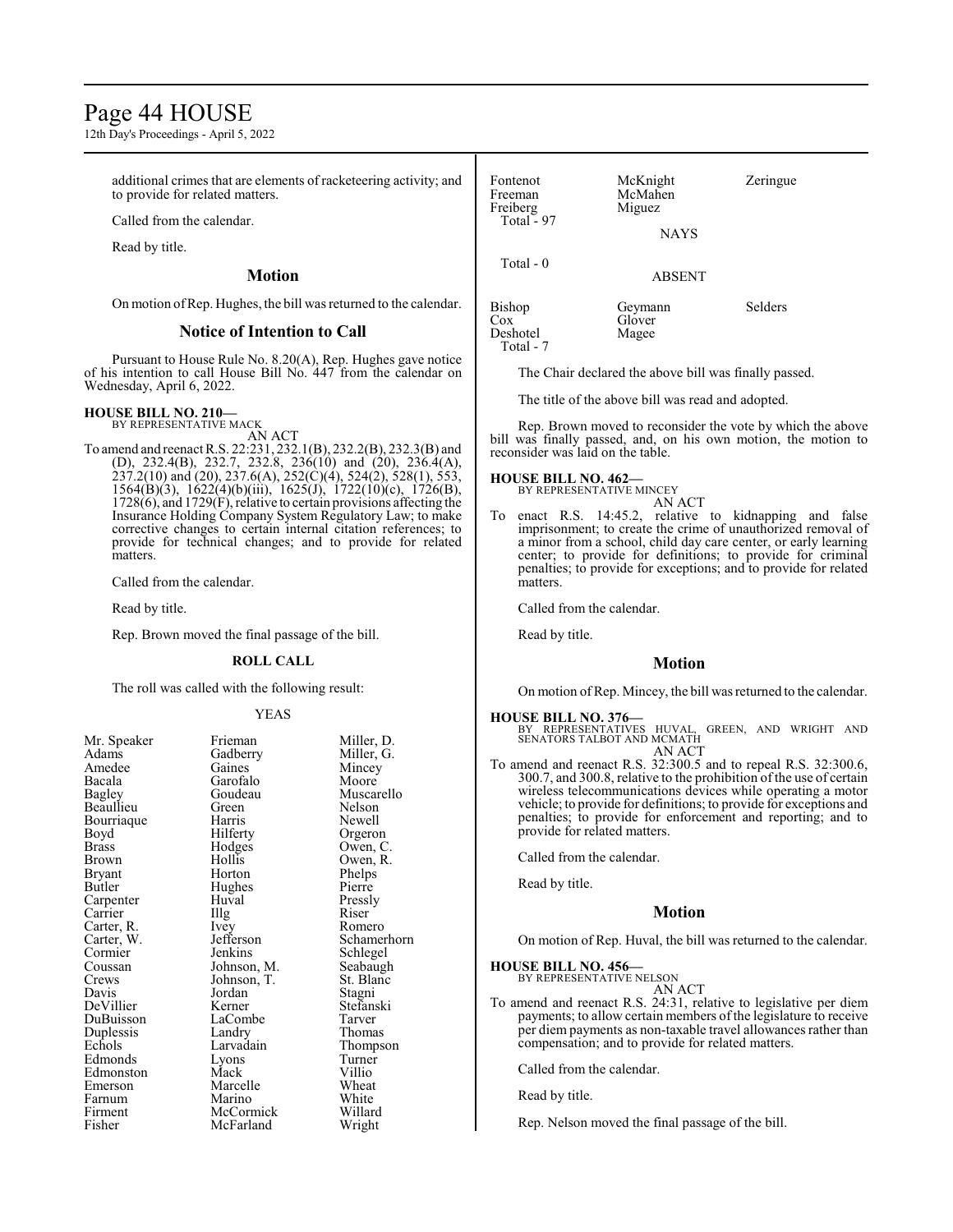# Page 45 HOUSE

12th Day's Proceedings - April 5, 2022

#### **ROLL CALL**

The roll was called with the following result:

#### YEAS

Adams Frieman Miguez<br>Amedee Gadberry Miller, Bagley Garofalo<br>Beaullieu Goudeau Bourriaque Green<br>Boyd Harris Brown Hodges<br>Bryant Hollis Carpenter Hug<br>Carrier HIIg Carter, W. Jefferson<br>Cormier Jenkins Crews Johnson, T.<br>Davis Jordan Echols Larvadain<br>Edmonds Lyons Freiberg Total  $-93$ Total - 0

Amedee Gadberry Miller, G. Bacala Gaines Mincey Goudeau Muscarello<br>Green Nelson Boyd Harris Newell<br>Brass Hilferty Orgero Brass Hilferty Orgeron Bryant Hollis Owen, R.<br>Butler Horton Phelps Horton Phelps<br>Hughes Pierre Illg Pressly<br>Ivev Riser Carter, R. Ivey Riser<br>Carter, W. Jefferson Romero Cormier Jenkins Schamerhorn<br>Coussan Johnson, M. Schlegel Coussan Johnson, M. Schlegel<br>Crews Johnson, T. Seabaugh Jordan St. Blanc<br>Kerner Stagni DeVillier Kerner Stagni<br>DuBuisson LaCombe Stefanski DuBuisson LaCombe Stefans<br>
Duplessis Landry Tarver Duplessis Landry Tarver Eyons Thompson<br>
Mack Turner Edmonston Mack Turner<br>Emerson Marcelle Villio Emerson Marcelle Villio<br>
Farnum Marino Wheat Farnum Marino Wheat<br>
Firment McCormick White Firment McCormick White<br>
Fisher McFarland Willard Fisher McFarland Willard<br>Freeman McKnight Wright McKnight Wright<br>
McMahen Zeringue NAYS

#### ABSENT

| Mr. Speaker<br>Bishop<br>Cox<br>Deshotel | Fontenot<br>Geymann<br>Glover<br>Huval | Magee<br>Miller, D.<br>Selders |
|------------------------------------------|----------------------------------------|--------------------------------|
| Total - $11$                             |                                        |                                |

The Chair declared the above bill was finally passed.

The title of the above bill was read and adopted.

Rep. Nelson moved to reconsider the vote by which the above bill was finally passed, and, on his own motion, the motion to reconsider was laid on the table.

#### **HOUSE BILL NO. 497—**

BY REPRESENTATIVES TURNER, ROBBY CARTER, AND COX AN ACT

To amend and reenact R.S. 37:1250, relative to regulation of pharmacists and pharmacies by the Louisiana Board of Pharmacy; to provide relative to facilities which engage solely in the distribution of drugs or other products necessary for home kidney dialysis for patients with end stage renal disease; to exempt such facilities from the provisions of the Louisiana Pharmacy Practice Act; and to provide for related matters.

Called from the calendar.

Read by title.

Rep. Turner moved the final passage of the bill.

#### **ROLL CALL**

The roll was called with the following result:

#### YEAS

Mr. Speaker Freiberg Miller, D.<br>Adams Frieman Miller, G. Adams Frieman Miller, G.<br>Amedee Gadberry Mincey Amedee Gadberry Mincey<br>Bacala Gaines Moore Bacala Gaines<br>Bagley Green Beaullieu – Harris – Nelson<br>Bourriaque – Hilferty – Newell Bourriaque Hilferty<br>Boyd Hodges Boyd Hodges Orgeron<br>Brass Hollis Owen, C Brass Hollis Owen, C. Brown Horton Owen, R.<br>Bryant Hughes Phelps Bryant Hughes Phelps<br>Butler Huyal Pierre Butler Huval Pierre Carpenter IIIg Pressly<br>Carrier Ivey Riser Carrier Ivey Riser<br>Carter, R. Jefferson Romero Carter, R. Jefferson<br>Carter, W. Jenkins Carter, W. Jenkins Schamerhorn<br>Cormier Johnson, M. Schlegel Cormier Johnson, M. Schlegel<br>Coussan Johnson, T. Seabaugh Coussan Johnson, T.<br>Crews Jordan Crews Jordan St. Blanc<br>
Davis Kerner Stagni DeVillier LaCombe Stefans<br>
DuBuisson Landry Tarver DuBuisson Landry Tarver<br>
Duplessis Larvadain Thomas Duplessis Larvadain<br>Echols Lyons Edmonds Mack Turner<br>Edmonston Marcelle Villio Edmonston Marcelle Villio<br>Emerson Marino Wheat Emerson Marino Wheat<br>
Farnum McCormick White Farnum McCormick White<br>Firment McFarland Willard Fisher McKnight Wright<br>
Fontenot McMahen Zeringue Freeman Total - 95 Total - 0

Total - 9

Kerner Stagni<br>LaCombe Stefanski McFarland Willard<br>
McKnight Wright McMahen<br>Miguez NAYS

Green Muscarello<br>Harris Nelson Eyons Thompson<br>
Mack Turner

ABSENT

| Bishop           | Garofalo | Goudeau |
|------------------|----------|---------|
| Cox              | Geymann  | Magee   |
| Deshotel         | Glover   | Selders |
| $T_{\alpha+1}$ 0 |          |         |

The Chair declared the above bill was finally passed.

The title of the above bill was read and adopted.

Rep. Turner moved to reconsider the vote by which the above bill was finally passed, and, on his own motion, the motion to reconsider was laid on the table.

#### **Suspension of the Rules**

On motion of Rep. Magee, the rules were suspended in order to take up and consider Petitions, Memorials, and Communications at this time.

#### **Petitions, Memorials, and Communications**

The following petitions, memorials, and communications were received and read: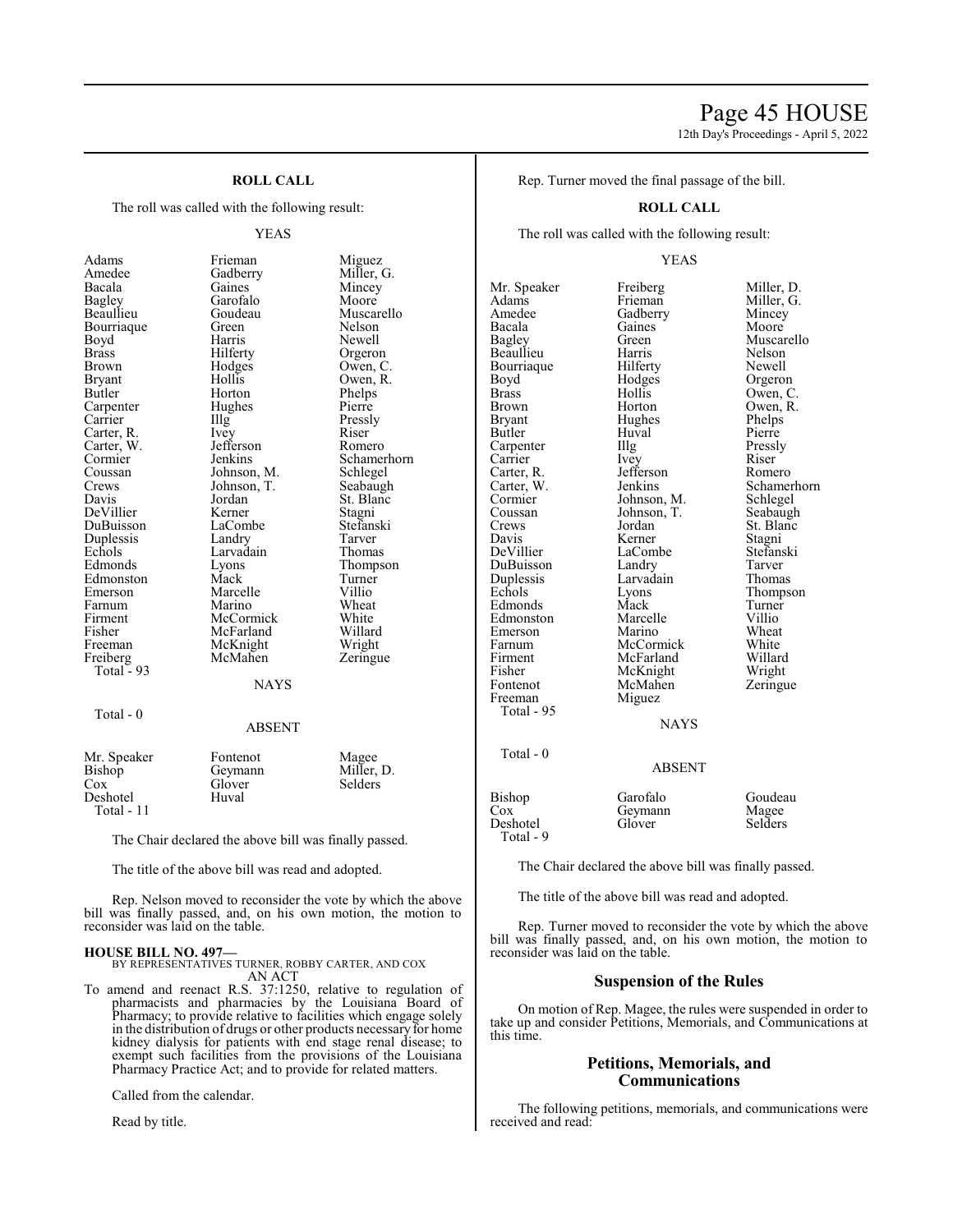12th Day's Proceedings - April 5, 2022

#### **Message from the Senate**

#### **SIGNED SENATE CONCURRENT RESOLUTIONS**

#### April 5, 2022

To the Honorable Speaker and Members of the House of Representatives:

I am directed to inform your honorable body that the President of the Senate has signed the following Senate Concurrent Resolutions:

Senate Concurrent Resolution Nos. 15 and 16

and ask the Speaker of the House of Representatives to affix his signature to the same.

Respectfully submitted,

YOLANDA J. DIXON Secretary of the Senate

The Senate Concurrent Resolutions contained herein were signed by the Speaker of the House.

#### **Message from the Senate**

#### **SENATE BILLS**

#### April 5, 2022

To the Honorable Speaker and Members of the House of Representatives:

I am directed to inform your honorable body that the Senate has finally passed the following Senate Bills:

Senate Bill Nos. 27, 157, 171, 216, 332 and 393

Respectfully submitted,

YOLANDA J. DIXON Secretary of the Senate

#### **Senate Bills and Joint Resolutions on First Reading**

The following Senate Bills and Joint Resolutions on first reading were taken up, read, and placed upon the calendar for their second reading:

#### **SENATE BILL NO. 27—** BY SENATOR LAMBERT

AN ACT

To enact R.S. 49:191(13)(a) and to repeal R.S. 49:191(10)(f), relative to the Department of Environmental Quality, including provisions to provide for the re-creation of the Department of Environmental Quality and the statutory entities made a part of the department by law; to provide for the effective termination date for all statutory authority for the existence of such statutory entities; and to provide for related matters.

Read by title.

Lies over under the rules.

#### **SENATE BILL NO. 157—** BY SENATOR MILLIGAN

#### AN ACT

To amend and reenact R.S.  $15:587(A)(1)(a)$  and to enact R.S.  $15:587(A)(1)(m)$  and  $587.5(B)(3)$ , relative to criminal history records and identification files; to provide for access to criminal history records and identification files by the office of technology services; to provide for responsibilities of division of administration, office of technology services; and to provide for related matters.

Read by title.

Lies over under the rules.

#### **SENATE BILL NO. 171—** BY SENATOR FOIL

AN ACT To enact R.S. 49:191(13) and to repeal R.S. 49:191(10)(i), relative to the Department of Veterans Affairs; to provide for re-creation of the Department of Veterans Affairs and the statutory entities made a part of the department by law; to provide for the effective termination date for all statutory authority for the existence of such statutory entities; to provide for an effective date; and to provide for related matters.

Read by title.

Lies over under the rules.

**SENATE BILL NO. 216—** BY SENATOR JACKSON

AN ACT

To enact R.S.  $15:255(X)$ , relative to compulsory process of certain courts; to provide for the witness fee fund for the Bastrop City Court; to provide for excess funds to be used for operating expenses; and to provide for related matters.

Read by title.

Lies over under the rules.

**SENATE BILL NO. 332—** BY SENATOR HENRY

AN ACT

To amend and reenact R.S. 26:80(A)(2) and 280(A)(2), relative to the office of alcohol and tobacco control; to provide relative to permits; to provide relative to residency requirements; to remove the two-year residency requirement for alcohol retail permits; and to provide for related matters.

Read by title.

Lies over under the rules.

#### **SENATE BILL NO. 393—** BY SENATOR WHITE

AN ACT

To amend and reenact R.S. 14:95.1(D) and to enact R.S. 14:2(B)(29) and 95.1(E), relative to crimes of violence; to designate the crime of possession of firearm or carrying concealed weapon by a person convicted of certain felonies as a crime of violence; to provide for an effective date; and to provide for related matters.

Read by title.

Lies over under the rules.

#### **Suspension of the Rules**

On motion of Rep. Carpenter, the rules were suspended in order to take up and consider Introduction of Resolutions, House and House Concurrent at this time.

#### **Introduction of Resolutions, House and House Concurrent**

The following members introduced the following entitled House and House Concurrent Resolutions, which were read the first time by their titles and placed upon the calendar for their second reading: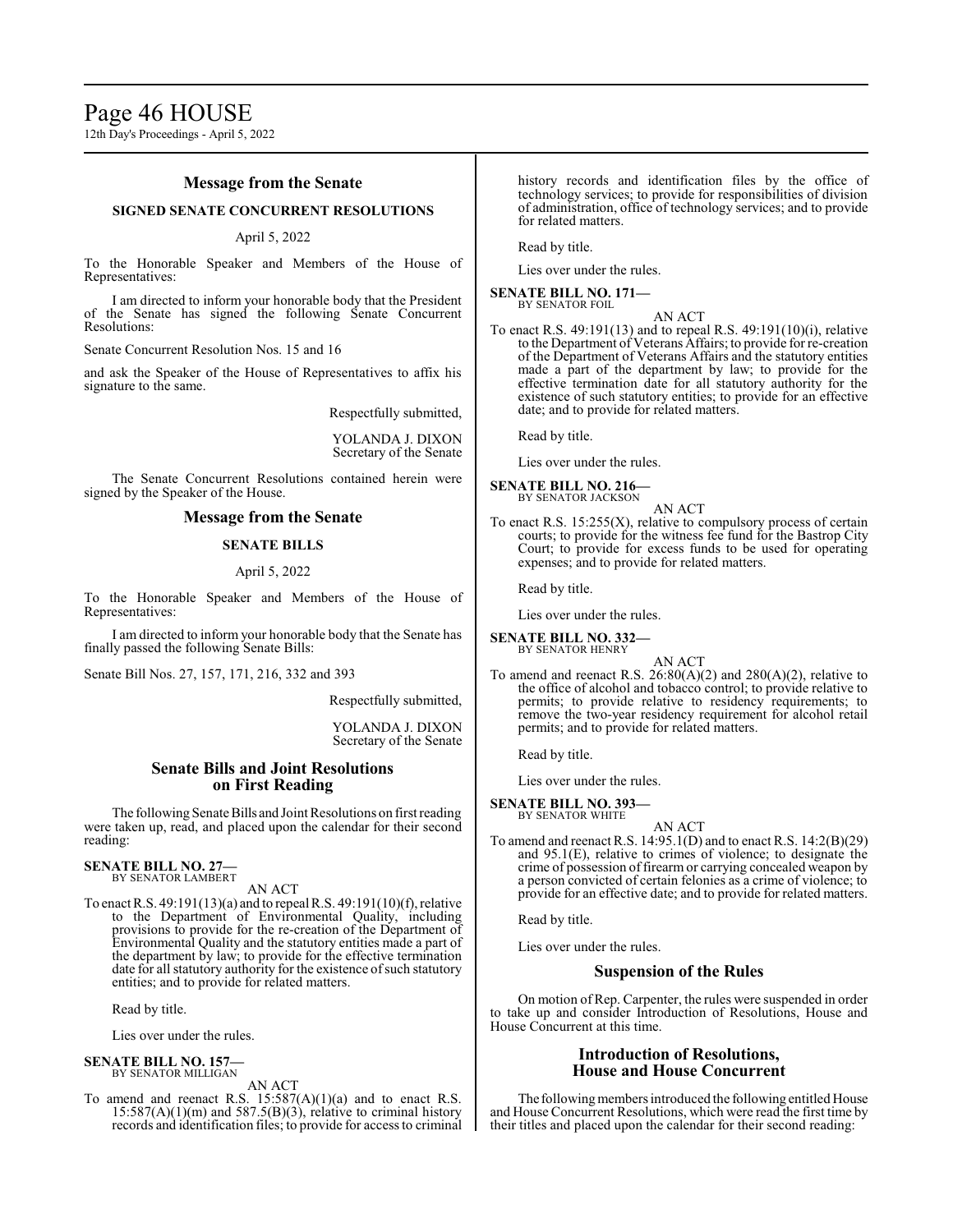# Page 47 HOUSE

12th Day's Proceedings - April 5, 2022

| <b>HOUSE RESOLUTION NO. 42—</b><br>BY REPRESENTATIVE CARPENTER<br>A RESOLUTION                                                                                                                                                                                             | House Bill No. 164, by Pressly<br>Reported with amendments. (15-0)                                                                                                                    |
|----------------------------------------------------------------------------------------------------------------------------------------------------------------------------------------------------------------------------------------------------------------------------|---------------------------------------------------------------------------------------------------------------------------------------------------------------------------------------|
| To commend the Southern University Laboratory School football<br>team on winning the Louisiana High School Athletic<br>Association 2021 Division IV state championship.                                                                                                    | House Bill No. 172, by Miller, G.<br>Reported favorably. (13-0)                                                                                                                       |
| Read by title.                                                                                                                                                                                                                                                             | House Bill No. 213, by Miller, G.<br>Reported with amendments. (8-4-1)                                                                                                                |
| On motion of Rep. Carpenter, and under a suspension of the<br>rules, the resolution was adopted.                                                                                                                                                                           | House Bill No. 225, by Miller, G.<br>Reported favorably. (10-0)                                                                                                                       |
| <b>HOUSE RESOLUTION NO. 43—</b><br>BY REPRESENTATIVE CARPENTER<br>A RESOLUTION                                                                                                                                                                                             | House Bill No. 309, by Jenkins<br>Reported with amendments. (15-0-1)                                                                                                                  |
| To commend the Southern University Laboratory School girls'<br>basketball team on winning the Louisiana High School Athletic<br>Association 2022 Division IV state championship.                                                                                           | House Bill No. 395, by Willard (Joint Resolution)<br>Reported without amendments. (14-0-1)                                                                                            |
| Read by title.<br>On motion of Rep. Carpenter, and under a suspension of the                                                                                                                                                                                               | House Bill No. 681, by Schexnayder (Joint Resolution)<br>Reported with amendments. (14-0)                                                                                             |
| rules, the resolution was adopted.                                                                                                                                                                                                                                         | House Bill No. 703, by Miller, G.<br>Reported with amendments. (16-0)                                                                                                                 |
| <b>HOUSE RESOLUTION NO. 44—</b><br>BY REPRESENTATIVE CARPENTER<br>A RESOLUTION                                                                                                                                                                                             | <b>GREGORY A. MILLER</b>                                                                                                                                                              |
| To commend the Southern University Laboratory School boys'<br>basketball team on winning the Louisiana High School Athletic<br>Association 2022 Division IV state championship.                                                                                            | Chairman<br>RULE 6.8(A) REPORT<br>OF THE HOUSE COMMITTEE ON CIVIL LAW AND<br>PROCEDURE ON HOUSE BILL NO. 395 (ENGROSSED)                                                              |
| Read by title.                                                                                                                                                                                                                                                             |                                                                                                                                                                                       |
| On motion of Rep. Carpenter, and under a suspension of the                                                                                                                                                                                                                 | April 5, 2022                                                                                                                                                                         |
| rules, the resolution was adopted.                                                                                                                                                                                                                                         | I. SUMMARY OF JOINT RESOLUTION                                                                                                                                                        |
| <b>HOUSE CONCURRENT RESOLUTION NO. 55—</b><br>BY REPRESENTATIVE ROBERT OWEN<br>A CONCURRENT RESOLUTION<br>To amend the Louisiana Department of Natural Resources rule LAC                                                                                                  | House Bill No. 395 of the 2022 Regular Session by Representative<br>Willard, proposes to Article VII, Section $18(G)(1)(a)(iv)$ of the<br>Constitution of Louisiana.                  |
| 43:I.1501(B), which provides for statutory authorization and<br>definitions relative to the Fisherman's Gear Compensation Fund;<br>to include charter fishing guides in the definition of commercial<br>fishermen; to direct the office of the state register to print the | HB 395 removes the annual gross income certification<br>requirement for certain property owners who receive the ad<br>valorem special assessment level.                               |
| amendments in the Louisiana Administrative Code; and to<br>provide for related matters.                                                                                                                                                                                    | II. CONSTITUTIONAL NECESSITY                                                                                                                                                          |
| Read by title.                                                                                                                                                                                                                                                             | The proposed measure cannot be accomplished statutorily.                                                                                                                              |
| Lies over under the rules.                                                                                                                                                                                                                                                 | III. PROPOSED ELECTION DATE                                                                                                                                                           |
| <b>Reports of Committees</b>                                                                                                                                                                                                                                               | The proposed election date at which the proposition is to be<br>submitted to the voters is November 8, 2022, which should ensure<br>maximum voter turnout, to the extent practicable. |
| The following reports of committees were received and read:                                                                                                                                                                                                                | IV. OTHER PENDING MEASURES                                                                                                                                                            |
|                                                                                                                                                                                                                                                                            |                                                                                                                                                                                       |

Report of the Committee on Civil Law and Procedure

April 5, 2022

To the Speaker and Members of the House of Representatives:

I am directed by your Committee on Civil Law and Procedure to submit the following report:

House Concurrent Resolution No. 42, by Coussan Reported favorably. (13-0-1)

House Bill No. 58, by Miller, G. Reported favorably. (12-0)

HB 395 does not appear to conflict with another instrument:

Total joint resolutions introduced: 42

Total joint resolutions reported by other standing committees: 5

V. RECOMMENDATION

With Amendments

Without Amendments X

GREGORY A. MILLER Chairman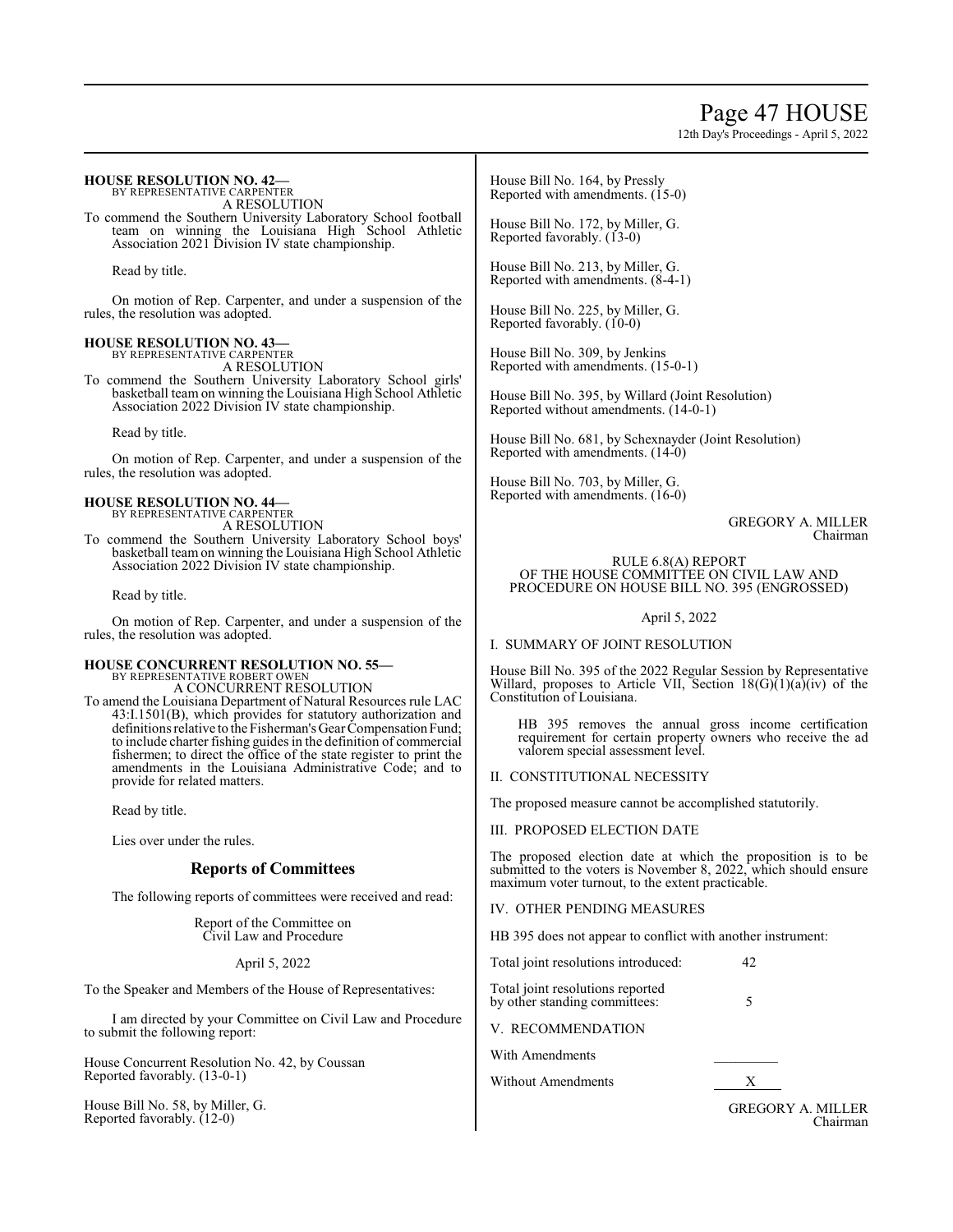## Page 48 HOUSE

12th Day's Proceedings - April 5, 2022

#### RULE 6.8(A) REPORT OF THE HOUSE COMMITTEE ON CIVIL LAW AND PROCEDURE ON HOUSE BILL NO. 681 (Engrossed)

#### April 5, 2022

#### I. SUMMARY OF JOINT RESOLUTION

House Bill No. 681 (Engrossed) of the 2022 Regular Session by Representative Schexnayder, proposes to add Article VII, Section 3.1 of the Constitution of Louisiana.

Establishes the State and Local Streamlined Sales and Use Tax Commission to provide for the streamlined electronic filing, electronic remittance, and the collection of sales and use taxes levied within the state, establishes the membership and duties of the commission, and requires the legislature to provide by law for the duties, funding, and obligations of the commission by 2/3 vote.

#### II. CONSTITUTIONAL NECESSITY

Portions of the proposed measure cannot be accomplished statutorily.

#### III. PROPOSED ELECTION DATE

The proposed election date at which the proposition is to be submitted to the voters is November 8, 2022, which should ensure maximum voter turnout, to the extent practicable.

#### IV. OTHER PENDING MEASURES

HB 681 does not appear to conflict with another instrument.

| Total joint resolutions introduced:                               | 42 |
|-------------------------------------------------------------------|----|
| Total joint resolutions reported<br>by other standing committees: |    |

V. RECOMMENDATION

With Amendments X

Without Amendments

GREGORY A. MILLER Chairman

Report of the Committee on Commerce

#### April 5, 2022

To the Speaker and Members of the House of Representatives:

I am directed by your Committee on Commerce to submit the following report:

House Bill No. 387, by Hollis Reported by substitute. (11-0)

House Bill No. 586, by Thomas Reported with amendments. (13-0)

House Bill No. 803, by Gadberry Reported with amendments. (13-0)

> PAULA P. DAVIS Chairman

#### Report of the Committee on Transportation, Highways and Public Works

April 5, 2022

To the Speaker and Members of the House of Representatives:

I am directed by your Committee on Transportation, Highways and Public Works to submit the following report:

House Bill No. 127, by DeVillier Reported favorably. (8-7-1)

House Bill No. 154, by Turner Reported favorably. (14-0)

House Bill No. 302, by Freeman Reported favorably. (14-0)

House Bill No. 790, by Hollis Reported with amendments. (13-0)

House Bill No. 825, by Miller, G. Reported favorably. (14-0)

> MARK WRIGHT Chairman

#### **Privileged Report of the Committee on Enrollment**

#### April 5, 2022

To the honorable Speaker and Members of the House of Representatives:

I am directed by your Committee on Enrollment to submit the following report:

The following House Resolutions have been properly enrolled:

#### **HOUSE RESOLUTION NO. 32—**

BY REPRESENTATIVES SCHLEGEL, HILFERTY, ILLG, LANDRY, THOMAS, AND VILLIO A RESOLUTION

To commend St. Mary's Dominican High School soccer team on winning the Louisiana High School Athletic Association 2022 Division I state championship.

**HOUSE RESOLUTION NO. 33—** BY REPRESENTATIVES SCHLEGEL, HILFERTY, ILLG, LANDRY, THOMAS, AND VILLIO A RESOLUTION

To commend St. Mary's Dominican High School volleyball team on winning the Louisiana High School Athletic Association 2022 Division I state championship.

**HOUSE RESOLUTION NO. 34—** BY REPRESENTATIVE MOORE

A RESOLUTION

To express the condolences of the House of Representatives upon the death of Dr. Lawrence R. Martin, Sr.

**HOUSE RESOLUTION NO. 35—** BY REPRESENTATIVE WHEAT

A RESOLUTION

To designate Wednesday, April 6, 2022, as Ponchatoula Strawberry Festival Day at the state capitol.

**HOUSE RESOLUTION NO. 36—**

BY REPRESENTATIVE FREIBERG A RESOLUTION

To commend Visit Baton Rouge on the occasion of its fiftieth anniversary.